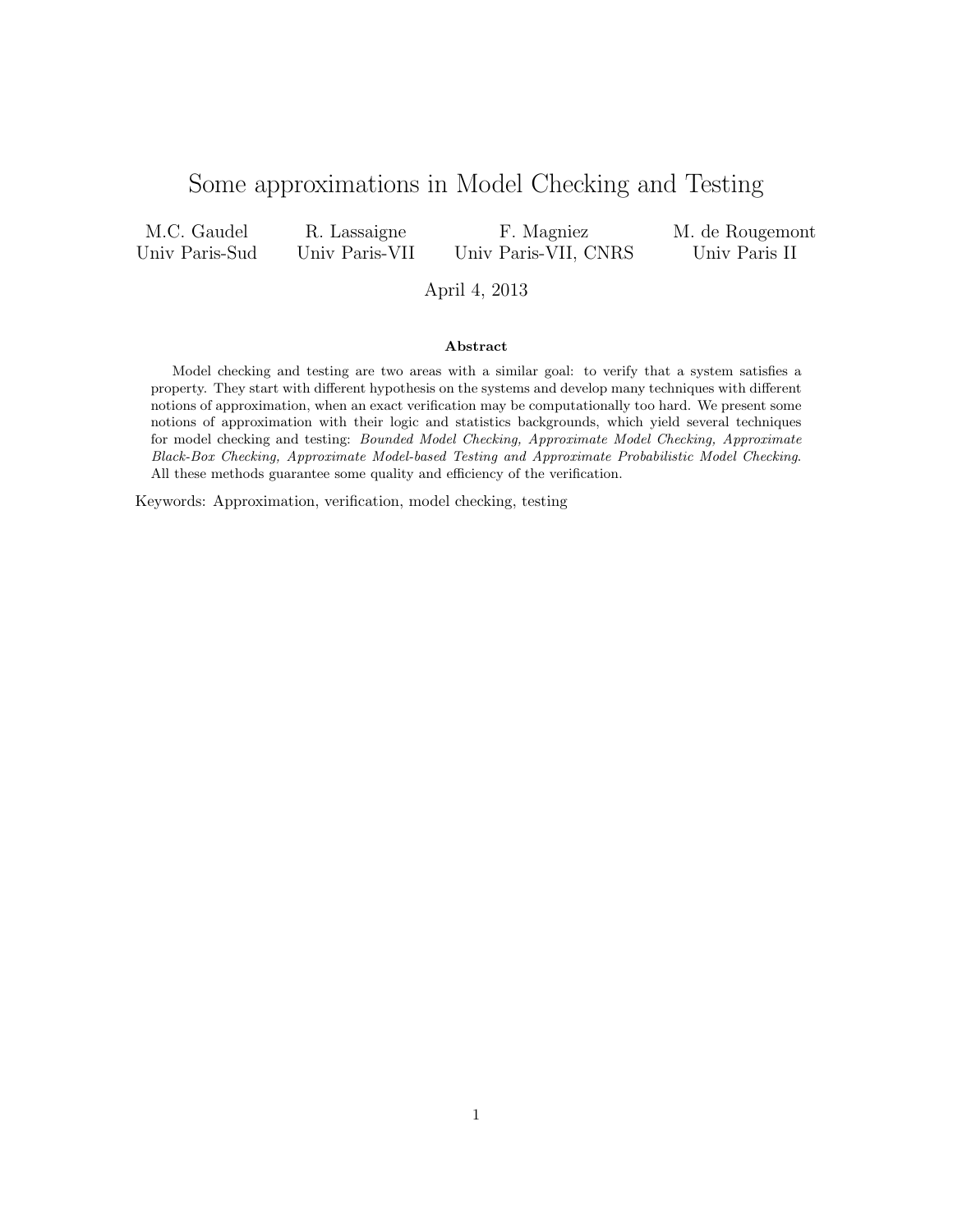# Contents

| 1                |                                                  | Introduction                                                                                                                                                                                                                            | 3              |  |
|------------------|--------------------------------------------------|-----------------------------------------------------------------------------------------------------------------------------------------------------------------------------------------------------------------------------------------|----------------|--|
| $\boldsymbol{2}$ |                                                  | Classical methods in model checking and testing                                                                                                                                                                                         | 5              |  |
|                  | 2.1                                              |                                                                                                                                                                                                                                         | $\overline{5}$ |  |
|                  |                                                  | 2.1.1                                                                                                                                                                                                                                   | $\,6\,$        |  |
|                  |                                                  | 2.1.2                                                                                                                                                                                                                                   | $\overline{7}$ |  |
|                  |                                                  | 2.1.3                                                                                                                                                                                                                                   | 8              |  |
|                  | 2.2                                              |                                                                                                                                                                                                                                         | 9              |  |
|                  |                                                  | 2.2.1                                                                                                                                                                                                                                   | 10             |  |
|                  |                                                  | 2.2.2                                                                                                                                                                                                                                   | 10             |  |
|                  | 2.3                                              |                                                                                                                                                                                                                                         | 10             |  |
|                  |                                                  | 2.3.1                                                                                                                                                                                                                                   | 11             |  |
|                  |                                                  | 2.3.2                                                                                                                                                                                                                                   | 12             |  |
|                  |                                                  | Symbolic traces and constraints solvers<br>2.3.3                                                                                                                                                                                        | 13             |  |
|                  |                                                  | 2.3.4                                                                                                                                                                                                                                   | 15             |  |
| $\bf{3}$         |                                                  |                                                                                                                                                                                                                                         |                |  |
|                  |                                                  | Methods for approximation                                                                                                                                                                                                               | 15<br>15       |  |
|                  | 3.1                                              | Randomized algorithms and complexity classes $\ldots \ldots \ldots \ldots \ldots \ldots \ldots \ldots \ldots$                                                                                                                           |                |  |
|                  | 3.2                                              | Approximate methods for satisfiability, equivalence, counting and learning $\dots \dots \dots$                                                                                                                                          | 17             |  |
|                  |                                                  | 3.2.1                                                                                                                                                                                                                                   | 17             |  |
|                  |                                                  | 3.2.2<br>Uniform generation and counting $\ldots \ldots \ldots \ldots \ldots \ldots \ldots \ldots \ldots \ldots \ldots$                                                                                                                 | 19             |  |
|                  |                                                  | 3.2.3                                                                                                                                                                                                                                   | $20\,$         |  |
|                  | 3.3                                              |                                                                                                                                                                                                                                         | 21             |  |
|                  |                                                  | 3.3.1<br>Property testing respectively and the contract of the contract of the contract of the contract of the contract of the contract of the contract of the contract of the contract of the contract of the contract of the contract | 21             |  |
|                  |                                                  | 3.3.2                                                                                                                                                                                                                                   | 23             |  |
| $\bf{4}$         | Applications to model checking and testing<br>24 |                                                                                                                                                                                                                                         |                |  |
|                  | 4.1                                              |                                                                                                                                                                                                                                         | 24             |  |
|                  |                                                  | Translation of BMC to $SAT \dots \dots \dots \dots \dots \dots \dots \dots \dots \dots \dots \dots \dots \dots$<br>4.1.1                                                                                                                | $25\,$         |  |
|                  |                                                  | Interpolation in propositional logic $\dots \dots \dots \dots \dots \dots \dots \dots \dots \dots \dots \dots$<br>4.1.2                                                                                                                 | 25             |  |
|                  |                                                  | 4.1.3                                                                                                                                                                                                                                   | 26             |  |
|                  | 4.2                                              |                                                                                                                                                                                                                                         | 27             |  |
|                  |                                                  | 4.2.1                                                                                                                                                                                                                                   | 27             |  |
|                  |                                                  | 4.2.2                                                                                                                                                                                                                                   | 29             |  |
|                  |                                                  | 4.2.3                                                                                                                                                                                                                                   | 30             |  |
|                  | 4.3                                              |                                                                                                                                                                                                                                         | $30\,$         |  |
|                  |                                                  | 4.3.1                                                                                                                                                                                                                                   | 30             |  |
|                  |                                                  | Approximate black box checking for close inputs<br>4.3.2                                                                                                                                                                                | 31             |  |
|                  | 4.4                                              |                                                                                                                                                                                                                                         | $32\,$         |  |
|                  |                                                  | Testing as learning partial models $\ldots \ldots \ldots \ldots \ldots \ldots \ldots \ldots \ldots \ldots$<br>4.4.1                                                                                                                     | $32\,$         |  |
|                  |                                                  | 4.4.2                                                                                                                                                                                                                                   | $32\,$         |  |
|                  | 4.5                                              |                                                                                                                                                                                                                                         | 34             |  |
|                  |                                                  | 4.5.1                                                                                                                                                                                                                                   | 35             |  |
|                  |                                                  | 4.5.2                                                                                                                                                                                                                                   | $35\,$         |  |
|                  |                                                  | 4.5.3                                                                                                                                                                                                                                   | 36             |  |
|                  |                                                  |                                                                                                                                                                                                                                         |                |  |
| 5                |                                                  | Conclusion                                                                                                                                                                                                                              | 38             |  |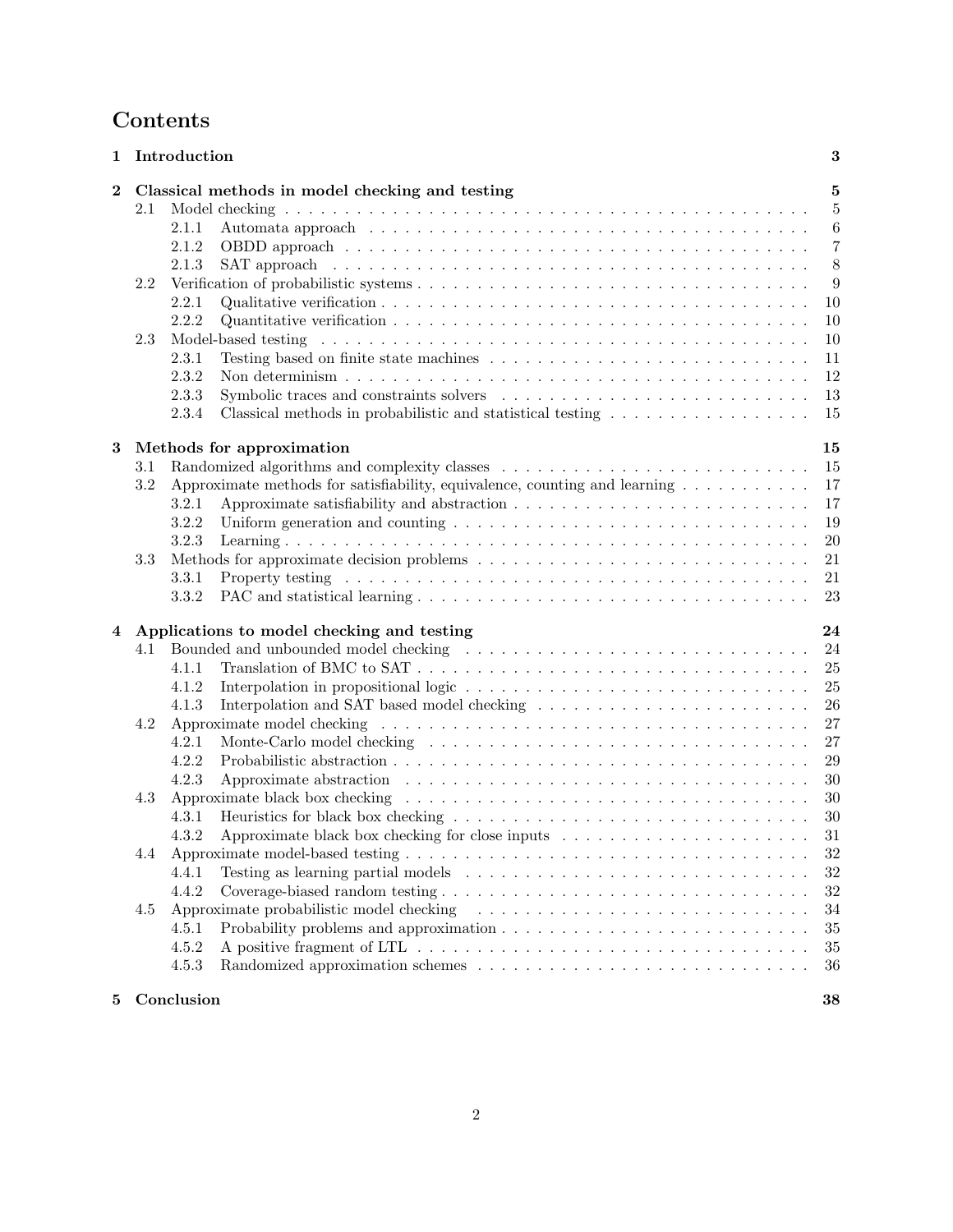# 1 Introduction

Model checking and Model-based testing are two methods for detecting faults in systems. Although similar in aims, these two approaches deal with very different entities. In model checking, a transition system (the model), which describes the system, is given and checked against some required or forbidden property. In testing, the executable system, called the Implementation Under Test (IUT) is given as a black box: one can only observe the behavior of the IUT on any chosen input, and then decide whether it is acceptable or not with respect to some description of its intended behavior.

However, in both cases the notions of models and properties play key roles: in model checking, the goal is to decide if a transition system satisfies or not some given property, often given in a temporal logic, by an automatic procedure that explores the model according to the property; in model-based testing, the description of the intended behavior is often given as a transition system, and the goal is to verify that the IUT conforms to this description. Since the IUT is a black box, the verification process consists in using the description model to construct a sequence of tests, such that if the IUT passes them, then it conforms to the description. This is done under the assumption that the IUT behaves as some unknown, maybe infinite, transition system.

An intermediate activity, black box checking combines model checking and testing as illustrated in the Figure 1 below, originally set up in [PVY99, Yan04]. In this approach, the goal is to verify a property of a system, given as a black box.

We concentrate on general results on efficient methods which guarantee some approximation, using basic techniques from complexity theory, as some tradeoff between feasibility and weakened objectives is needed. For example, in model checking some abstractions are made on the transition system according to the property to be checked. In testing, some assumptions are made on the IUT, like an upper bound on the number of states, or the uniformity of behavior on some input domain. These assumptions express the gap between the success of a finite test campaign and conformance. These abstractions or assumptions are specific to a given situation and generally do not fully guarantee the correctness.



Figure 1: Model checking, black box checking and testing.

This paper presents different notions of approximation which may be used in the context of model checking and testing. Current methods such as bounded model checking and abstraction, and most testing methods use some notions of approximation but it is difficult to quantify their quality. In this framework, hard problems for some complexity measure may become easier when both randomization and approximation are used. Randomization alone, i.e. algorithms of the class BPP may not suffice to obtain efficient solutions, as BPP may be equal to P. Approximate randomized algorithms trade approximation with efficiency, i.e. relax the correctness property in order to develop efficient methods which guarantee the quality of the approximation. This paper emphasizes the variety of possible approximations which may lead to efficient verification methods, in time polynomial or logarithmic in the size of the domain, or constant (independent of the size of the domain), and the connections between some of them.

Section 2 sets the framework for model checking and model-based testing. Section 3 introduces two kinds of approximations: approximate techniques for satisfiability, equivalence and counting problems, and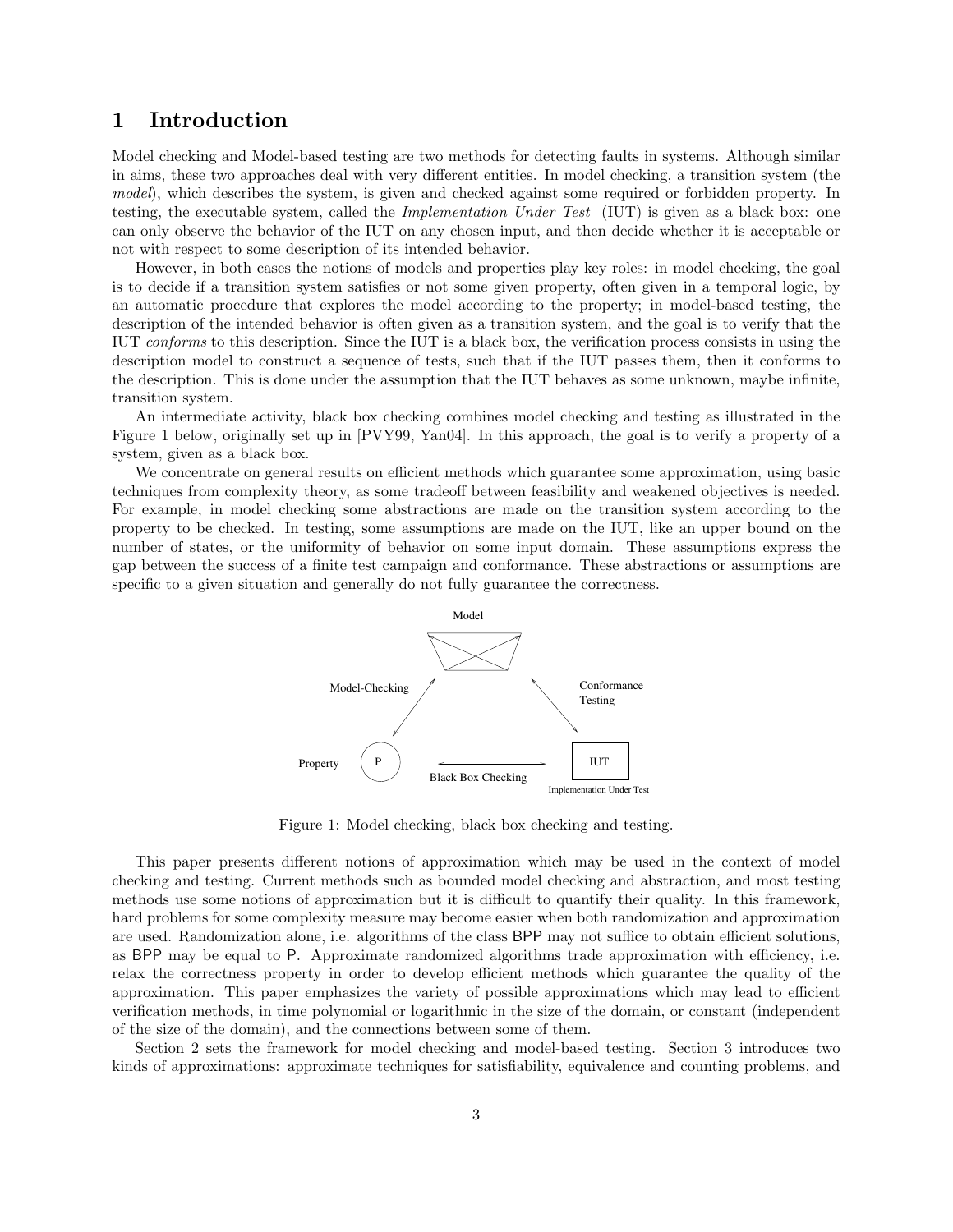randomized techniques for the approximate versions of satisfiability and equivalence problems. Abstraction as a method to approximate a model checking problem, Uniform generation and Counting, and Learning are introduced in section 3.1. Property testing, the basic approach to approximate decision and equivalence problems, as well as statistical learning are defined in Section 3.2. Section 4 describes the five different types of approximation that we review in this paper, based on the logic and statistics tools of Section 3 for model checking and testing:

- 1. Bounded Model Checking where the computation paths are bounded (Section 4.1),
- 2. Approximate Model Checking where we use two distinct approximations: the proportion of inputs which separate the model and the property, and some edit distance between a model and a property (Section 4.2),
- 3. Approximate Black Box Checking where one approximately learns a model (Section 4.3),
- 4. Approximate Model-based Testing where one finds tests which approximately satisfy some coverage criterium (Section 4.4),
- 5. Approximate Probabilistic Model Checking where one approximates the probabilities of satisfying formulas (Section 4.5).

The methods we describe guarantee some quality of approximation and a complexity which ranges from polynomial in the size of the model, polynomial in the size of the representation of the model, to constant time:

- 1. In bounded model checking, some upper bounds on the execution paths to witness some error are stated for some class of formulas. The method is polynomial in the size of the model.
- 2. In approximate model checking, the methods guarantee with high probability that we discover some errors. We use two criteria. In the first approach, if the density of errors is larger than  $\varepsilon$ , Monte Carlo methods find them with high probabilities in polynomial time. In the second approach, if the distance of the inputs to the property is larger than  $\varepsilon$ , an error will be found with high probability. The time complexity is constant, i.e. independent of the size of the model but dependent on  $\varepsilon$ .
- 3. In approximate black box checking, learning techniques construct a model which can be compared with a property. Some intermediate steps, such as model checking are exponential in the size of the model. These steps can be approximated using the previous approximate model checking and guarantee that the model is  $\varepsilon$ -close to the IUT after N samples, using learning techniques which depend on  $\varepsilon$ .
- 4. In approximate model-based testing, a coverage criterium is satisfied with high probability which depends on the number of tests. The method is polynomial in the size of the representation.
- 5. In approximate probabilistic model checking, the estimated probabilities of satisfying formulas are close to the real ones. The method is polynomial in the size of a succinct representation.

The paper focuses on approximate and randomized algorithms in model checking and model-based testing. Some common techniques and methods are pointed out. Not surprisingly the use of model checking techniques for model-based test generation has been extensively studied. Although of primary interest, this subject is not treated in this paper.

We believe that this survey will encourage some cross-fertilization and new tools both for approximate and probabilistic model checking, and for randomized model-based testing.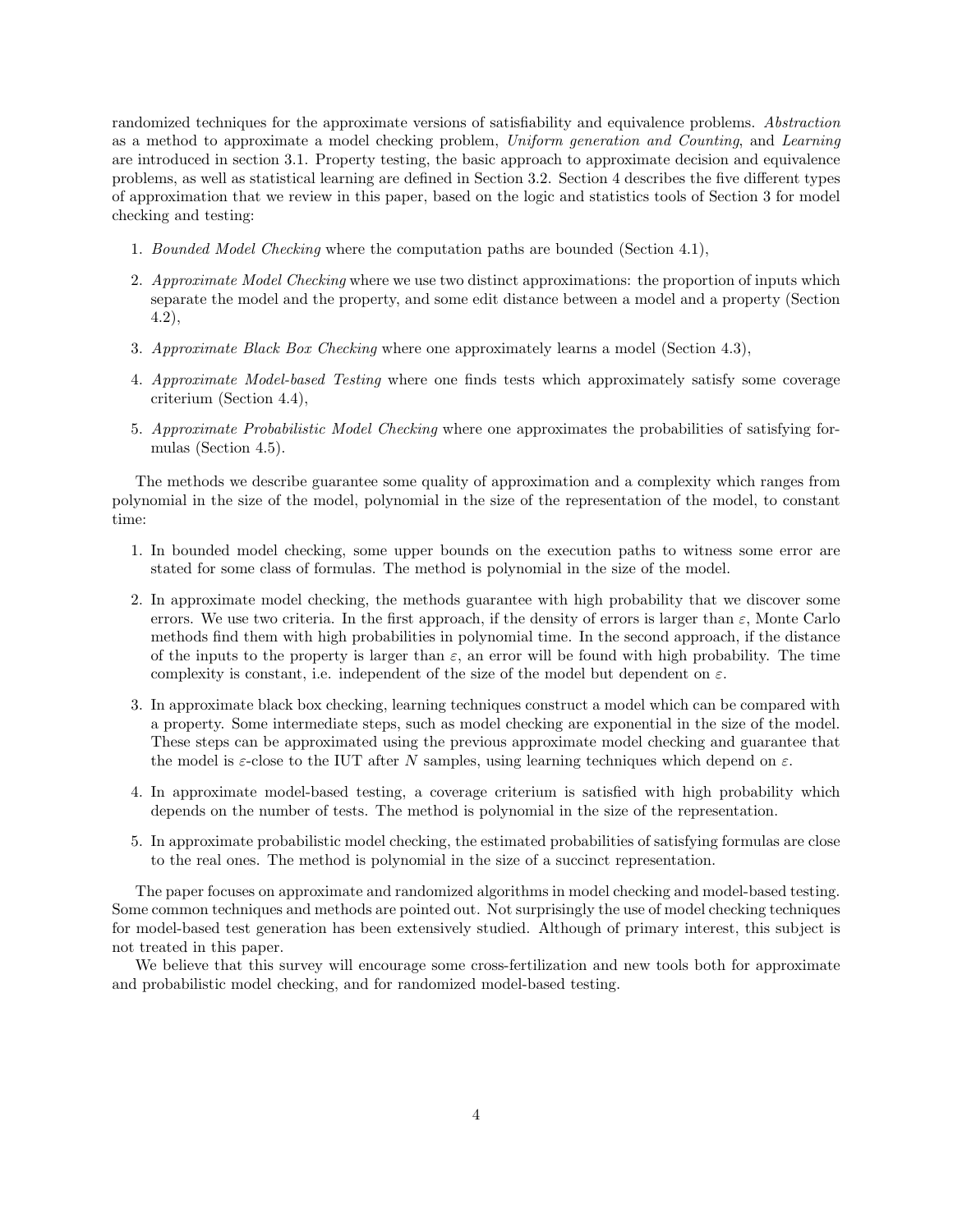## 2 Classical methods in model checking and testing

Let P be a finite set of atomic propositions, and  $\mathcal{P}(P)$  the power set of P. A Transition System, or a Kripke structure, is a structure  $\mathcal{M} = (S, s_0, R, L)$  where S is a finite set of states,  $s_0 \in S$  is the initial state,  $R \subseteq S \times S$  is the transition relation between states and  $L : S \to \mathcal{P}(P)$  is the labelling function. This function assigns labels to states such that if  $p \in P$  is an atomic proposition, then  $\mathcal{M}, s \models p$ , i.e. s satisfies p if  $p \in L(s)$ . Unless otherwise stated, the *size of* M is |S|, the size of S.

A Labelled Transition System on a finite alphabet I is a structure  $\mathcal{L} = (S, s_0, I, R, L)$  where  $S, s_0, L$  are as before and  $R \subseteq S \times I \times S$ . The transitions have labels in I. A run on a word  $w \in I^*$  is a sequence of states  $s_0, s_1, \ldots, s_n$  such that  $(s_i, w_i, s_{i+1}) \in R$  for  $i = 0, \ldots, n-1$ .

A Finite State Machine (FSM) is a structure  $\mathcal{T} = (S, s_0, I, O, R)$  with input alphabet I and output alphabet O and  $R \subseteq S \times I \times O \times S$ . An output word  $t \in O^*$  is produced by an input word  $w \in I^*$  of the FSM if there is a run, also called a trace, on w, i.e. a sequence of states  $s_0, s_1, ..., s_n$  such that  $(s_i, w_i, t_i, s_{i+1}) \in R$ for  $i = 0, ..., n-1$ . The input/output relation is the pair  $(w, t)$  when t is produced by w. An FSM is deterministic if there is a function  $\delta$  such that  $\delta(s_i, w_i) = (t_i, s_{i+1})$  iff  $(s_i, w_i, t_i, s_{i+1}) \in R$ . There may be a label function L on the states, in some cases.

Other important models are introduced later. An Extended Finite State Machine (EFSM), introduced in section 2.3.3, assigns variables and their values to states and is a succinct representation of a much larger FSM. Transitions assume guards and define updates on the variables. A Büchi automaton, introduced in section 2.1.1, generalizes classical automata, i.e. FSM with no output but with accepting states, to infinite words. In order to consider probabilistic systems, we introduce Probabilistic Transition Systems and Concurrent Probabilistic Systems in section 2.2.

### 2.1 Model checking

Consider a transition system  $\mathcal{M} = (S, s_0, R, L)$  and a temporal property expressed by a formula  $\psi$  of Linear Temporal Logic (LTL) or Computation Tree Logic (CTL and CTL<sup>∗</sup> ). The Model Checking problem is to decide whether  $\mathcal{M} \models \psi$ , i.e. if the system M satisfies the property defined by  $\psi$ , and to give a counterexample if the answer is negative.

In linear temporal logic LTL, formulas are composed from the set of atomic propositions using the boolean connectives and the main temporal operators  $\bf{X}$  (next time) and  $\bf{U}$  (until). In order to analyze the sequential behavior of a transition system  $M$ , LTL formulas are interpreted over runs or execution paths of the transition system M. A path  $\sigma$  is an infinite sequence of states  $(s_0, s_1, \ldots, s_i, \ldots)$  such that  $(s_i, s_{i+1}) \in R$ for all  $i \geq 0$ . We note  $\sigma^i$  the path  $(s_i, s_{i+1}, \dots)$ . The interpretation of LTL formulas are defined by:

- if  $p \in P$  then  $\mathcal{M}, \sigma \models p$  iff  $p \in L(s_0)$ ,
- $M, \sigma \models \neg \psi$  iff  $M, \sigma \not\models \psi$ ,
- $M, \sigma \models \varphi \land \psi$  iff  $M, \sigma \models \varphi$  and  $M, \sigma \models \psi$ ,
- $M, \sigma \models \varphi \lor \psi$  iff  $M, \sigma \models \varphi$  or  $M, \sigma \models \psi$ ,
- $\mathcal{M}, \sigma \models \mathbf{X}\psi$  iff  $\mathcal{M}, \sigma^1 \models \psi$ ,
- $M, \sigma \models \varphi \mathbf{U} \psi$  iff there exists  $i \geq 0$  such that  $M, \sigma^i \models \psi$  and for each  $0 \leq j \leq i, M, \sigma^j \models \varphi$ ,

The usual auxiliary operators **F** (eventually) and **G** (globally) can also be defined: true  $\equiv p \vee \neg p$  for some arbitrary  $p \in P$ ,  $\mathbf{F}\psi \equiv true \mathbf{U}\psi$  and  $\mathbf{G}\psi \equiv \neg \mathbf{F}\neg \psi$ .

In Computation Tree Logic CTL<sup>∗</sup> , general formulas combine states and paths formulas.

- 1. A state formula is either
	- $p$  if  $p$  is an atomic proposition, or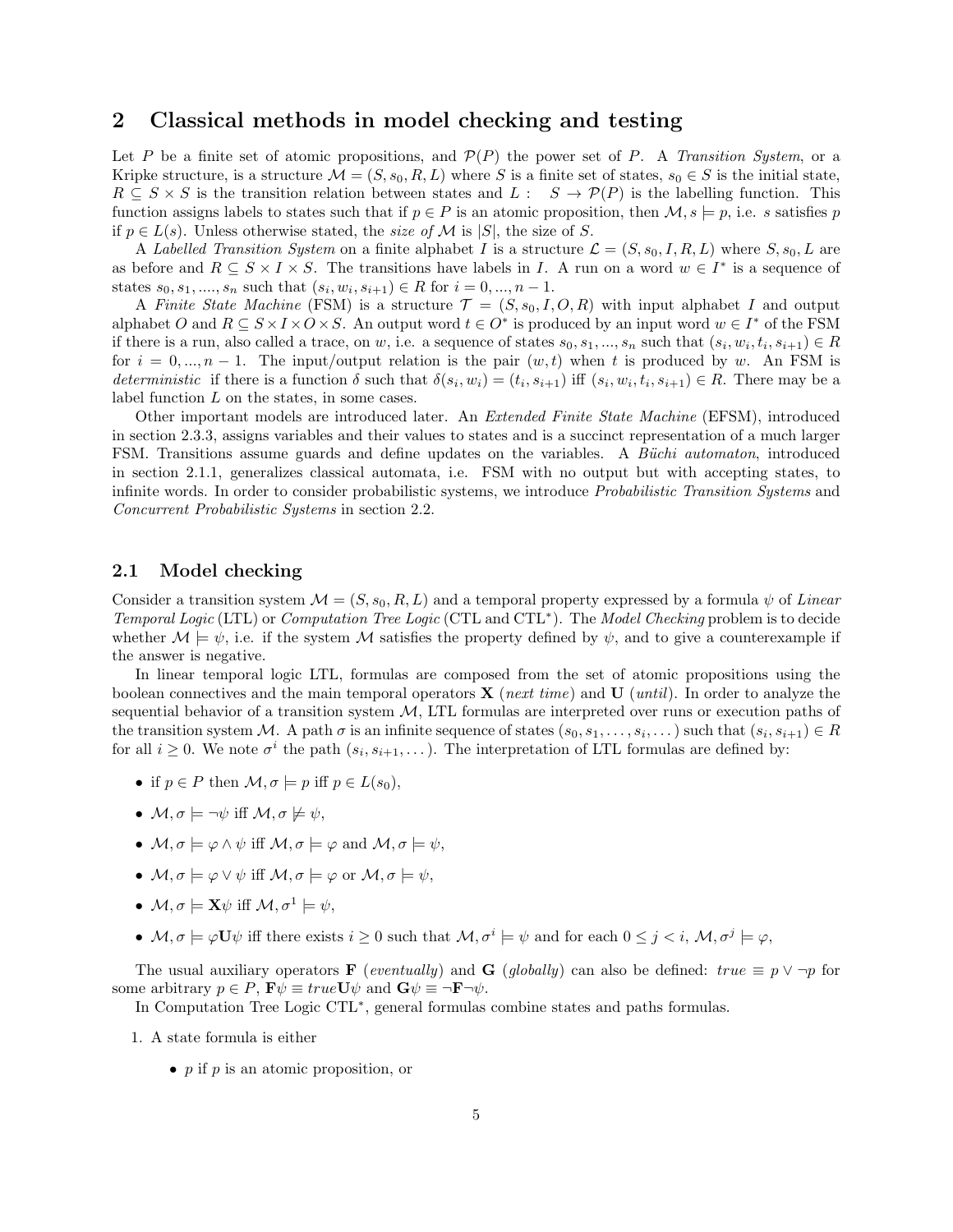- $\neg F$ ,  $F \wedge G$  or  $F \vee G$  where  $F$  and  $G$  are state formulas, or
- $\exists \varphi$  or  $\forall \varphi$  where  $\varphi$  is a path formula.
- 2. A path formula is either
	- a state formula, or
	- $\neg \varphi$ ,  $\varphi \wedge \psi$ ,  $\varphi \vee \psi$ ,  $\mathbf{X}\varphi$  or  $\varphi \mathbf{U}\psi$  where  $\varphi$  and  $\psi$  are path formulas.

State formulas are interpreted on states of the transition system. The meaning of path quantifiers is defined by: given M and  $s \in S$ , we say that  $\mathcal{M}, s \models \exists \psi$  (resp.  $\mathcal{M}, s \models \forall \psi$ ) if there exists a path  $\pi$  starting in s which satisfies  $\psi$  (resp. all paths  $\pi$  starting in s satisfy  $\psi$ ).

In CTL, each of the temporal operators  $X$  and  $U$  must be immediately preceded by a path quantifier. LTL can be also considered as the fragment of CTL<sup>\*</sup> formulas of the form  $\forall \varphi$  where  $\varphi$  is a path formula in which the only state subformulas are atomic propositions. It can be shown that the three temporal logics CTL<sup>∗</sup> , CTL and LTL have different expressive powers.

The first model checking algorithms enumerated the reachable states of the system in order to check the correctness of a given specification expressed by an LTL or CTL formula. The time complexity of these algorithms was linear in the size of the model and of the formula for CTL, and linear in the size of the model and exponential in the size of the formula for LTL. The specification can usually be expressed by a formula of small size, so the complexity depends in a crucial way on the model's size. Unfortunately, the representation of a protocol or of a program with boolean variables by a transition system illustrates the state explosion phenomenon: the number of states of the model is exponential in the number of variables. During the last twenty years, different techniques have been used to reduce the complexity of temporal logic model checking:

- automata theory and on-the-fly model construction,
- symbolic model checking and representation by ordered binary decision diagram (OBDD),
- symbolic model checking using propositional satisfiability (SAT) solvers.

#### 2.1.1 Automata approach

This approach to verification is based on an intimate connection between linear temporal logic and automata theory for infinite words which was first explicitly discussed in [WVS83]. The basic idea is to associate with each linear temporal logic formula a finite automaton over infinite words that accepts exactly all the runs that satisfy the formula. This enables the reduction of decision problems such as satifiability and model checking to known automata-theoretic problems.

A nondeterministic Büchi automaton is a tuple  $\mathcal{A} = (\Sigma, S, S_0, \delta, F)$ , where

- $\Sigma$  is a finite alphabet,
- $S$  is a finite set of states,
- $S_0 \subseteq S$  is a set of initial states,
- $\delta: S \times \Sigma \longrightarrow 2^S$  is a transition function, and
- $F \subseteq S$  is a set of final states.

The automaton A is deterministic if  $|\delta(s, a)| = 1$  for all states  $s \in S$ , for all  $a \in \Sigma$ , and if  $|S_0| = 1$ .

A run of A over a infinite word  $w = a_0a_1 \ldots a_i \ldots$  is a sequence  $r = s_0s_1 \ldots s_i \ldots$  where  $s_0 \in S_0$  and  $s_{i+1} \in S_0$  $\delta(s_i, a_i)$  for all  $i \geq 0$ . The limit of a run  $r = s_0 s_1 \dots s_i \dots$  is the set  $\lim(r) = \{s | s = s_i \text{ for infinitely many } i\}.$ A run r is accepting if  $\lim(r) \cap F \neq \emptyset$ . An infinite word w is accepted by A if there is an accepting run of A over w. The language of A, denoted by the regular language  $L(\mathcal{A})$ , is the set of infinite words accepted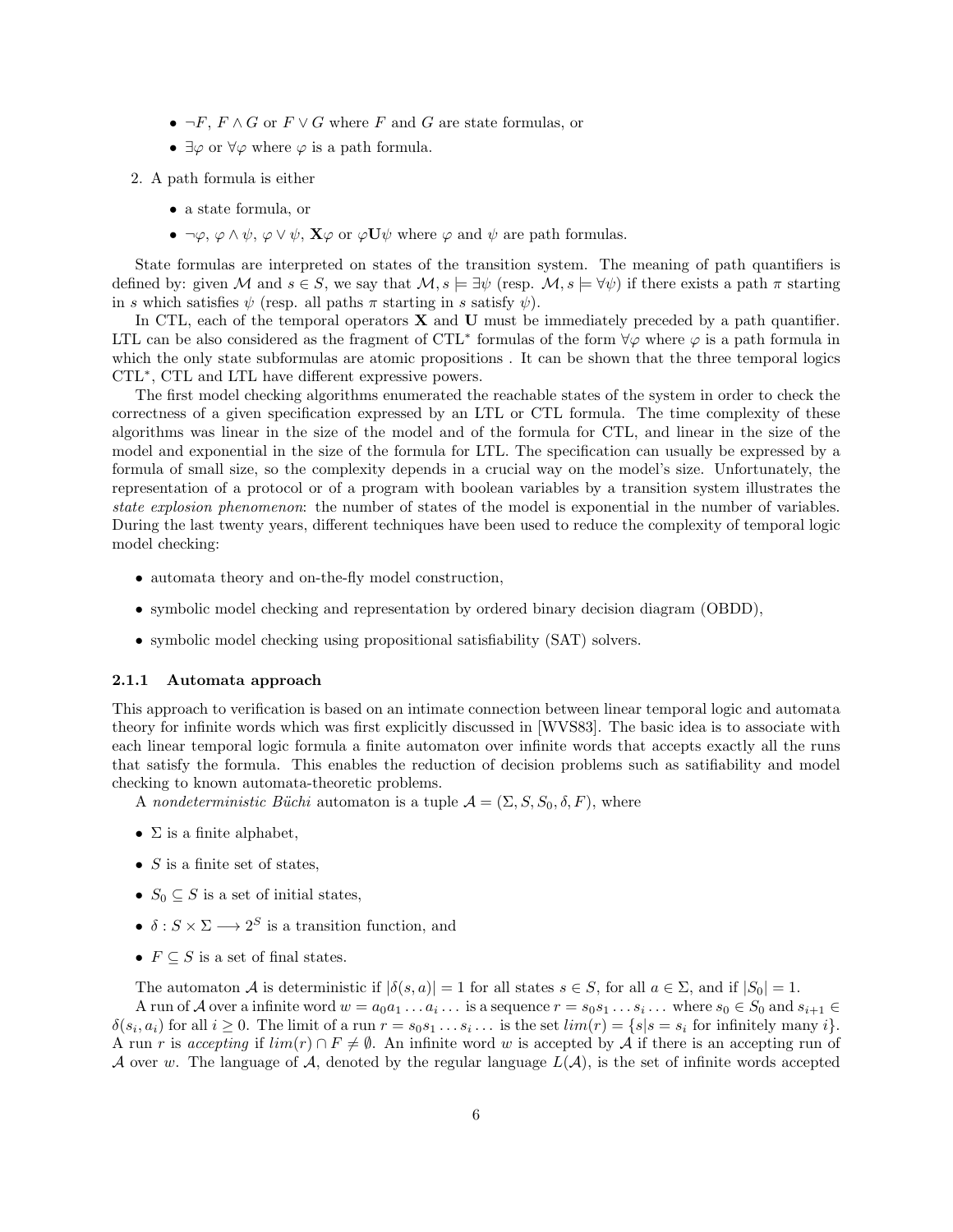by A. For any LTL formula  $\varphi$ , there exists a nondeterministic Büchi automaton  $\mathcal{A}_{\varphi}$  such that the set of words satisfying  $\varphi$  is the regular language  $L(\mathcal{A})_{\varphi}$  and that can be constructed in time and space  $O(|\varphi|.2^{|\varphi|})$ . Moreover any transition system M can be viewed as a Büchi automaton  $\mathcal{A}_{\mathcal{M}}$ . Thus model checking can be reduced to the comparison of two infinite regular languages and to the emptiness problem for regular languages  $[VW86] : \mathcal{M} \models \varphi$  iff  $L(\mathcal{A}_{\mathcal{M}}) \subseteq L(\mathcal{A}_{\varphi})$  iff  $L(\mathcal{A}_{\mathcal{M}}) \cap L(\mathcal{A}_{\neg \varphi}) = \emptyset$  iff  $L(\mathcal{A}_{\mathcal{M}} \times \mathcal{A}_{\neg \varphi}) = \emptyset$ .

In [VW86], the authors prove that LTL model checking can be decided in time  $O(|\mathcal{M}|.2^{|\varphi|})$  and in space  $O((log|\mathcal{M}| + |\varphi|)^2)$ , that is a refinement of the result in [SC85], which says that LTL model checking is PSPACE-complete. One can remark that a time upper bound that is linear in the size of the model and exponential in the size of the formula is considered as reasonable, since the specification is usually rather short. However, the main problem is the state explosion phenomenon due to the representation of a protocol or of a program to check, by a transition system.

The automata approach can be useful in practice for instance when the transition system is given as a product of small components  $\mathcal{M}_1, \ldots, \mathcal{M}_k$ . The model checking can be done without building the product automaton, using space  $O((log|M_1| + \cdots + log|M_k|)^2)$  which is usually much less than the space needed to store the product automaton. In [GPVW95], the authors describe a tableau-based algorithm for obtaining an automaton from an LTL formula. Technically, the algorithm translates an LTL formula into a generalized Büchi automaton using a depth-first search. A simple transformation of this automaton yields a classical Büchi automaton for which the emptiness check can be done using a cycle detection scheme. The result is a verification algorithm in which both the transition model and the property automaton are constructed on-the-fly during a depth-first search that checks for emptiness. This algorithm is adopted in the model checker SPIN [Hol03].

### 2.1.2 OBDD approach

In symbolic model checking [BCM+92, McM93], the transition relation is coded symbolically as a boolean expression, rather than expicitly as the edges of a graph. A major breakthrough was achieved by the introduction of OBDD's as a data structure for representing boolean expressions in the model checking procedure.

An ordered binary decision diagram (OBDD) is a data structure which can encode an arbitrary relation or boolean function on a finite domain. Given a linear order < on the variables, it is a binary decision diagram, i.e.a directed acyclic graph with exactly one root, two sinks, labelled by the constants 1 and 0, such that each non-sink node is labelled by a variable  $x_i$ , and has two outgoing edges which are labelled by 1 (1-edge) and 0 (0-edge), respectively. The order, in which the variables appear on a path in the graph, is consistent with the variable order  $\lt,$ , i.e. for each edge connecting a node labelled by  $x_i$  to a node labelled by  $x_j$ , we have  $x_i \lt x_j$ .



Figure 2: Two OBDDs for a function  $f: \{0,1\}^3 \to \{0,1\}.$ 

Let us start with an OBDD representation of the relations R of  $M$ , the transition relation, and of each unary relation  $P(x)$  describing states which satisfy the atomic propositions p. Given a CTL formula, one constructs by induction on its syntactic structure, an OBDD for the unary relation defining the states where it is true, and we can then decide if  $\mathcal{M} \models \psi$ . Figure 2.1.2 describes the construction of an OBDD for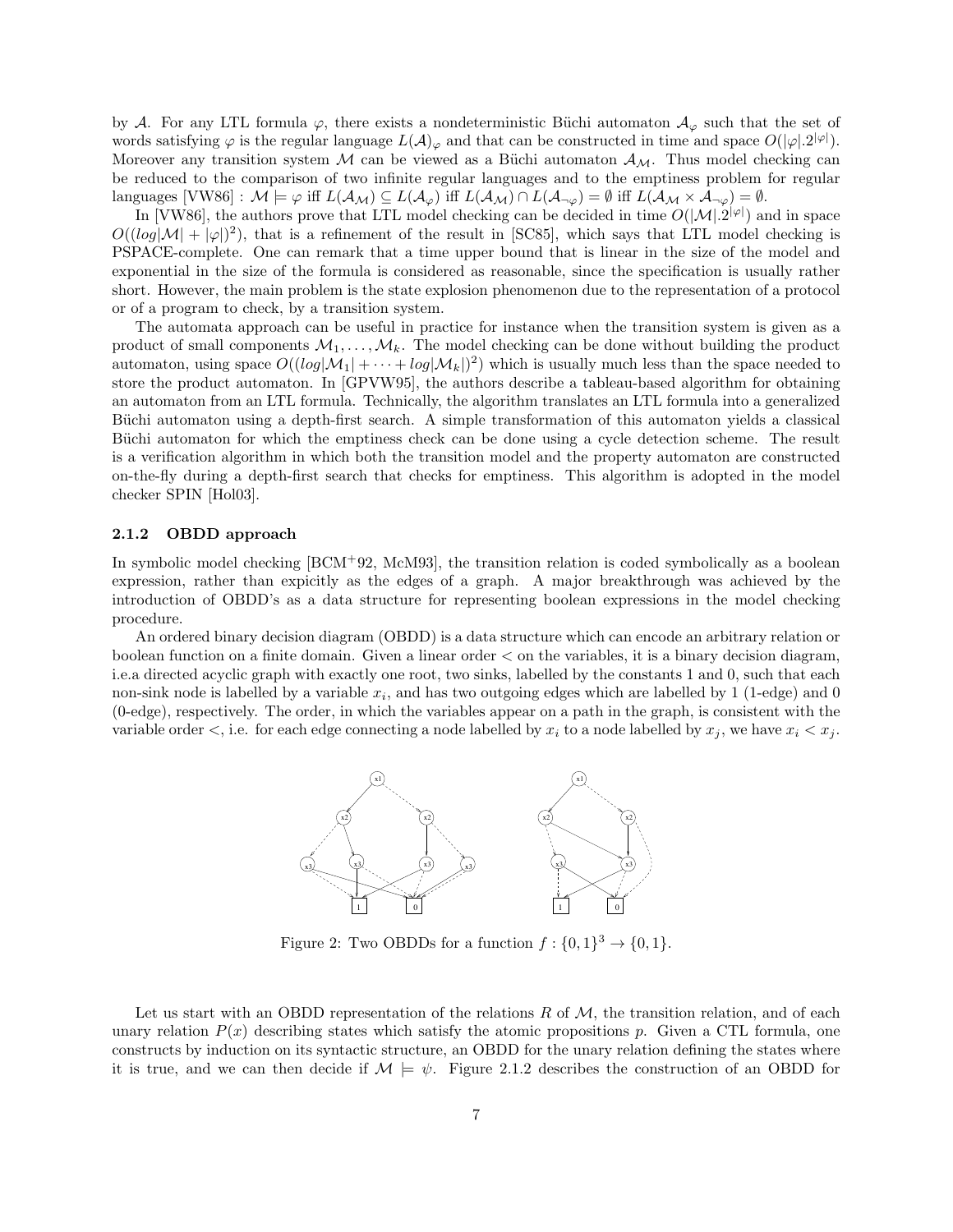$R(x, y) \vee P(x)$  from an OBDD for  $R(x, y)$  and an OBDD for  $P(x)$ . Each variable x is decomposed in a sequence of boolean variables. In our example  $x_1, x_2, x_3$  represent x and similarly for y. The order of the variables is  $x_1, x_2, x_3, y_1, y_2, y_3$  in our example. Figure 2.1.2 presents a partial decision tree: the dotted line corresponds to  $x_i = 0$  and the standard line corresponds to  $x_i = 1$ . The tree is partial to make it readable, and missing edges lead to 0. The main drawback is that the OBDD can be exponentially large, even for



Figure 3: The construction of an OBDD for  $R(x, y) \vee P(x)$ .

simple formulas [Bry91]. The good choice of the order on the variables is important, as the size of the OBDD may vary exponentially if we change the order.

### 2.1.3 SAT approach

Symbolic model checking and symbolic reachability analysis can be reduced to the satisfiability problem for propositional formulas [BCCZ99a, ABE00a]. These reductions will be explained in the section 4.1: bounded and unbounded model checking. In the following, we recall the quest for efficient satisfiability solvers which has been the subject of an intensive research during the last twenty years.

Given a propositional formula which is presented in a Conjunctive Normal Form (CNF), the goal is to find a positive assignment of the formula. Recall that, a CNF is a conjunction of one or more clauses  $C_1 \wedge C_2 \wedge C_3 \wedge \ldots$ , where each clause is a disjunction of one or more literals,  $C_1 = x_1 \vee \bar{x}_2 \vee \bar{x}_5 \vee x_7$ ,  $C_2 = \bar{x}_3 \vee x_7, C_3 = \ldots$  A literal is either the positive or the negative occurrence of a propositional variable, for instance  $x_2$  and  $\bar{x}_2$  are the two literals for the variable  $x_2$ .

Due to the NP-completeness of SAT, it is unlikely that there exists any polynomial time solution. However, NP-completeness does not exclude the possibility of finding algorithms that are efficient enough for solving many interesting SAT instances. This was the motivation for the development of several successful algorithms [ZM02].

An original important algorithm for solving SAT, due to [DP60], is based on two simplification rules and one resolution rule. As this algorithm suffers from a memory explosion, [DLL62] proposed a modified version (DPLL) which performs a branching search with backtracking, in order to reduce the memory space required by the solver.

[MSS96] proposed an iterative version of DPLL, that is a branch and search algorithm. Most of the modern SAT solvers are designed in this manner and the main components of these algorithms are: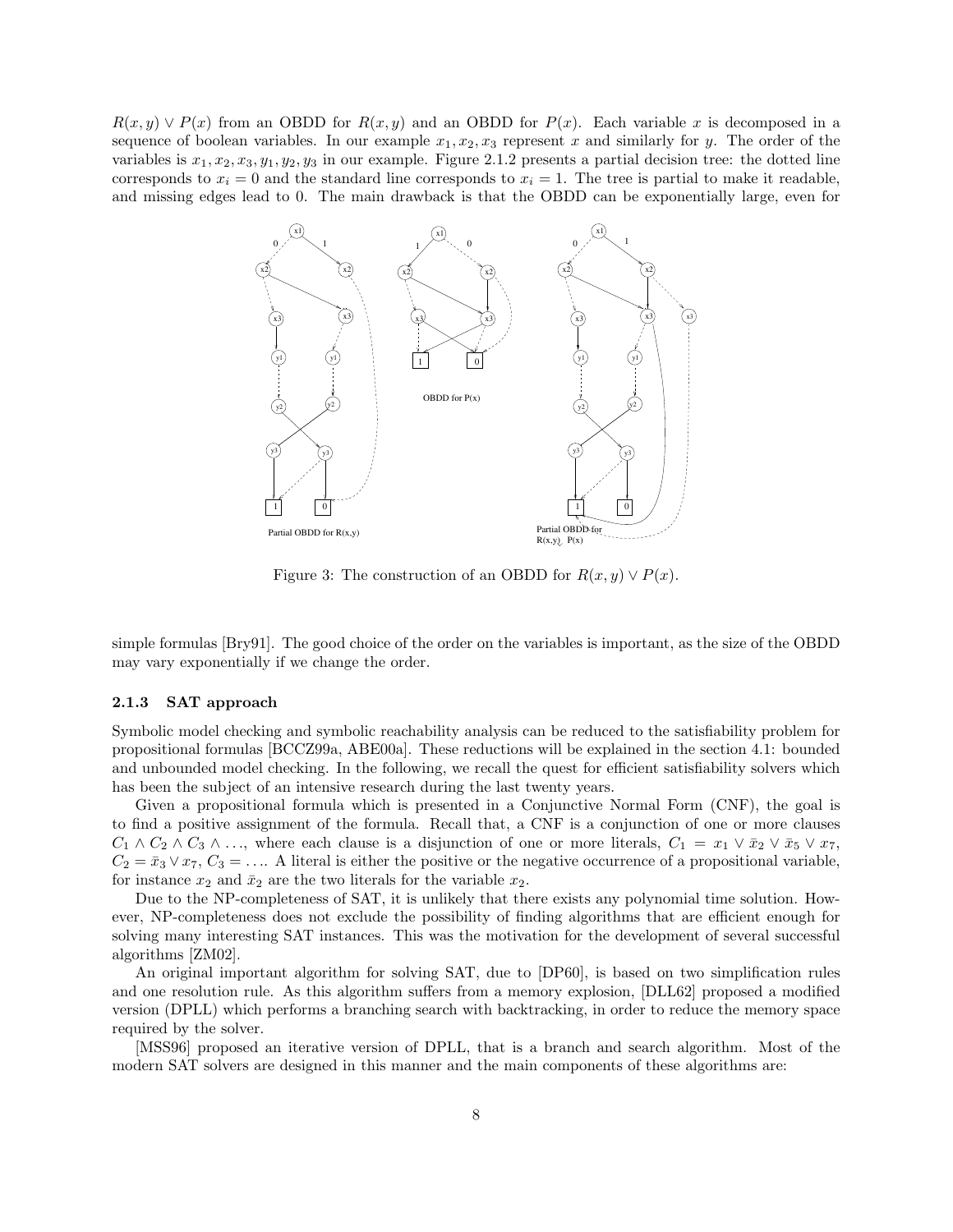- a decision process to extend the current assignment to an unassigned variable; this decision is usually based on branching heuristics,
- a deduction process to propagate the logical consequences of an assignment to all clauses of the SAT formula; this step is called Boolean Constraint Propagation (BCP),
- a *conflict analysis* which may lead to the identification of one or more unsatisfied clauses, called conflicting clauses,
- a backtracking process to undo the current assignment and to try another one.

In a SAT solver, the BCP step is to propagate the consequences of the current variable assignment to the clauses. In CHAFF  $[MMZ^+01]$ , Moskewicz et al. proposed a BCP algorithm called two-literal watching with lazy update. Since the breakthrough of CHAFF, most effort in the design of efficient SAT solvers has been focused on efficient BCP, the heart of all modern SAT solvers.

An additional technique named Random restart was proposed to cope with the following phenomenon: two instances with the same clauses but different variable orders may require different times by a SAT solver. Experiments show that a random restart can increase the robustness of SAT solvers and this technique is applied in modern SAT solvers such as RSTART [PD07], TiniSAT [Hua07] and PicoSAT [Bie08]. This technique, for example the nested restart scheme used by PicoSAT, is inspired by the work of M. Luby et al. [LSZ93].

Another significant extension of DPLL is clause learning: when there is a conflict after some propagation, and there are still some branches to be searched, the cause of the conflict is analysed and added as a new clause before backtracking and continuing the search [BKS03]. Various learning schemes have been proposed [AS09] to derive the new clauses. Combined with non chronological backtracking and random restart these techniques are currently the basis of modern SAT-solvers, and the origin of the spectacular increase of their performance.

### 2.2 Verification of probabilistic systems

In this section, we consider systems modeled either as finite discrete time Markov chains or as Markov models enriched with a nondeterministic behavior. In the following, the former systems will be denoted by probabilistic sytems and the latter by concurrent probabilistic sytems. A Discrete Time Markov Chain (DTMC) is a pair  $(S, M)$  where S is a finite or countable set of states and  $M : S \times S \to [0, 1]$  is the stochastic matrix giving the transition probabilities, i.e. for all  $s \in S$ ,  $\sum_{t \in S} M(s, t) = 1$ . In the following, the set of states  $S$  is finite.

**Definition 1** A probabilistic transition system (PTS) is a structure  $\mathcal{M}_p = (S, s_0, M, L)$  given by a Discrete Time Markov chain  $(S, M)$  with an initial state  $s_0$  and a function  $L : S \to \mathcal{P}(P)$  labeling each state with a set of atomic propositions in P.

A path  $\sigma$  is a finite or infinite sequence of states  $(s_0, s_1, \ldots, s_i, \ldots)$  such that  $P(s_i, s_{i+1}) > 0$  for all  $i \geq 0$ . We denote by  $Path(s)$  the set of paths whose first state is s. For each structure M and state s, it is possible to define a probability measure Prob on the set Path(s). For any finite path  $\pi = (s_0, s_1, \ldots, s_n)$ , the measure is defined by:

$$
Prob(\{\sigma \ : \ \sigma \text{ is a path with prefix } \pi\}) = \prod_{i=1}^{n} M(s_{i-1}, s_i)
$$

This measure can be extended uniquely to the Borel family of sets generated by the sets  ${\sigma : \pi$  is a prefix of  $\sigma$ } where  $\pi$  is a finite path. In [Var85], it is shown that for any LTL formula  $\psi$ , probabilistic transition system M and state s, the set of paths  $\{\sigma : \sigma_0 = s \text{ and } \mathcal{M}, \sigma \models \psi\}$  is measurable. We denote by  $Prob[\psi]$  the measure of this set and by  $Prob_k[\psi]$  the probability measure associated to the probabilistic space of execution paths of finite length k.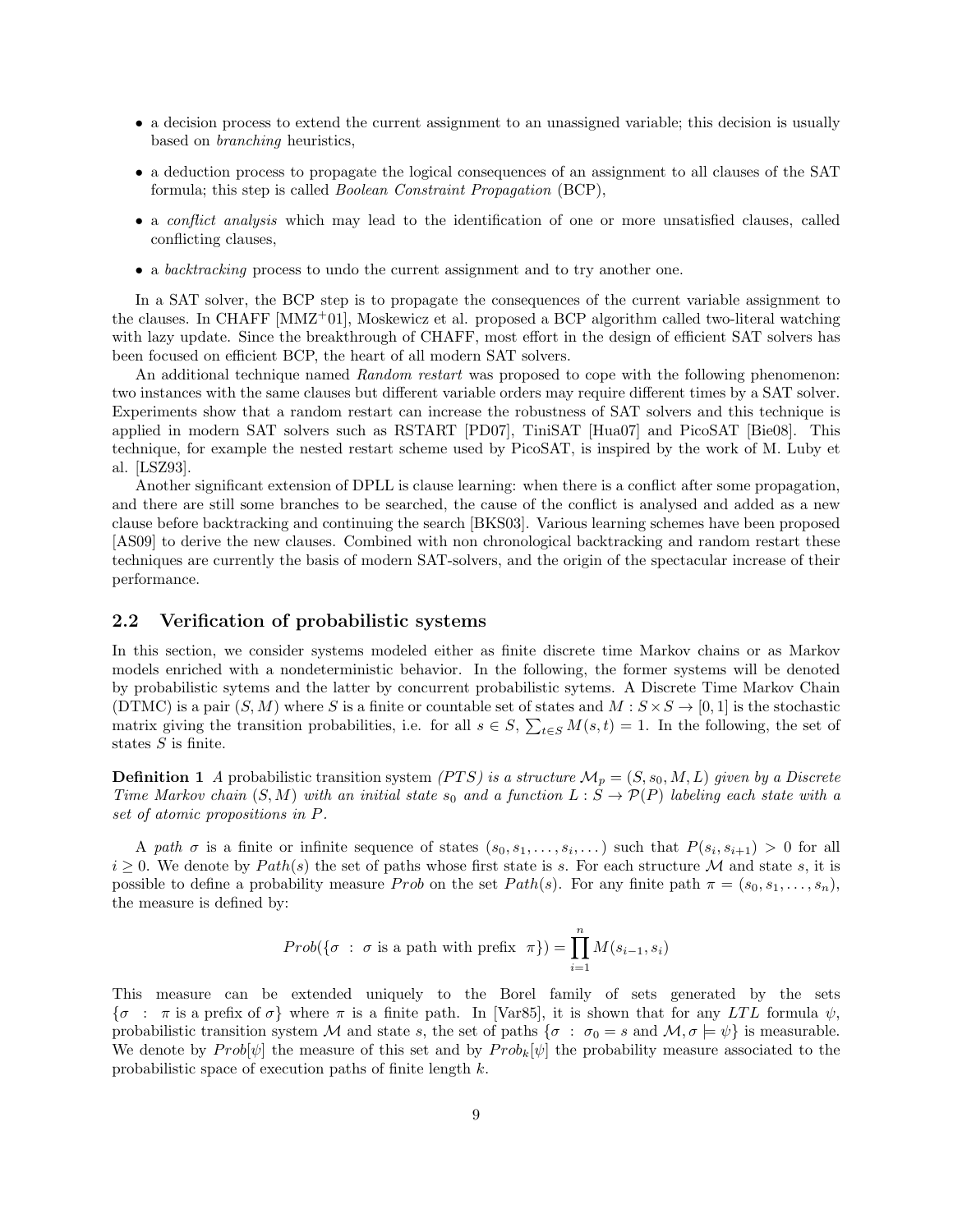#### 2.2.1 Qualitative verification

We say that a probabilistic transition sytem  $\mathcal{M}_p$  satisfies the formula  $\psi$  if  $Prob[\psi] = 1$ , i.e. if almost all paths in  $M$ , whose origin is the initial state, satisfy  $\psi$ . The first application of verification methods to probabilistic systems consisted in checking if temporal properties are satisfied with probability 1 by a finite discrete time Markov chain or by a concurrent probabilistic sytem. [Var85] presented the first method to verify if a linear time temporal property is satisfied by almost all computations of a concurrent probabilistic system. However, this automata-theoretic method is doubly exponential in the size of the formula.

The complexity was later addressed in [CY95]. A new model checking method for probabilistic systems was introduced, whose complexity was polynomial in the size of the system and exponential in the size of the formula. For concurrent probabilistic systems they presented an automata-theoretic approach which improved on Vardi's method by a single exponential in the size of the formula.

#### 2.2.2 Quantitative verification

The [CY95] method allows to compute the probability that a probabilistic system satisfies some given linear time temporal formula.

**Theorem 1** ([CY95]) The satisfaction of a LTL formula  $\phi$  by a probabilistic transition sytem  $\mathcal{M}_p$  can be decided in time linear in the size of  $\mathcal{M}_p$  and exponential in the size of  $\phi$ , and in space polylogarithmic in the size of  $\mathcal{M}_p$  and polynomial in the size of  $\phi$ . The probability Prob[ $\phi$ ] can be computed in time polynomial in size of  $\mathcal{M}_p$  and exponential in size of  $\phi$ .

A temporal logic for the specification of quantitative properties, which refer to a bound of the probability of satisfaction of a formula, was given in [HJ94]. The authors introduced the logic PCTL, which is an extension of branching time temporal logic CTL with some probabilistic quantifiers. A model checking algorithm was also presented: the computation of probabilities for formulas involving probabilistic quantification is performed by solving a linear system of equations, the size of which is the model size.

A model checking method for concurrent probabilistic systems against PCTL and PCTL<sup>∗</sup> (the standard extension of PCTL) properties is given in [BdA95]. Probabilities are computed by solving an optimisation problem over system of linear inequalities, rather than linear equations as in [HJ94]. The algorithm for the verification of PCTL<sup>\*</sup> is obtained by a reduction to the PCTL model checking problem using a transformation of both the formula and the probabilistic concurrent system. Model checking of PCTL formulas is shown to be polynomial in the size of the system and linear in the size of the formula, while PCTL<sup>∗</sup> verification is polynomial in the size of the system and doubly exponential in the size of the formula.

In order to illustrate space complexity problems, we mention the main model checking tool for the verification of quantitative properties. The probabilistic model checker PRISM [dAKN+00, HKNP06] was designed by the Kwiatkowska's team and allows to check PCTL formulas on probabilistic or concurrent probabilistic systems. This tool uses extensions of OBDDs called Multi-Terminal Binary Decision Diagrams (MTBDDs) to represent Markov transition matrices, and classical techniques for the resolution of linear systems. Numerous classical protocols represented as probabilistic or concurrent probabilistic systems have been successfully verified by PRISM. But experimental results are often limited by the exponential blow up of space needed to represent the transition matrices and to solve linear systems of equations or inequations. In this context, it is natural to ask the question: *can probabilistic verification be efficiently approximated?* We study in Section 4.5 some possible answers for probabilistic transition systems and linear time temporal logic.

### 2.3 Model-based testing

Given some executable implementation under test and some description of its expected behavior, the IUT is submitted to experiments based on the description. The goal is to (partially) check that the IUT is conforming to the description. As we explore links and similarities with model checking, we focus on descriptions defined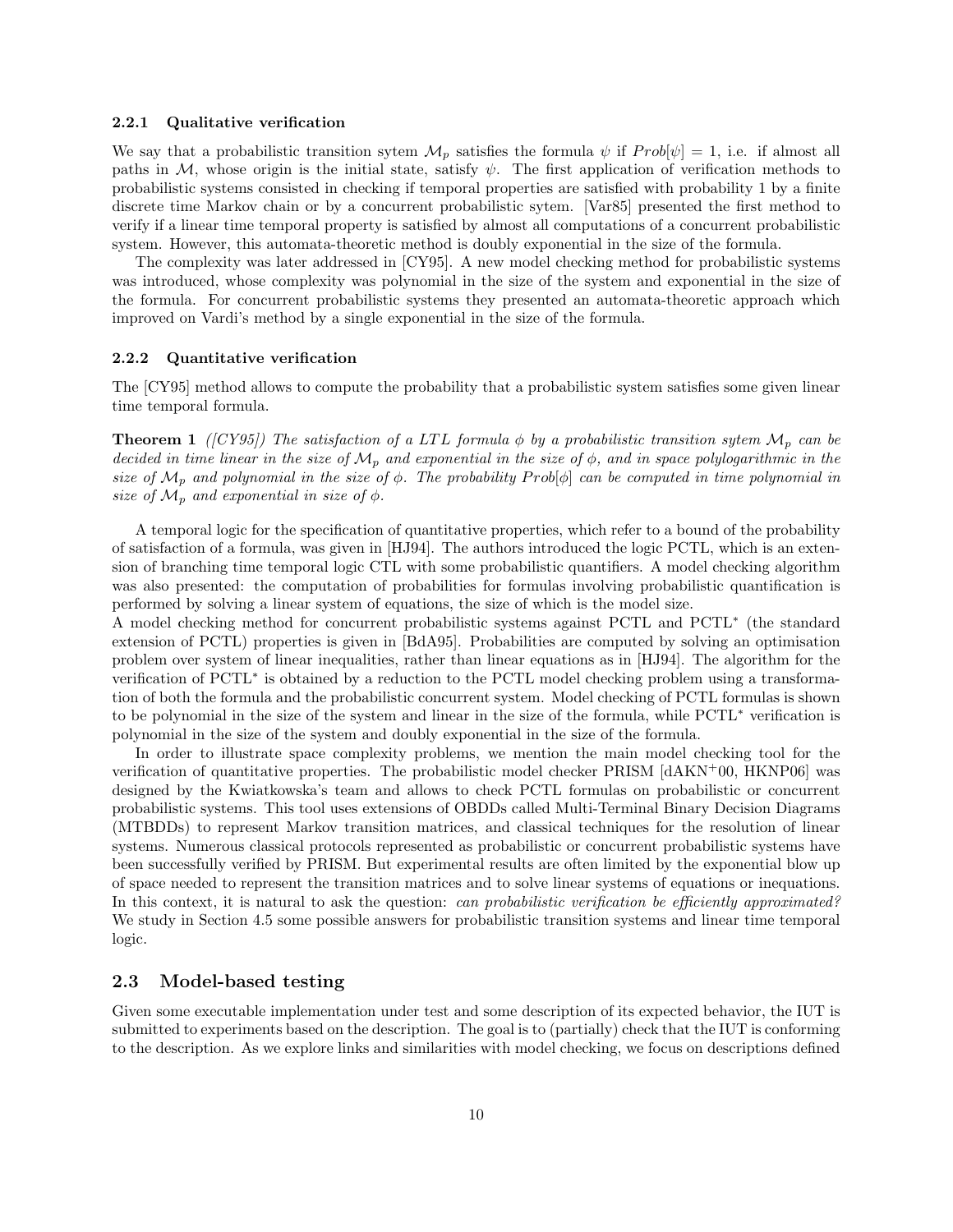in terms of finite and infinite state machines, transitions systems, and automata. The corresponding testing methods are called Model-based Testing.

Model-based testing has received a lot of attention and is now a well established discipline (see for instance [LY96, BT01, BJK+05]). Most approaches have focused on the deterministic derivation from a finite model of some so-called checking sequence, or of some complete set of test sequences, that ensure conformance of the IUT with respect to the model. However, in very large models, such approaches are not practicable and some selection strategy must be applied to obtain test sets of reasonable size. A popular selection criterion is the transition coverage. Other selection methods rely on the statement of some test purpose or on random choices among input sequences or traces.

#### 2.3.1 Testing based on finite state machines

As in [LY96], we first consider testing methods based on deterministic FSMs: instead of  $\mathcal{T} = (S, s_0, I, O, R)$ where  $R \subseteq S \times I \times O \times S$ , we have  $\mathcal{F} = (S, I, O, \delta, \lambda)$ . where  $\delta$  and  $\lambda$  are functions from  $S \times I$  into S, and from  $S \times I$  into O, respectively. There is not always an initial state. Functions  $\delta$  and  $\lambda$  can be extended in a canonic way to sequences of inputs:  $\delta^*$  is from  $S \times I^*$  into  $S^*$  and  $\lambda^*$  is from  $S \times I^*$  into  $O^*$ .

The testing problem addressed in this subsection is: given a deterministic specification FSM A, and an IUT that is supposed to behave as some unknown deterministic FSM  $B$ , how to test that  $B$  is equivalent to A via inputs submitted to the IUT and outputs observed from the IUT? The specification FSM must be strongly connected, i.e., there is a path between every pair of states: this is necessary for designing test experiments that reach every specified state.

Equivalence of FSMs is defined as follows. Two states  $s_i$  and  $s_j$  are equivalent if and only if for every input sequence, the FSMs will produce the same output sequence, i.e., for every input sequence  $\sigma$ ,  $\lambda^*(s_i, \sigma)$  $\lambda^*(s_j, \sigma)$ . F and F' are equivalent if and only for every state in F there is a corresponding equivalent state in  $\mathcal{F}'$ , and vice versa. When  $\mathcal F$  and  $\mathcal F'$  have the same number of states, this notion is the same as isomorphism. Given an FSM, there are well-known polynomial algorithms for constructing a minimized (reduced) FSM equivalent to the given FSM, where there are no equivalent states. The reduced FSM is unique up to isomorphism. The specification FSM is supposed to be reduced before any testing method is used.

Any test method is based on some assumption on the IUT called *testability hypotheses*. An example of a non testable IUT would be a "demonic" one that would behave well during some test experiments and change its behavior afterwards. Examples of classical testability hypotheses, when the test is based on finite state machine descriptions, are:

- The IUT behaves as some (unknown) finite state machine.
- The implementation machine does not change during the experiments.
- It has the same input alphabet as the specification FSM.
- It has a known number of states greater or equal to the specification FSM.

This last and strong hypothesis is necessary to develop testing methods that reach a conclusion after a finite number of experiments. In the sequel, as most authors, we develop the case where the IUT has the same number of states as the specification FSM. Then we give some hints on the case where it is bigger.

A test experiment based on a FSM is modelled by the notion of checking sequence, i. e. a finite sequence of inputs that distinguishes by some output the specification FSM from any other FSM with at most the same number of states.

**Definition 2** Let A be a specification FSM with n states and initial state  $s_0$ . A checking sequence for A is an input sequence  $\sigma_{check}$  such that for every FSM B with initial state  $s'_0$ , the same input alphabet, and at most n states, that is not isomorphic to A,  $\lambda_B^*(s'_0, \sigma_{check}) \neq \lambda_A^*(s_0, \sigma_{check})$ .

The complexity of the construction of checking sequences depends on two important characteristics of the specification FSM: the existence of a *reliable reset* that makes it possible to start the test experiment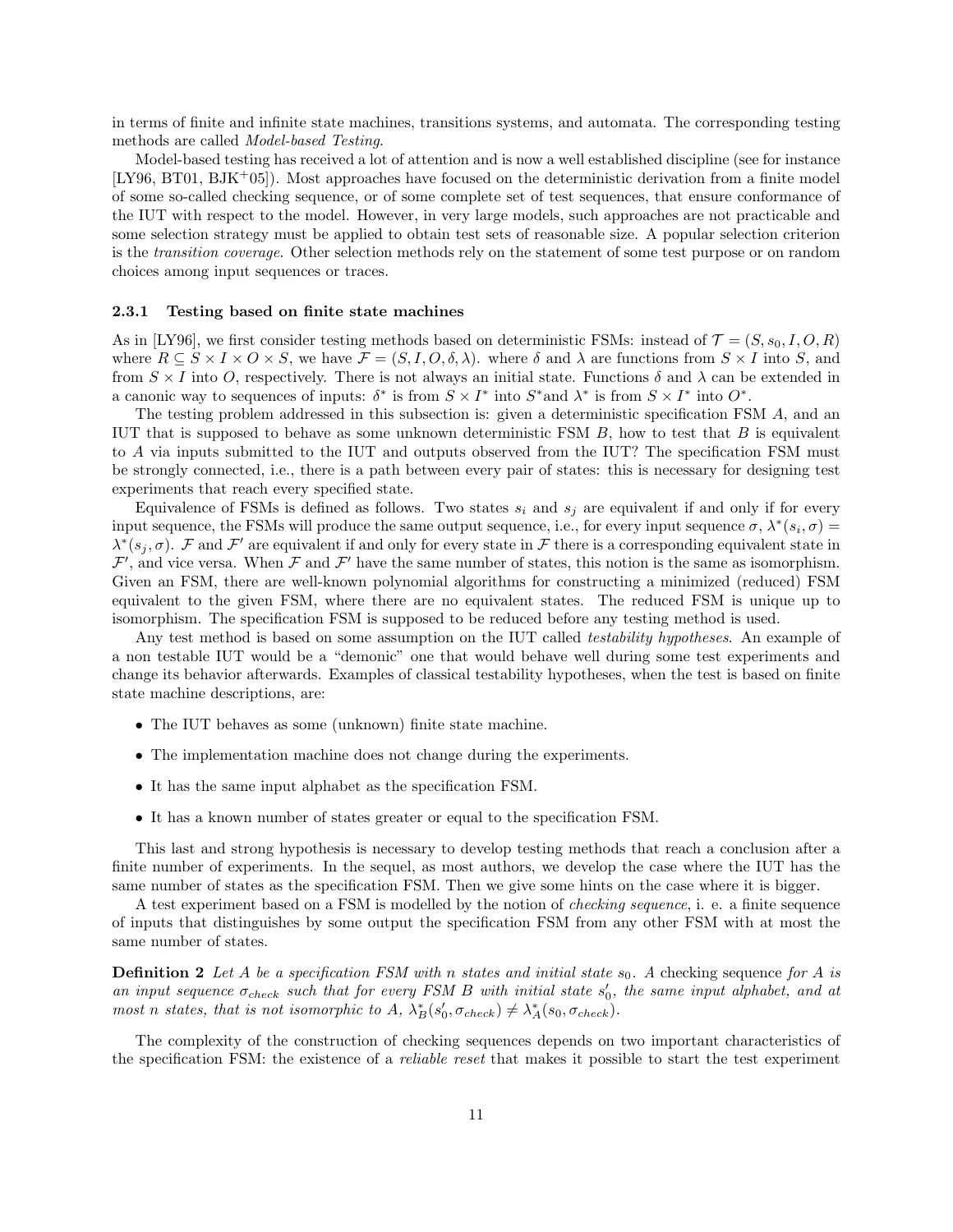from a known state, and the existence of a *distinguishing sequence*  $\sigma$ , which can identify the resulting state after an input sequence, i.e. such that for every pair of distinct states  $s_i$ ,  $s_j$ ,  $\lambda^*(s_i, \sigma) \neq \lambda^*(s_j, \sigma)$ .

A reliable reset is a specific input symbol that leads an FSM from any state to the same state: for every state s,  $\delta(s, reset) = s_r$ . For FSM without reliable reset, the so-called *homing sequences* are used to start the checking sequence. A homing sequence is an input sequence  $\sigma_h$  such that, from any state, the output sequence produced by  $\sigma_h$  determines uniquely the arrival state. For every pair of distinct states  $s_i, s_j, \lambda^*(s_i, \sigma_h) = \lambda^*(s_j, \sigma_h)$  implies  $\delta^*(s_i, \sigma_h) = \delta^*(s_j, \sigma_h)$ . Every reduced FSM has an homing sequence of polynomial length, constructible in polynomial time.

The decision whether the behavior of the IUT is satisfactory, requires to observe the states of the IUT either before or after some action. As the IUT is a running black box system, the only means of observation is by submitting other inputs and collecting the resulting outputs. Such observations are generally destructive as they may change the observed state.

The existence of a distinguishing sequence makes the construction of a checking sequence easier: an example of a checking sequence for a FSM A is a sequence of inputs resulting in a trace that traverses once every transition followed by this distinguishing sequence to detect for every transition both output errors and errors of arrival state.

Unfortunately deciding whether a given FSM has a distinguishing sequence is PSPACE-complete with respect to the size of the FSM (i.e. the number of states). However, it is polynomial for adaptative distinguishing sequences (i.e input trees where choices of the next input are guided by the outputs of the IUT), and it is possible to construct one of quadratic length. For several variants of these notions, see [LY96].

Let  $p$  the size of the input alphabet. For an FSM with a reliable reset, there is a polynomial time algorithm, in  $O(p.n^3)$ , for constructing a checking sequence of polynomial length, also in  $O(p.n^3)$  [Vas73, Cho78]. For an FSM with a distinguishing sequence there is a deterministic polynomial time algorithm to construct a checking sequence [Hen64, KHF90] of length polynomial in the length of the distinguishing sequence.

In other cases, checking sequences of polynomial length also exist, but finding them requires more involved techniques such as randomized algorithms. More precisely, a randomized algorithm can construct with high probability in polynomial time a checking sequence of length  $O(p.n^3 + p' n^4 \cdot \log n)$ , with  $p' = min(p,n)$ . The only known deterministic complexity of producing such sequences is exponential either in time or in the length of the checking sequence.

The above definitions and results generalize to the case where FSM B has more states than FSM A. The complexity of generating checking sequences, and their lengths, are exponential in the number of extra states.

#### 2.3.2 Non determinism

The concepts presented so far are suitable when both the specification FSM and the IUT are deterministic. Depending on the context and of the authors, a non deterministic specification FSM A can have different meanings: it may be understood as describing a class of acceptable deterministic implementations or it can be understood as describing some non deterministic acceptable implementations. In both cases, the notion of equivalence of the specification FSM A and of the implementation FSM B is no more an adequate basis for testing. Depending of the authors, the required relation between a specification and an implementation is called the "satisfaction relation" (B satisfies A) or the "conformance relation" (B conforms to A). Generally it is not an equivalence, but a preorder (see [Tre92, GJ98, BT01] among many others).

A natural definition for this relation could be the so-called "trace inclusion" relation: any trace of the implementation must be a trace of the specification. Unfortunately, this definition accepts, as a conforming implementation of any specification, the idle implementation, with an empty set of traces. Several more elaborated relations have been proposed. The most known are the conf relation, between Labelled Transition Systems [Bri88] and the ioco relation for Input-Output Transition Systems [Tre96]. The intuition behind these relations is that when a trace  $\sigma$  (including the empty one) of a specification A is executable by some IUT B, after  $\sigma$ , B can be idle only if A may be idle after  $\sigma$ , else B must perform some action performable by A after  $\sigma$ . For Finite State Machines, it can be rephrased as: an implementation FSM B conforms to a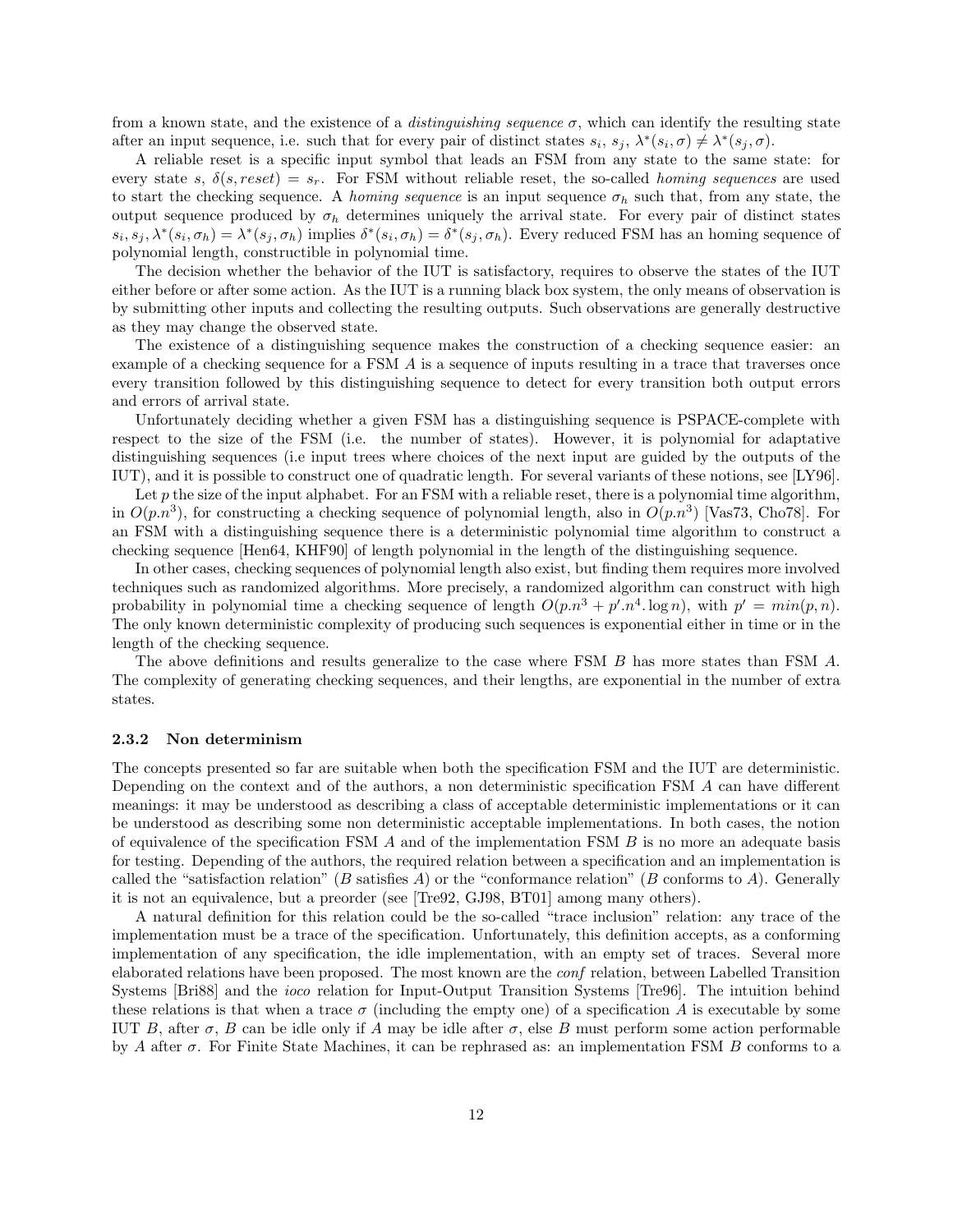specification FSM  $\ddot{A}$  if all its possible responses to any input sequence could have been produced by  $\ddot{A}$ , a response being the production of an output or idleness.

Not surprisingly, non determinism introduces major complications when testing. Checking sequences are no more adequate since some traces of the specification FSM may not be executable by the IUT. One has to define adaptative checking sequences (which, actually, are covering trees of the specification FSM) in order to let the IUT choose non-deterministically among the allowed behaviors.

### 2.3.3 Symbolic traces and constraints solvers

Finite state machines (or finite transition systems) have a limited description power. In order to address the description of realistic systems, various notions of Extended Finite State Machines (EFSM) or symbolic labelled transition systems (SLTS) are used. They are the underlying semantic models in a number of industrially significant specification techniques, such as LOTOS, SDL, Statecharts, to name just a few. To make a long story short, such models are enriched by a set of typed variables that are associated with the states. Transitions are labelled as in FSM or LTS, but in addition, they have associated guards and actions, that are conditions and assignments on the variables. In presence of such models, the notion of a checking sequence is no more realistic. Most EFSM-based testing methods derive some test set from the EFSM, that is a set of input sequences that ensure some coverage of the EFSM, assuming some uniform behavior of the IUT with respect to the conditions that occur in the EFSM.

More precisely, an *Extended Finite State Machine* (EFSM) is a structure  $(S, s_0, I, IP, O, T, V, \vec{v}_0)$  where S is a finite set of states with initial state  $s_0$ , I is a set of input values and IP is a set of input parameters (variables),  $O$  is a set of output values,  $T$  is a finite set of symbolic transitions,  $V$  is a finite list of variables and  $\vec{v}_0$  is a list of initial values of the variables. Each association of a state and variable values is called a configuration. Each symbolic transition t in T is a 6-tuple:  $t = (s_t, s'_t, i_t, o_t, G_t, A_t)$  where  $s_t, s'_t$  are respectively the current state, and the next state of  $t$ ;  $i_t$  is an input value or an input parameter;  $o_t$  is an output expression that can be parametrized by the variables and the input parameter.  $G_t$  is a predicate (guard) on the current variable values and the input parameter and  $A_t$  is an update action on the variables that may use values of the variables and of the input. Initially, the machine is in an initial state  $s_0$  with initial variable values:  $\vec{v}_0$ .

An action  $v := v + n$  indicates the update of the variable v. Figure 4 gives a very simple example of such an EFSM. It is a bounded counter which receives increment or decrement values. There is one state variable v whose domain is the integer interval [0..10]. The variable v is initialized to 0. The input domain I is  $\mathcal Z$ . There is one integer input parameter n. When an input would provoke an overflow or an underflow of  $v$ , it is ignored and  $v$  is unchanged. Transitions labels follows the following syntax:

?  $\lt$  input value or parameter  $>$  /!  $\lt$  output expression  $>$  /  $\lt$  guard  $>$  /  $\lt$  action  $>$ 

An EFSM operates as follows: in some configuration, it receives some input and computes the guards that are satisfied for the current configuration. The satisfied guards identify enabled transitions. A single transition among those enabled is fired. When executing the chosen transition, the EFSM

- reads the input value or parameter value  $i_t$ ,
- updates the variables according to the action of the transition,
- moves from the initial to the final state of the transition,
- produces some output, which is computed from the values of the variables and of the input via the output expression of the transition.

Transitions are atomic and cannot be interrupted. Given an EFSM, if each variable and input parameter has a finite number of values (variables for booleans or for intervals of finite integers, for example), then there is a finite number of configurations, and hence there is a large equivalent (ordinary) FSM with configurations as states. Therefore, an EFSM with finite variable domains is a succinct representation of an FSM. Generally,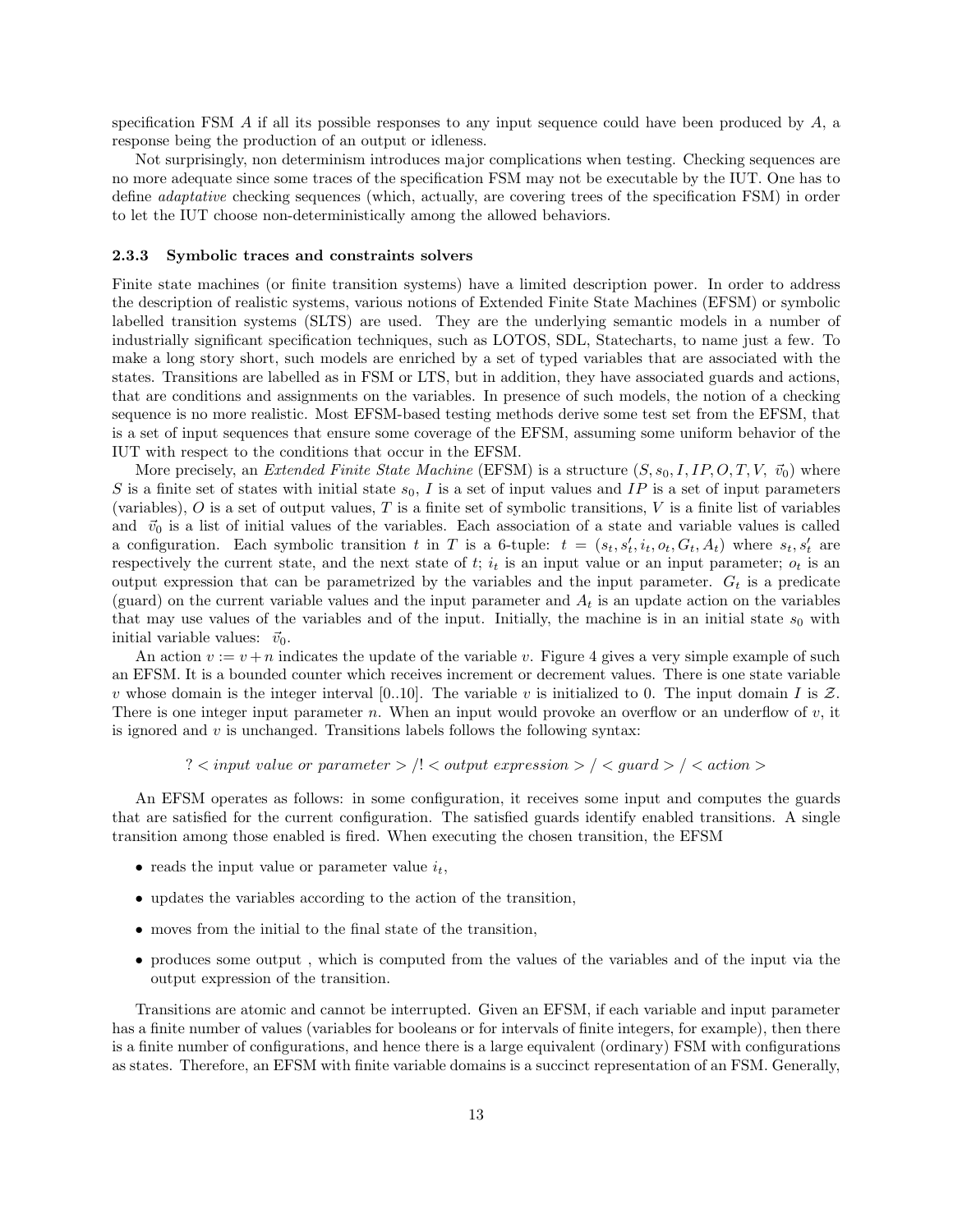

Figure 4: Example of an EFSM: counter with increment and decrement values.

constructing this FSM is not easy because of the reachability problem, i.e. the issue of determining if a configuration is reachable from the initial state. It is undecidable if the variable domains are infinite and PSPACE-complete otherwise<sup>1</sup>.

A symbolic trace  $t_1, \ldots, t_n$  of an EFSM is a sequence of symbolic transitions such that  $s_{t_1} = s_0$  and for  $i = 1, \ldots n-1$ ,  $s'_{t_i} = s_{t_{i+1}}$ . A trace predicate is the condition on inputs which ensures the execution of a symbolic trace. Such a predicate is built by traversing the trace  $t_1, \ldots, t_n$  in the following way:

- the initial index of each variable x is 0, and for each variable x there is an equation  $x_0 = v_0$ ,
- for  $i = 1 \ldots n$ , given transition  $t_i$  with guard  $G_i$ , and action  $A_i$ :
	- guard  $G_i$  is transformed into the formula  $\tilde{G}_i$  where each variable of G has been indexed by its current index, and the input parameter (if any) is indexed by  $i$ ,
	- each assignment in  $A_i$  of an expression expr to some variable x is transformed into an equation  $x_{k+1} = \widetilde{expr}_i$  where k is the current index of x and  $\widetilde{expr}_i$  is the expression expr where each variable is indexed by its current index, and the input parameter (if any) is indexed by  $i$ ,
	- the current indexes of all assigned variables are incremented,
- the trace predicate is the conjunction of all these formulae.

A symbolic trace is feasible if its predicate is satisfiable, i.e. there exist some sequence of input values that ensure that at each step of the trace, the guard of the symbolic transition is true. Such a sequence of inputs characterizes a trace of the EFSM. A configuration is reachable if there exists a trace leading to it.

EFSM testing methods must perform reachability analysis: to compute some input sequence that exercises a feature (trace, transition, state) of a given EFSM, a feasible symbolic trace leading to and covering this feature must be identified and its predicate must be solved. Depending on the kind of formula and expression allowed in guards and actions, different constraint solvers may be used  $[\text{CGK}^+11, \text{TGM11}]$ . Some tools combine them with SAT-solvers, model checking techniques, symbolic evaluation methods including abstract interpretation, to eliminate some classes of clearly infeasible symbolic traces.

The notion of EFSM is very generic. The corresponding test generation problem is very similar to test generation for programs in general. The current methods address specific kinds of EFSM or SLTS. There are still a lot of open problems to improve the levels of generality and automation.

<sup>&</sup>lt;sup>1</sup>As said above, there are numerous variants of the notions of EFSM and SLTS. The complexity of their analysis (and thus of their use as a basis for black box testing) is strongly dependent on the types of the variables and of the logic used for the guards.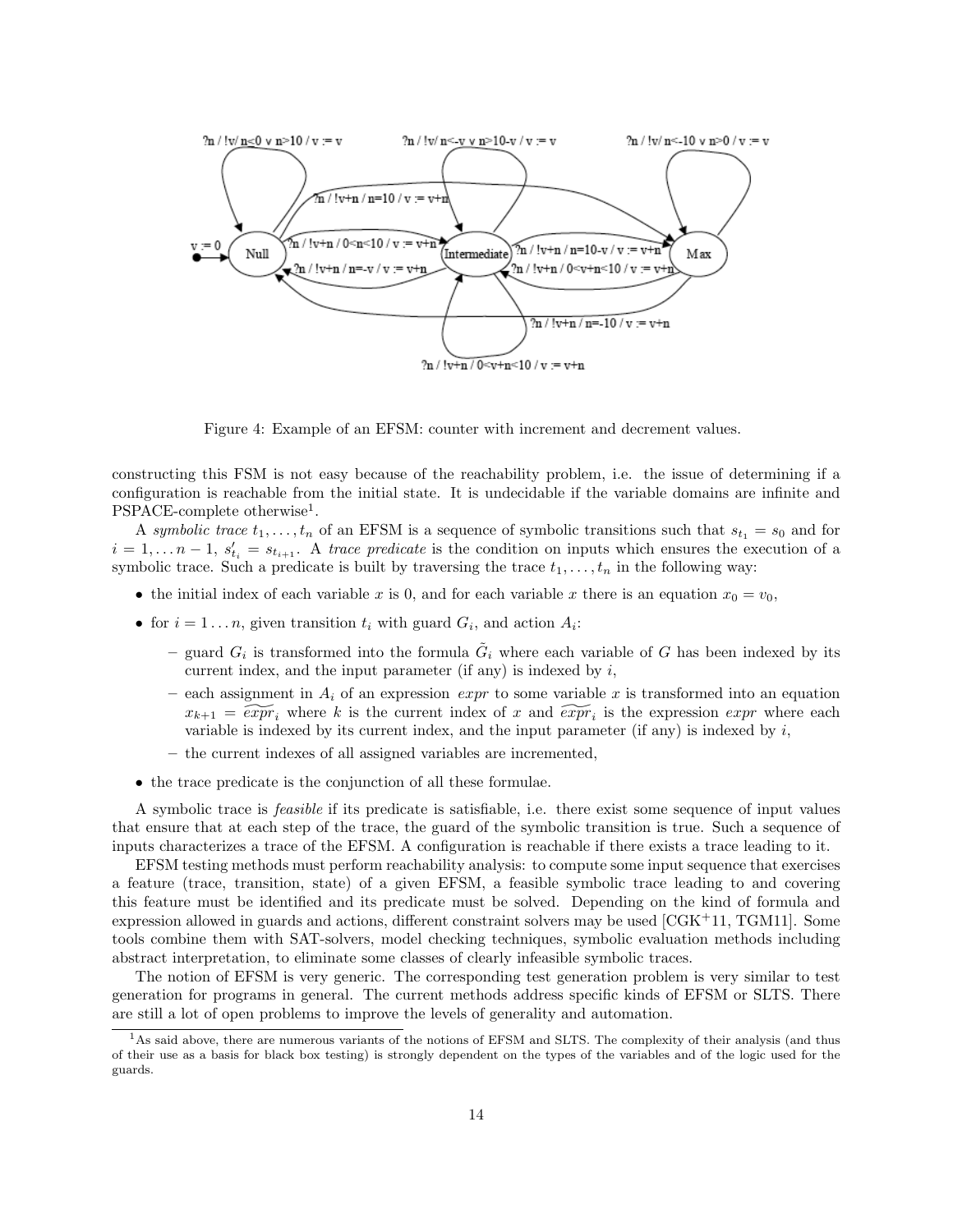#### 2.3.4 Classical methods in probabilistic and statistical testing

Drawing test cases at random is an old idea, which looks attractive at first sight. It turns out that it is difficult to estimate its detection power. Strong hypotheses on the IUT, on the types and distribution of faults, are necessary to draw conclusions from such test campaigns. Depending on authors and contexts, testing methods based on random selection of test cases are called: random testing, or probabilistic testing or statistical testing. These methods can be classified into three categories : those based on the input domain, those based on the environment, and those based on some knowledge of the behavior of the IUT.

In the first case, classical random testing (as studied in [DN81, DN84]) consists in selecting test data uniformly at random from the input domain of the program. In some variants, some knowledge on the input domain is exploited, for instance to focus on the boundary or limit conditions of the software being tested [Rei97, Nta01].

In the second case, the selection is based on an operational profile, i.e. an estimate of the relative frequency of inputs. Such testing methods are called statistical testing. They can serve as a statistical sampling method to collect failure data for reliability estimation (for a survey see [MFI+96]).

In the third case, some description of the behavior of the IUT is used. In [TFW91], the choice of the distribution on the input domain is guided either by some coverage criteria of the program and they call their method structural statistical testing, or by some specification and they call their method functional statistical testing.

Another approach is to perform random walks [Ald91] in the set of execution paths or traces of the IUT. Such testing methods were developed early in the area of communication protocols [Wes89, MP94]. In [Wes89], West reports experiments where random walk methods had good and stable error detection power. In [MP94], some class of models is identified, namely those where the underlying graph is symmetric, which can be efficiently tested by random walk exploration: under this strong condition, the random walk converges to the uniform distribution over the state space in polynomial time with respect to the size of the model. A general problem with all these methods is the impossibility, except for some very special cases, to assess the results of a test campaign, either in term of coverage or in term of fault detection.

## 3 Methods for approximation

In this section we classify the different approximations introduced in model checking and testing in two categories. Methods which approximate decision problems, based on some parameters, and methods which study approximate versions of the decision problems.

- 1. Approximate methods for decision, counting and learning problems. The goal is to define useful heuristics on practical inputs. SAT is the typical example where no polynomial algorithm exists assuming  $P \neq NP$ , but where useful heuristics are known. The search for abstraction methods by successive refinements follows the same approach.
- 2. Approximate versions of decision and learning problems relax the decision by introducing some error parameter  $\varepsilon$ . In this case, we may obtain efficient randomized algorithms, often based on statistics for these new approximate decision problems.

Each category is detailed in subsections below. First, we introduce the classes of efficient algorithms we will use to elaborate approximation methods.

### 3.1 Randomized algorithms and complexity classes

The efficient algorithms we study are mostly randomized algorithms which operate in polynomial time. They use an extra instruction,  $flip$  a coin, and we obtain 0 or 1 with probability  $\frac{1}{2}$ . As we make n random flips, the probabilistic space  $\Omega$  consists of all binary sequences of length n, each with probability  $\frac{1}{2^n}$ . We want to decide if  $x \in L \subseteq \Sigma^*$ , such that the probability of getting the wrong answer is less than  $\frac{c}{2^n}$  for some fixed constant c, i.e. exponentially small.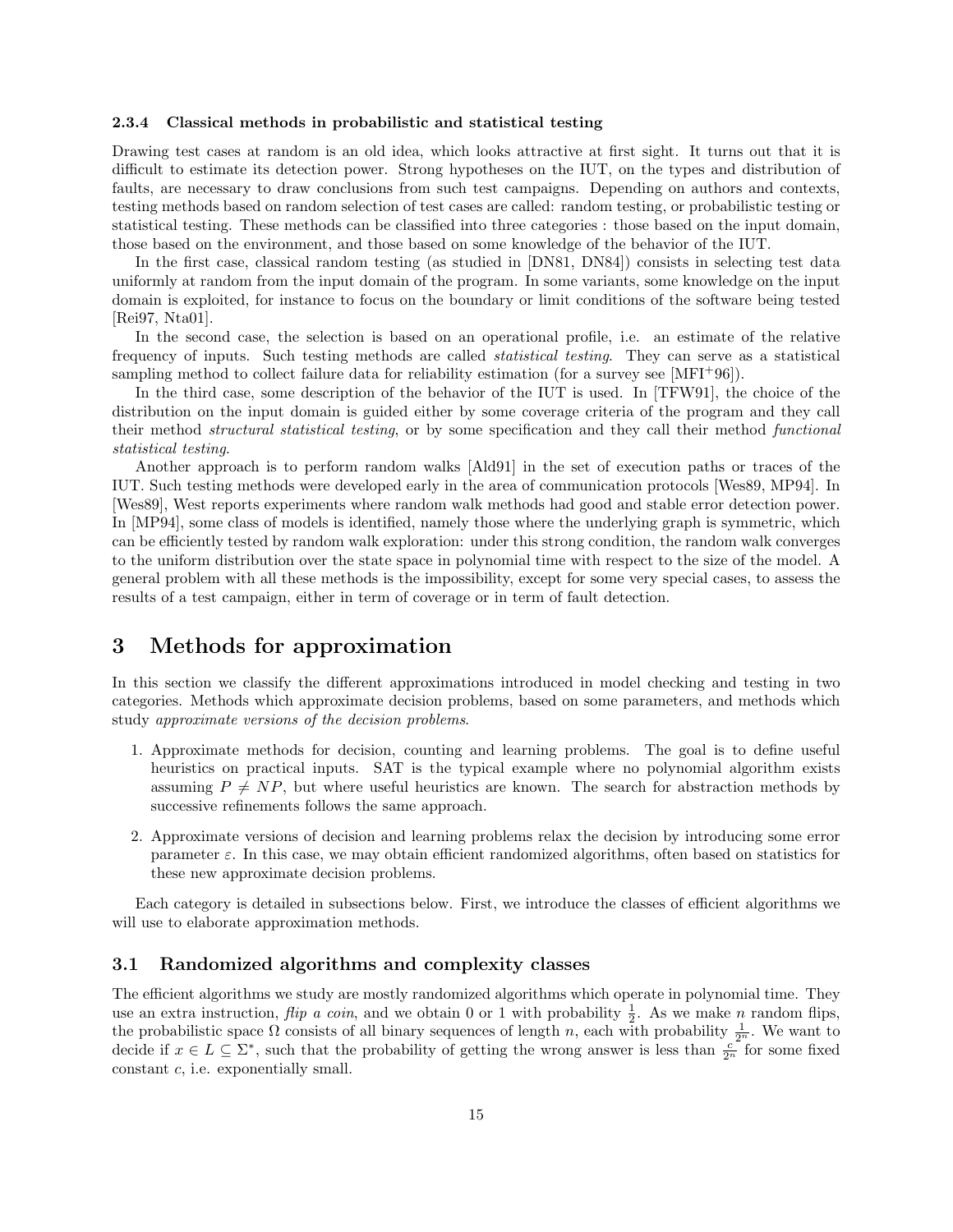**Definition 3** An algorithm A is Bounded-error Probabilistic Polynomial-time (BPP), for a language  $L \subseteq$  $\Sigma^*$  if A is in polynomial time and:

- if  $x \in L$  then A accepts x with probability greater then  $2/3$ ,
- if  $x \notin L$  then A rejects x with probability greater then 2/3.

The class BPP consists of all languages L which admit a bounded-error probabilistic polynomial time algorithm.

In this definition, we can replace  $2/3$  by any value strictly greater than  $1/2$ , and obtain an equivalent definition. In some cases,  $2/3$  is replaced by  $1/2 + \varepsilon$  or by  $1 - \delta$  or by  $1 - 1/n^k$ . If we modify the second condition of the previous defintion by: if  $x \notin L$  then A rejects x with probability 1, we obtain the class RP, Randomized Polynomial time.

We recall the notion of a p-predicate, used to define the class NP of decision problems which are verifiable in polynomial time.

**Definition 4** A p-predicate R is a binary relation between words such that there exist two polynomials p, q such that:

- for all  $\mathbf{x}, \mathbf{y} \in \Sigma^*$ ,  $R(\mathbf{x}, \mathbf{y})$  implies that  $|\mathbf{y}| \leq p(|\mathbf{x}|)$ ;
- for all  $\mathbf{x}, \mathbf{y} \in \Sigma^*$ ,  $R(\mathbf{x}, \mathbf{y})$  is decidable in time  $q(|\mathbf{x}|)$ .

A decision problem A is in the class NP if there is a p-predicate R such that for all  $x, x \in A$  iff  $\exists y R(x, y)$ . Typical examples are SAT for clauses or CLIQUE for graphs. For SAT, the input  $x$  is a set of clauses,  $y$  is a valuation and  $R(x, y)$  if y satisfies x. For CLIQUE<sub>k</sub>, the input x is a graph, y is a subset of size k of the nodes and  $R(x, y)$  if y is a clique of x, i.e. if all pairs of nodes in y are connected by an edge.

One needs a precise notion of approximation for a counting function  $F : \Sigma^* \to N$  using an efficient randomized algorithm whose relative error is bounded by  $\varepsilon$  with high probability, for all  $\varepsilon$ . It is used in section 4.5.3 to approximate probabilities.

**Definition 5** An algorithm  $A$  is a Polynomial-time Randomized Approximation Scheme (PRAS) for a function  $F : \Sigma^* \to \mathbb{N}$  if for every  $\varepsilon$  and  $\mathbf{x}$ ,

$$
\Pr\{\mathcal{A}(\mathbf{x}, \varepsilon) \in [(1-\varepsilon).F(\mathbf{x}), (1+\varepsilon).F(\mathbf{x})]\} \geq \frac{2}{3}
$$

and  $A(\mathbf{x}, \varepsilon)$  stops in polynomial time in  $|\mathbf{x}|$ . The algorithm A is a Fully Polynomial time Randomized Approximation Schema (FPRAS), if the time of computation is also polynomial in  $1/\varepsilon$ . The class PRAS (resp. FPRAS) consists of all functions F which admits a PRAS (resp. FPRAS) .

If the algorithm A is deterministic, one speaks of an PAS and of a FPAS. A PRAS( $\delta$ ) (resp.  $FPRAS(\delta)$ , is an algorithm A which outputs a value  $\mathcal{A}(\mathbf{x}, \varepsilon, \delta)$  such that:

$$
\Pr\{\mathcal{A}(\mathbf{x}, \varepsilon, \delta) \in [(1 - \varepsilon) \cdot F(\mathbf{x}), (1 + \varepsilon) \cdot F(\mathbf{x})]\} \ge 1 - \delta
$$

and whose time complexity is also polynomial in  $\log(1/\delta)$ . The error probability is less than  $\delta$  in this model. In general, the probability of success can be amplified from  $2/3$  to  $1 - \delta$  at the cost of extra computation of length polynomial in  $\log(1/\delta)$ .

**Definition 6** A counting function F is in the class  $\#P$  if there exists a p-predicate R such that for all x,  $F(x) = | \{ y : (x, y) \in R \} |$ .

If A is an NP problem, i.e. the decision problem on input x which decides if there exists y such that  $R(x, y)$ for a p-predicate R, then  $\#A$  is the associated counting function, i.e.  $\#A(x) = | \{y : (x, y) \in R\} |$ . The counting problem  $\#SAT$  is  $\#P$ -complete and not approximable (modulo some complexity conjecture). On the other hand  $#DNF$  is also  $#P$ -complete but admits an  $FPRAS$  [KL83].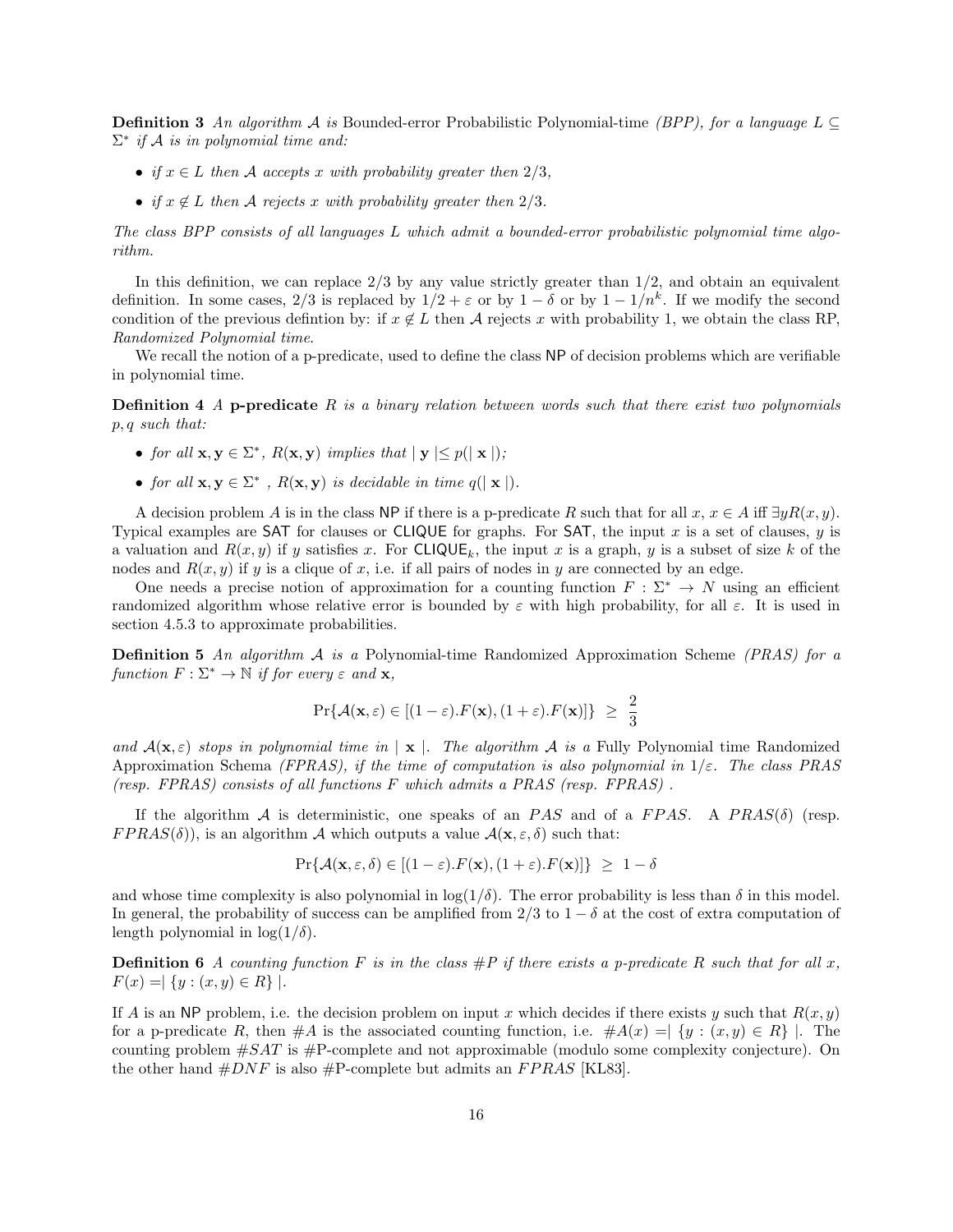### 3.2 Approximate methods for satisfiability, equivalence, counting and learning

Satisfiability decides given a model M and a formula  $\psi$ , whether M satisfies a formula  $\psi$ . Equivalence decides given two models  $M$  and  $M'$ , whether they satisfy the same class of formulas. Counting associates to a formula  $\psi$ , the number of models M which satisfy a formula  $\psi$ . Learning takes a black box which defines an unknown function f and tries to find from samples  $x_i, y_i = f(x_i)$ .

### 3.2.1 Approximate satisfiability and abstraction

To verify that a model M satisfies a formula  $\psi$ , abstraction can be used for constructing approximations of M that are sufficient for checking  $\psi$ . This approach goes back to the notion of *Abstract Interpretation*, a theory of semantic approximation of programs introduced by Cousot et al.[CC77], which constructs elementary embeddings<sup>2</sup> that suffice to decide properties of programs. A classical example is multiplication, where modular arithmetic is the basis of the abstraction. It has been applied in static analysis to find sound, finite, and approximate representations of a program.

In the framework of model checking, reduction by abstraction consists in approximating infinite or very large finite transition systems by finite ones, on which existing algorithms designed for finite verification are directly applicable. This idea was first introduced by Clarke et al. [EMCL94]. Graf and Saidi [GS97] have then proposed the predicate abstraction method where abstractions are automatically obtained, using decision procedures, from a set of predicates given by the user. When the resulting abstraction is not adequate for checking  $\psi$ , the set of predicates must be revised. This approach by *abstraction refinement* has been recently systematized, leading to a quasi automatic abstraction discovery method known as *Counterexample-Guided* Abstraction Refinement (CEGAR)  $[CGJ+03]$ . It relies on the iteration of three kinds of steps: abstraction construction, model checking of the abstract model, abstraction refinement, which, when it terminates, states whether the original model satifies the formula.

This section starts with the notion of abstraction used in model checking, based on the pioneering paper by Clarke et al.. Then, we present the principles of predicate abstraction and abstraction refinement.

In  $[EMCL94]$ , Clarke and al. consider transition systems  $M$  where atomic propositions are formulas of the form  $v = d$ , where v is a variable and d is a constant. Given a set of typed variable declarations  $v_1: T_1, \ldots, v_n: T_n$ , states can be identified with n-tuples of values for variables, and the labeling function L is just defined by  $L(s) = \{s\}$ . On such systems, abstractions can be defined by a surjection for each variable into a smaller domain. It reduces the size of the set of states. Transitions are then stated between the resulting equivalence classes of states as defined below.

**Definition 7** ([EMCL94]) Let M be a transition system, with set of states S, transition relation R, and a set of initial states  $I \subseteq S$ . An abstraction for M is a surjection  $h : S \to \widehat{S}$ . A transition system  $\widehat{\mathcal{M}} = (\widehat{S}, \widehat{I}, \widehat{R}, \widehat{L})$  approximates M with respect to  $h$  ( $\mathcal{M} \sqsubseteq_h \widehat{\mathcal{M}}$  for short) if  $h(I) \subseteq \widehat{I}$  and  $(h(s), h(s')) \in \widehat{R}$ for all  $(s, s') \in R$ .

Such an approximation is called an *over approximation* and is explicitly given in [EMCL94] from a given logical representation of M.

Now, let  $\widehat{\mathcal{M}}$  be an approximation of M. Suppose that  $\widehat{\mathcal{M}} \models \Theta$ . What can we conclude on the concrete model M? First consider the following transformations  $\mathcal C$  and  $\mathcal D$  between CTL<sup>\*</sup> formulas on M and their approximation on  $\mathcal M$ . These transformations preserve boolean connectives, path quantifiers, and temporal operators, and act on atomic propositions as follows:

$$
\mathcal{C}(\widehat{v} = \widehat{d}) \stackrel{\text{def}}{=} \bigvee_{d:h(d) = \widehat{d}} (v = d), \qquad \mathcal{D}(v = d) \stackrel{\text{def}}{=} (\widehat{v} = h(d)).
$$

Denote by  $\forall$ CTL<sup>\*</sup> and  $\exists$ CTL<sup>\*</sup> the universal fragment and the existential fragment of CTL<sup>\*</sup>. The following theorem gives correspondences between models and their approximations.

<sup>&</sup>lt;sup>2</sup>Let U and V be two structures with domain A and B. In logic, an elementary embedding of U into V is a function  $f : A \rightarrow B$ such that for all formulas  $\varphi(x_1, ..., x_n)$  of a logic, for all elements  $a_1, ..., a_n \in A$ ,  $U \models \varphi[a_1, ..., a_n]$  iff  $V \models \varphi[f(a_1), ..., f(a_n)]$ .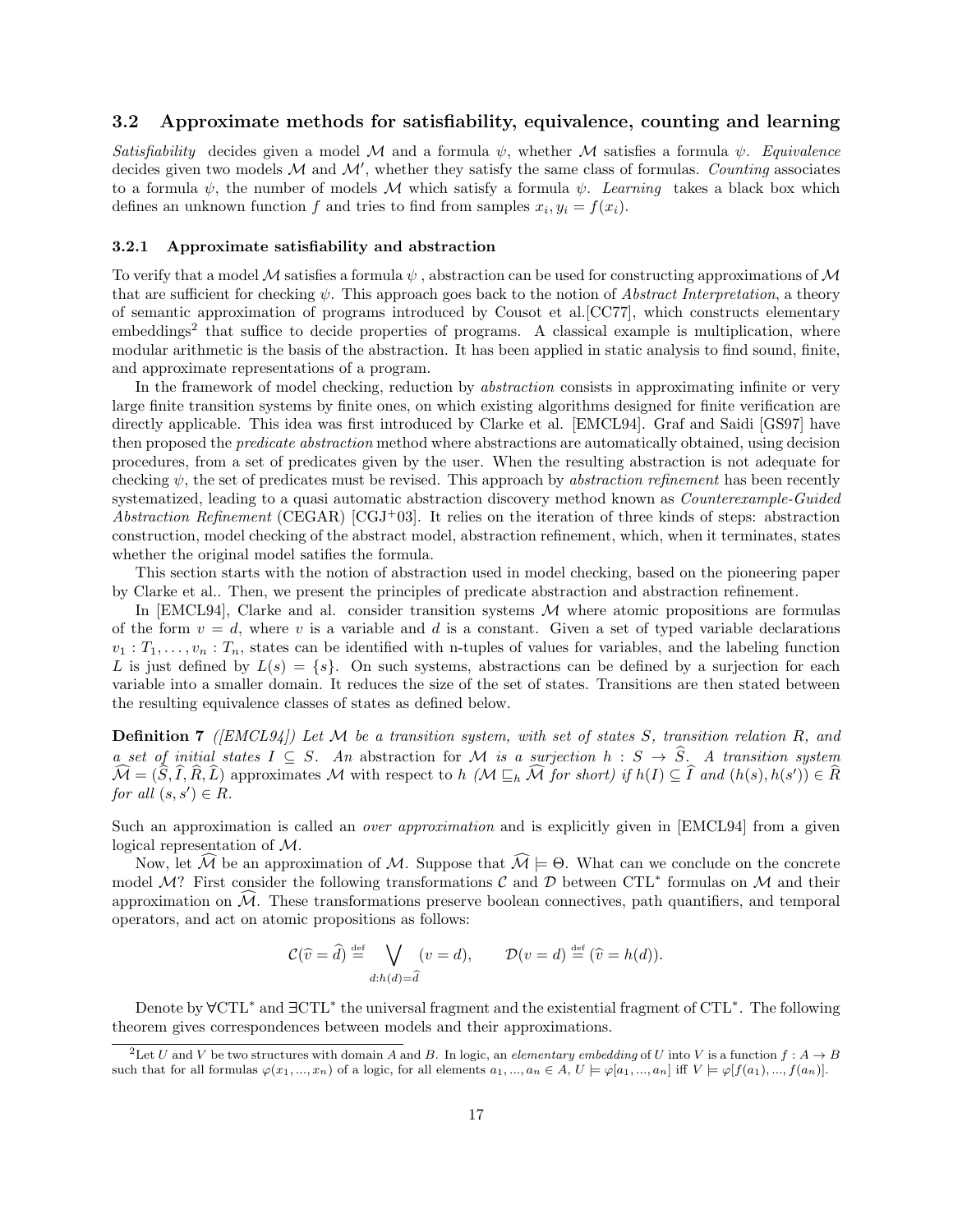**Theorem 2** ([EMCL94]) Let  $\mathcal{M} = (S, I, R, L)$  be a transition system. Let  $h : S \to \widehat{S}$  be an abstraction for M, and let  $\widehat{\mathcal{M}}$  be such that  $\mathcal{M} \sqsubseteq_h \widehat{\mathcal{M}}$ . Let  $\Theta$  be a  $\forall \text{CTL}^*$  formula on  $\widehat{M}$ , and  $\Theta'$  be a  $\exists \text{CTL}^*$  formula on M. Then

 $\widehat{\mathcal{M}} \models \Theta \implies \mathcal{M} \models \mathcal{C}(\Theta) \quad \text{and} \quad \mathcal{M} \models \Theta' \implies \widehat{\mathcal{M}} \models \mathcal{D}(\Theta').$ 

Abstraction can also be used when the target structure does not follow the original source signature. In this case, some specific new predicates define the target structure and the technique has been called predicate abstraction by Graf et al. [GS97]. The analysis of the small abstract structure may suffice to prove a property of the concrete model and the authors define a method to construct abstract state graphs from models of concurrent processes with variables on finite domains. In these models, transitions are labelled by guards and assignments. The method starts from a given set of predicates on the variables. The choice of these predicates is manual, inspired by the guards and assignments occurring on the transitions. The chosen predicates induce equivalence classes on the states. The computation of the successors of an abstract state requires theorem proving. Due to the number of proofs to be performed, only relatively small abstract graphs can be constructed. As a consequence, the corresponding approximations are often rather coarse. They must be tuned, taking into account the properties to be checked.



Figure 5: CEGAR:Counterexample-Guided Abstraction Refinement.

We now explain how to use abstraction refinement in order to achieve  $\forall CTL^*$  model checking: for a concrete structure M and an  $\forall CTL^*$  formula  $\psi$ , we would like to check if  $M \models \psi$ . The methodology of the counterexample-guided abstraction refinement  $[CGJ+03]$  consists in the following steps:

- Generate an initial abstraction  $\widehat{\mathcal{M}}$ .
- Model check the abstract structure. If the check is affirmative, one can conclude that  $\mathcal{M} \models \psi$ ; otherwise, there is a counterexample to  $\mathcal{M} \models \psi$ . To verify if it is a real counterexample, one can check it on the original structure; if the answer is positive, it is reported it to the user; if not, one proceeds to the refinement step.
- Refine the abstraction by partitioning equivalence classes of states so that after the refinement, the new abstract structure does not admit the previous counterexample. After refining the abstract structure, one returns to the model checking step.

The above approaches are said to use *over approximation* because the reduction induced on the models introduces new paths, while preserving the original ones. A notion of under approximation is used in bounded model checking where paths are restricted to some finite lengths. It is presented in section 4.1. Another approach using under approximation is taken in [MS07] for the class of models with input variables. The original model is coupled with a well chosen logical circuit with  $m < n$  input variables and n outputs. The model checking of the new model may be easier than the original model checking, as fewer input variables are considered.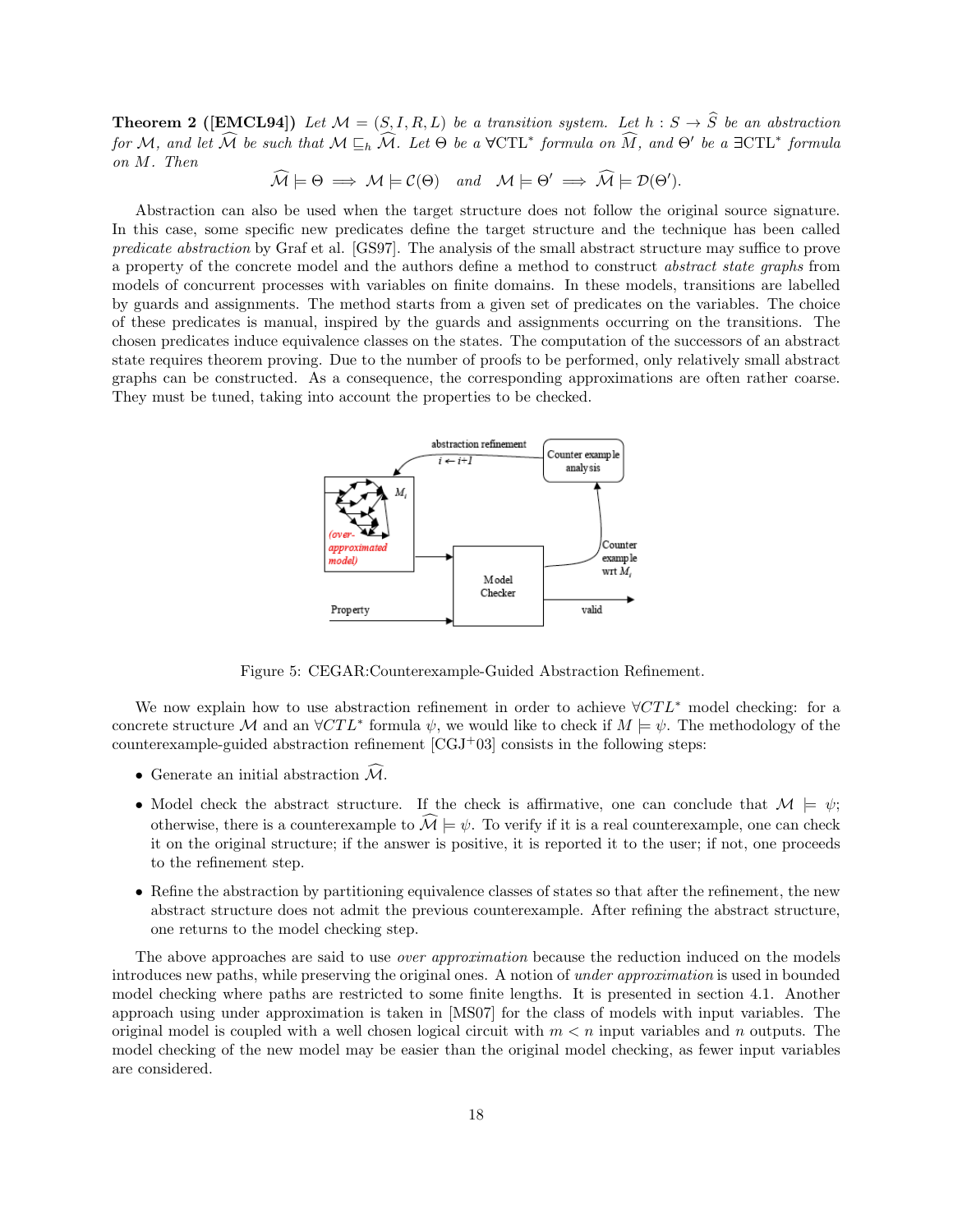#### 3.2.2 Uniform generation and counting

In this section we describe the link between generating elements of a set  $S$  and counting the size of  $S$ , first in the exact case and then in the approximate case. The exact case is used in section 4.4.2 and the approximate case is later used in section 4.5.3 to approximate probabilities.

**Exact case.** Let  $S_n$  be a set of combinatorial objects of size n. There is a close connection between having an explicit formula for  $|S_n|$  and a uniform generator for objects in  $S_n$ . Two major approaches have been developed for counting and drawing uniformly at random combinatorial structures: the Markov Chain Monte-Carlo approach (see e.g. the survey [JS96]) and the so-called recursive method, as described in [FZC94] and implemented in [Thi04]. Although the former is more general in its applications, the latter is particularly efficient for dealing with the so-called decomposable combinatorial classes of Structures, namely classes where structures are formed from a set  $\mathcal Z$  of given *atoms* combined by the following constructions:

+, ×, Seq, PSet, MSet, Cyc

respectively corresponding to disjoint union, Cartesian product, finite sequence, multiset, set, directed cycles. It is possible to state cardinality constraints via subscripts (for instance  $\text{SEQ}_{\leq 3}$ ). These structures are called decomposable structures. The size of an object is the number of atoms it contains.

### Example 1 Trees :

- The class B of binary trees can be specified by the equation  $\mathcal{B} = \mathcal{Z} + (\mathcal{B} \times \mathcal{B})$  where  $\mathcal Z$  denotes a fixed set of atoms.
- An example of a structure in  $\mathcal{B}$  is  $(\mathcal{Z} \times (\mathcal{Z} \times \mathcal{Z}))$ . Its size is 3.
- For non empty ternary trees one could write  $\mathcal{T} = \mathcal{Z} + \text{SEQ}_{=3}(\mathcal{T})$

The enumeration of decomposable structures is based on generating functions. Let  $C_n$  the number of objects of  $C$  of size  $n$ , and the following generating function:

$$
C(z) = \sum_{n \le 0} C_n z^n
$$

Decomposable structures can be translated into generating functions using classical results of combinatorial analysis. A comprehensive dictionary is given in [FZC94]. The main result on counting and random generation of decomposable structures is:

**Theorem 3** Let C be a decomposable combinatorial class of structures. Then the counts  $\{C_i | j = 0 \dots n\}$ can be computed in  $O(n^{1+\epsilon})$  arithmetic operations, where  $\varepsilon$  is a constant less than 1. In addition, it is possible to draw an element of size n uniformly at random in  $O(n \log n)$  arithmetic operations in the worst case.

A first version of this theorem, with a computation of the counting sequence  $\{C_j | j = 0 \dots n\}$  in  $O(n^2)$  was given in [FZC94]. The improvement to  $O(n^{1+\epsilon})$  is due to van der Hoeven [vdH02].

This theory has led to powerful practical tools for random generation [Thi04]. There is a preprocessing step for the construction of the  $\{C_j | j = 0 \dots n\}$  tables. Then the drawing is performed following the decomposition pattern of C, taking into account the cardinalities of the involved sub-structures. For instance, in the case of binary trees, one can uniformly generate binary trees of size  $n + 1$  by generating a random  $k \leq n$ , with probability

$$
p(k) = \frac{|\mathcal{B}_k| |\mathcal{B}_{n-k}|}{|\mathcal{B}_n|}
$$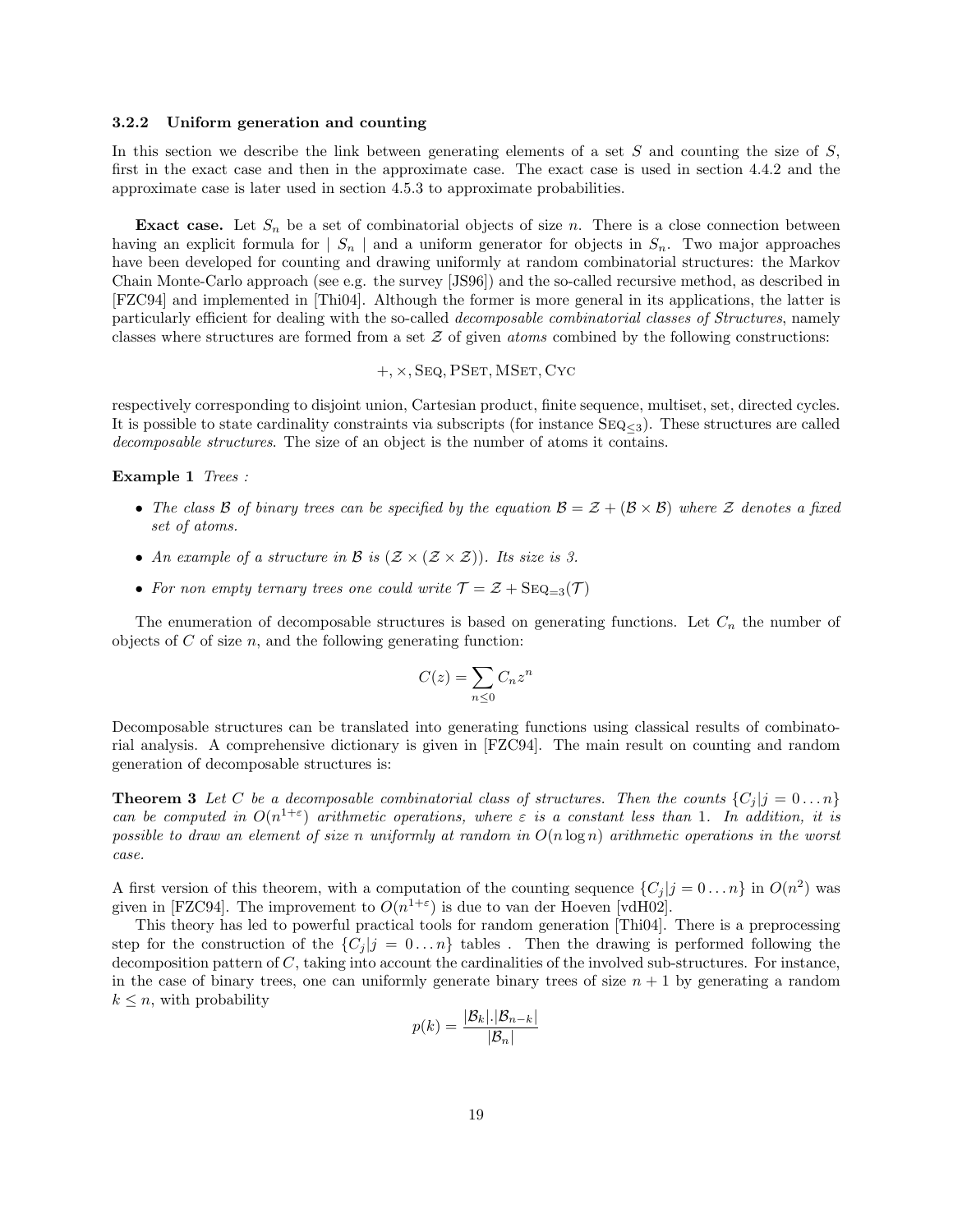where  $\mathcal{B}_k$  is the set of binary trees of size k. A tree of size  $n+1$  is decomposed into a subtree on the left side of the root of size k and into a subtree on the right side of the root of size  $n - k$ . One recursively applies this procedure and generates a binary tree with n atoms following a uniform distribution on  $\mathcal{B}_n$ .

**Approximate case.** In the case of a hard counting problem, i.e. when  $|S_n|$  does not have an explicit formula, one can introduce a useful approximate version of counting and uniform generation. Suppose the objects are witnesses of a p-predicate, i.e. they can be recognized in polynomial time.

Approximate counting S can be reduced to approximate uniform generation of  $y \in S$  and conversely approximate uniform generation can be reduced to approximate counting, for self-reducible sets. Self-reducible sets guarantees that a solution for an instance of size n depends directly from solutions for instances of size  $n-1$ . For example, in the case of SAT, a valuation on n variables  $p_1, ..., p_n$  on an instance x is either a valuation of an instance  $x_1$  of size  $n-1$  where  $p_n = 1$  or a valuation of an instance  $x_0$  of size  $n-1$  where  $p_n = 0$ . Thus the p-predicate for SAT is a self-reducible relation.

To reduce approximate counting to approximate uniform generation, let  $S_{\sigma}$  be the set S where the first letter of y is  $\sigma$ , and  $p_{\sigma} = \frac{|S_{\sigma}|}{|S|}$ . For self-reducible sets  $|S_{\sigma}|$  can be recursively approximated using the same technique. Let  $p_{\sigma,\sigma'} = \frac{|S_{\sigma,\sigma'}|}{|S_{\sigma}|}$  and so on, until one reaches  $|S_{\sigma_1,...,\sigma_m}|$  if  $m = |y|-1$ , which can be directly computed. Then

$$
|S| = \frac{|S_{\sigma_1,...,\sigma_m}|}{p_{\sigma_1} \cdot p_{\sigma_1 \cdot \sigma_2},...,p_{\sigma_1,...,\sigma_{m-1}}}
$$

Let  $\widehat{p_{\sigma}}$  be the estimated measure for  $p_{\sigma}$  obtained with the uniform generator for y. The  $p_{\sigma_1,...,\sigma_i}$  can be replaced by their estimates and loading to an estimator for  $|S|$ replaced by their estimates and leading to an estimator for  $|S|$ .

Conversely, one can reduce approximate uniform generation to approximate counting. Compute  $|S_{\sigma}|$ and | S |. Suppose  $\Sigma = \{0,1\}$  and let  $p_0 = \frac{|S_0|}{|S|}$ . Generate 0 with probability  $p_0$  and 1 with probability  $1-p_0$ and recursively apply the same method. If one obtains 0 as the first bit, one sets  $p_{00} = \frac{|S_{00}|}{|S_0|}$  $\frac{S_{00}|}{|S_0|}$  and generates 0 as the next bit with probability  $p_{00}$  and 1 with probability 1 –  $p_{00}$ , and so on. One obtains a string  $y \in S$ with an approximate uniform distribution.

### 3.2.3 Learning

In the general setting, given a black box, i.e. an unknown function f, and samples  $x_i, y_i = f(x_i)$  for  $i = 1, ..., N$ , one wishes to find f. Classical learning theory distinguishes between supervised and unsupervised learning. In supervised learning f is one function among a class  $\mathcal F$  of given functions. In unsupervised learning, one tries to find  $q$  as the best possible function.

Learning models suppose *membership queries*, i.e. positive and negative examples, i.e. given  $x$ , an oracle produces  $f(x)$  in one step. Some models assume more general queries such as *conjecture queries*: given an hypothesis g, an oracle answers YES if  $f = g$ , else produces an x where f and g differ. For example, let f be a function  $\Sigma^* \to \{0,1\}$  where  $\Sigma$  is a finite alphabet. It describes a language  $L = \{x \in \Sigma^*, f(x) = 1\} \subseteq \Sigma^*$ . On the basis of membership and conjecture Queries, one tries to output  $q = f$ .

Angluin's Learning algorithm for regular sets The learning model is such that the teacher answers membership queries and conjecture queries. Angluin's algorithm shows how to learn any regular set, i.e. any function  $\Sigma^* \to \{0,1\}$ , which is the characteristic function of a regular set. It finds f exactly, and the complexity of the procedure depends polynomially  $O(m.n^2)$  on two parameters: *n* the size of the minimum automaton for  $f$  and  $m$  the maximum length of counter examples returned by the conjecture queries. Moreover there are at most *n* conjecture Queries.

Learning without reset The Angluin model supposes a reset operator, similar to the reliable reset of section 2.3.1, but [RS93] showed how to generalize the Angluin model without reset. As seen in Section 2.3.1, a homing sequence is a sequence which uniquely identifies the state after reading the sequence. Every minimal deterministic finite automaton has a homing sequence  $\sigma$ .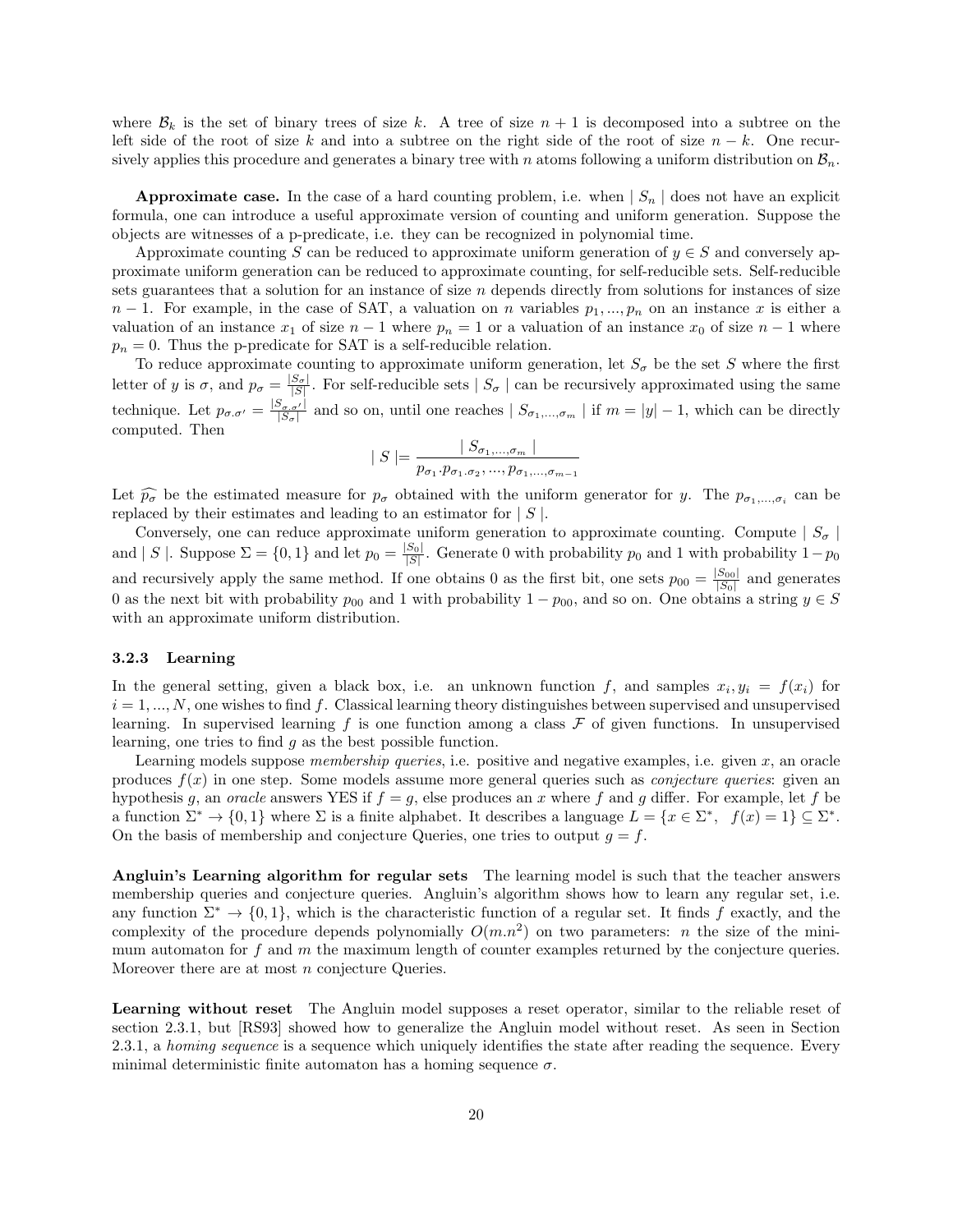The procedure runs n copies of Angluin's algorithm,  $L_1, ..., L_n$ , where  $L_i$  assumes that  $s_i$  is the initial state. After a membership query in  $L_i$ , one applies the homing sequence  $\sigma$ , which leads to state  $s_k$ . One leaves  $L_i$  and continues in  $L_k$ .

### 3.3 Methods for approximate decision problems

In the previous section, we considered approximate methods for decision, counting and learning problems. We now relax the decision and learning problems in order to obtain more efficient approximate methods.

### 3.3.1 Property testing

Property testing is a statistics based approximation technique to decide if either an input satisfies a given property, or is far from any input satisfying the property, using only few samples of the input and a specific distance between inputs. It is later used in section 4.2. The idea of moving the approximation to the input was implicit in Program Checking [BK95, BLR93, RS96], in Probabilistically Checkable Proofs (PCP) [AS98], and explicitly studied for graph properties under the context of property testing [GGR98]. The class of sublinear algorithms has similar goals: given a massive input, a sublinear algorithm can approximately decide a property by sampling a tiny fraction of the input. The design of sublinear algorithms is motivated by the recent considerable growth of the size of the data that algorithms are called upon to process in everyday real-time applications, for example in bioinformatics for genome decoding or in Web databases for the search of documents. Linear-time, even polynomial-time, algorithms were considered to be efficient for a long time, but this is no longer the case, as inputs are vastly too large to be read in their entirety.

Given a distance between objects, an  $\varepsilon$ -tester for a property P accepts all inputs which satisfy the property and rejects with high probability all inputs which are  $\varepsilon$ -far from inputs that satisfy the property. Inputs which are  $\varepsilon$ -close to the property determine a gray area where no guarantees exists. These restrictions allow for sublinear algorithms and even  $O(1)$  time algorithms, whose complexity only depends on  $\varepsilon$ .

Let  $K$  be a class of finite structures with a normalized distance dist between structures, i.e. dist lies in [0, 1]. For any  $\varepsilon > 0$ , we say that  $U, U' \in \mathbf{K}$  are  $\varepsilon$ -close if their distance is at most  $\varepsilon$ . They are  $\varepsilon$ -far if they are not  $\varepsilon$ -close. In the classical setting, satisfiability is the decision problem whether  $U \models P$  for a structure  $U \in \mathbf{K}$  and a property  $P \subset \mathbf{K}$ . A structure  $U \in \mathbf{K}$  *ε-satisfies* P, or U is *ε*-close to **K** or  $U \models_{\varepsilon} P$  for short, if U is  $\varepsilon$ -close to some  $U' \in \mathbf{K}$  such that  $U' \models P$ . We say that U is  $\varepsilon$ -far from **K** or  $U \not\models_{\varepsilon} P$  for short, if U is not  $\varepsilon\text{-close}$  to  $\mathbf K.$ 

**Definition 8 (Property tester [GGR98])** Let  $\varepsilon > 0$ . An  $\varepsilon$ -tester for a property  $P \subseteq K$  is a randomized algorithm A such that, for any structure  $U \in \mathbf{K}$  as input: (1) If  $U \models P$ , then A accepts; (2) If  $U \not\models_{\varepsilon} P$ , then A rejects with probability at least  $2/3$ .

A query to an input structure  $U$  depends on the model for accessing the structure. For a word  $w$ , a query asks for the value of  $w[i]$ , for some i. For a tree T, a query asks for the value of the label of a node i, and potentially for the label of its parent and its  $j$ -th successor, for some  $j$ . For a graph a query asks if there exists an edge between nodes i and j. We also assume that the algorithm may query the input size. The query complexity is the number of queries made to the structure. The time complexity is the usual definition, where we assume that the following operations are performed in constant time: arithmetic operations, a uniform random choice of an integer from any finite range not larger than the input size, and a query to the input.

**Definition 9** A property  $P \subseteq K$  is testable, if there exists a randomized algorithm A such that, for every real  $\varepsilon > 0$  as input,  $A(\varepsilon)$  is an  $\varepsilon$ -tester of P whose query and time complexities depend only on  $\varepsilon$  (and not on the input size).

<sup>&</sup>lt;sup>3</sup>The constant 2/3 can be replaced by any other constant  $0 < \gamma < 1$  by iterating  $O(\log(1/\gamma))$  the  $\varepsilon$ -tester and accepting iff all the executions accept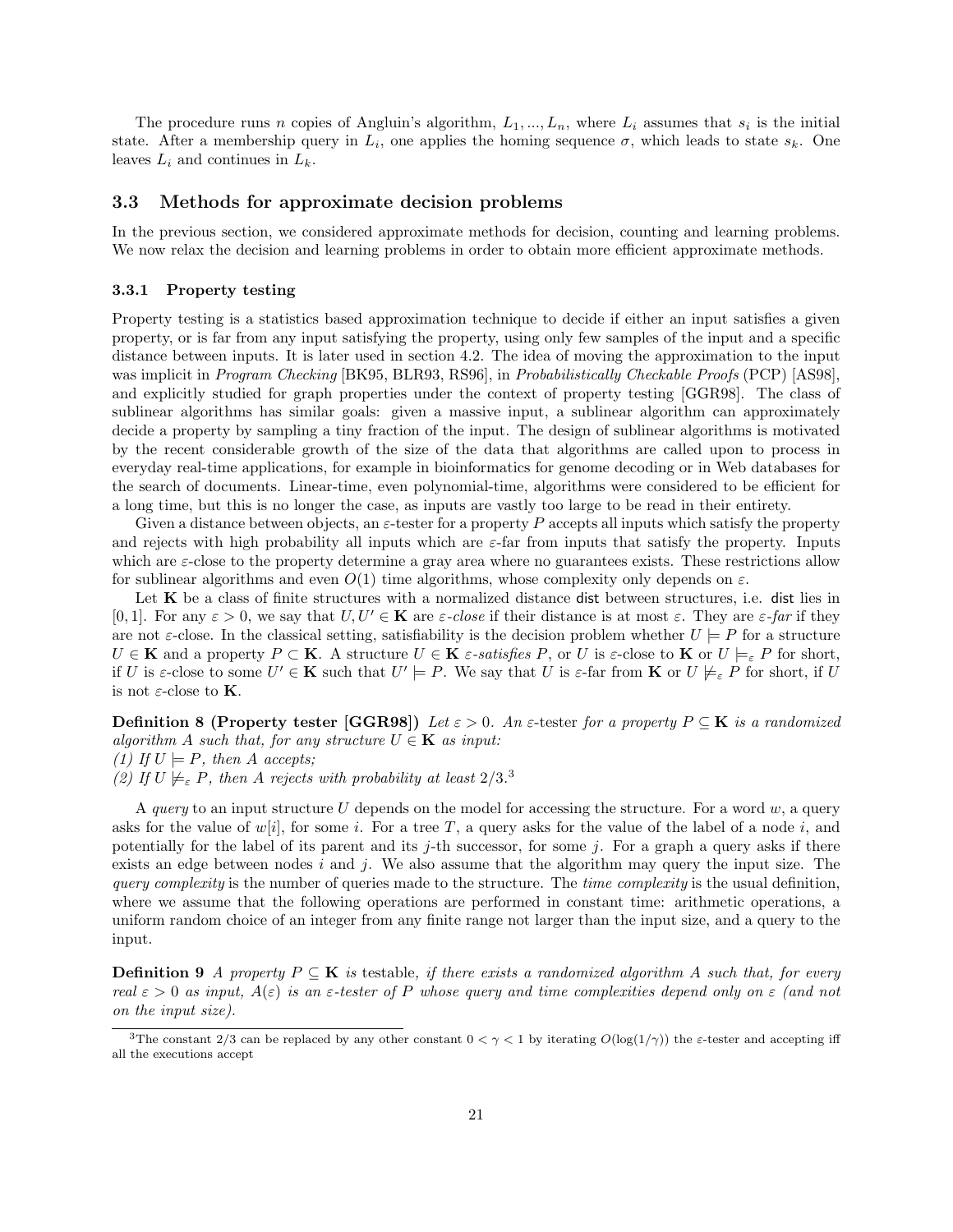Tools based on property testing use an approximation on inputs which allows to:

- 1. Reduce the decision of some global properties to the decision of local properties by sampling,
- 2. Compress a structure to a constant size sketch on which a class of properties can be approximated.

We detail some of the methods on graphs, words and trees.

Graphs In the context of undirected graphs [GGR98], the distance is the (normalized) Edit distance on edges: the distance between two graphs on  $n$  nodes is the minimal number of edge-insertions and edgedeletions needed to modify one graph into the other one. Let us consider the adjacency matrix model. Therefore, a graph  $G = (V, E)$  is said to be  $\varepsilon$ -close to another graph  $G'$ , if G is at distance at most  $\varepsilon n^2$  from  $G'$ , that is if G differs from  $G'$  in at most  $\varepsilon n^2$  edges.

In several cases, the proof of testability of a graph property on the initial graph is based on a reduction to a graph property on constant size but random subgraphs. This was generalized for every testable graph properties by [GT03]. The notion of  $\varepsilon$ -reducibility highlights this idea. For every graph  $G = (V, E)$  and integer  $k \geq 1$ , let  $\Pi$  denote the set of all subsets  $\pi \subseteq V$  of size k. Denote by  $G_{\pi}$  the vertex-induced subgraph of G on  $\pi$ .

**Definition 10** Let  $\varepsilon > 0$  be a real,  $k \ge 1$  an integer, and  $\phi, \psi$  two graph properties. Then  $\phi$  is  $(\varepsilon, k)$ -reducible to  $\psi$  if and only if for every graph  $G$ ,

$$
G \models \phi \implies \forall \pi \in \Pi, \ G_{\pi} \models \psi,
$$
  

$$
G \not\models_{\varepsilon} \phi \implies \Pr_{\pi \in \Pi} [G_{\pi} \not\models \psi] \ge 2/3.
$$

Note that the second implication means that if G is  $\varepsilon$ -far to all graphs satisfying the property  $\phi$ , then with probability at least  $2/3$  a random subgraph on k vertices does not satisfy  $\psi$ .

Therefore, in order to distinguish between a graph satisfying  $\phi$  to another one that is far from all graphs satisfying  $\phi$ , we only have to estimate the probability  $Pr_{\pi \in \Pi}[G_{\pi} \models \psi]$ . In the first case, the probability is 1, and in the second it is at most  $1/3$ . This proves that the following generic test is an  $\varepsilon$ -tester:

> Generic Test $(\psi, \varepsilon, k)$ 1. Input: A graph  $G = (V, E)$ 2. Generate uniformly a random subset  $\pi \subseteq V$  of size k 3. Accept if  $G_{\pi} \models \psi$  and reject otherwise

**Proposition 1** If for every  $\varepsilon > 0$ , there exists  $k_{\varepsilon}$  such that  $\phi$  is  $(\varepsilon, k_{\varepsilon})$ -reducible to  $\psi$ , then the property  $\phi$ is testable. Moreover, for every  $\varepsilon > 0$ , Generic Test $(\psi, \varepsilon, k_{\varepsilon})$  is an  $\varepsilon$ -tester for  $\phi$  whose query and time complexities are in  $(k_{\varepsilon})^2$ .

In fact, there is a converse of that result, and for instance we can recast the testability of ccolorability [GGR98, AK02] in terms of  $\varepsilon$ -reducibility. Note that this result is quite surprising since  $c$ colorability is an NP-complete problem for  $c \geq 3$ .

**Theorem 4 ([AK02])** For all  $c \ge 2$ ,  $\varepsilon > 0$ , c-colorability is  $(\varepsilon, O((c \ln c)/\varepsilon^2))$ -reducible to c-colorability.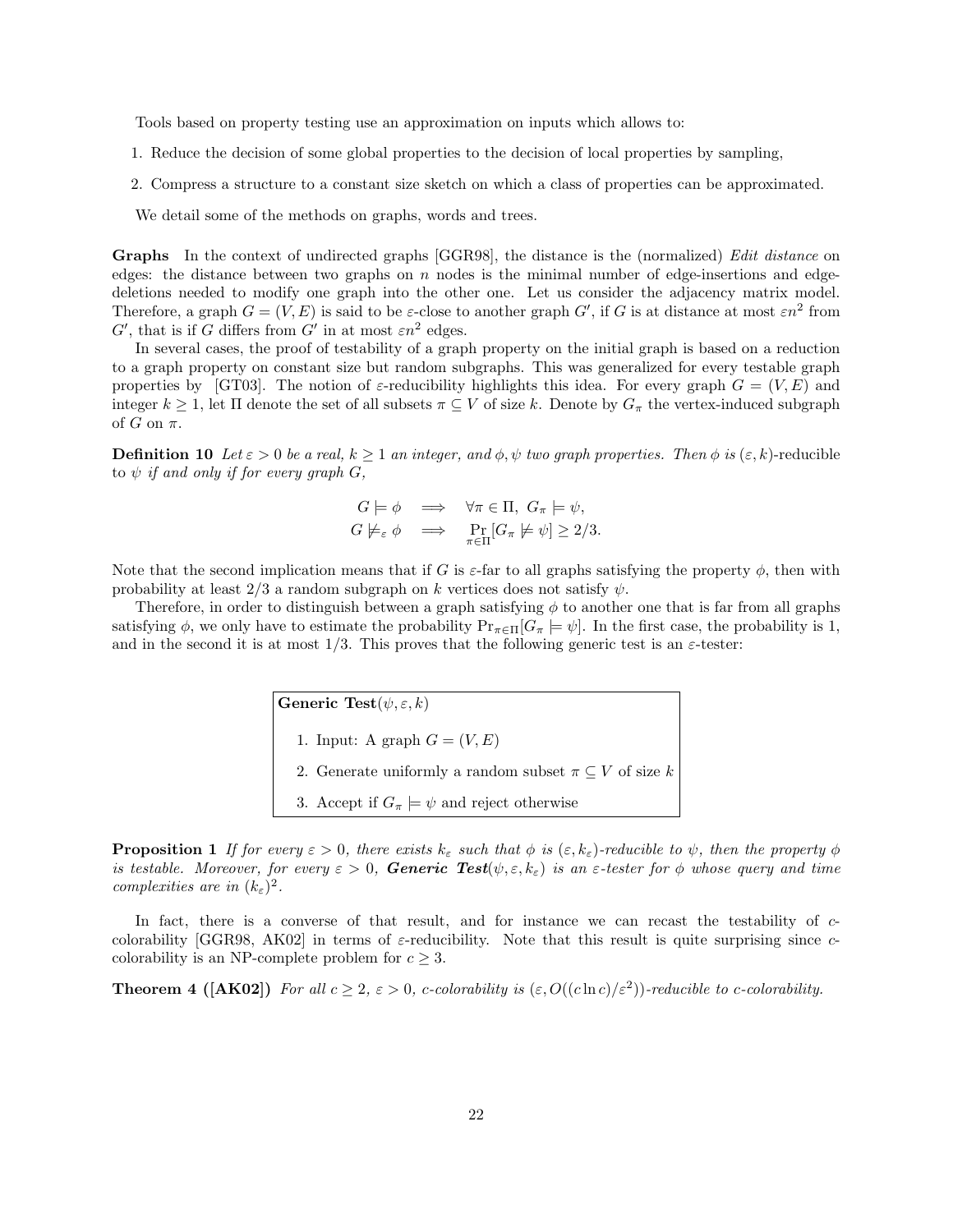Words and trees Property testing of regular languages was first considered in [AKNS00] for the Hamming distance, and then extended to languages recognizable by bounded width read-once branching programs [New02], where the Hamming distance between two words is the minimal number of character substitutions required to transform one word into the other. The (normalized) edit distance between two words (resp. trees) of size n is the minimal number of insertions, deletions and substitutions of a letter (resp. node) required to transform one word (resp. tree) into the other, divided by n. When words are infinite, the distance is defined as the superior limit of the distance of the respective prefixes.

[MdR07] considered the testability of regular languages on words and trees under the edit distance with moves, that considers one additional operation: moving one arbitrary substring (resp. subtree) to another position in one step. This distance seems to be more adapted in the context of property testing, since their tester is more efficient and simpler than the one of [AKNS00], and can be generalized to tree regular languages.

[FMdR10] developed a statistical embedding of words which has similarities with the Parikh mapping [Par66]. This embedding associate to every word a sketch of constant size (for fixed  $\varepsilon$ ) which allows to decide any property given by some regular grammar or even some context-free grammar. This embedding has other implications that we will develop further in Section 4.2.3.

#### 3.3.2 PAC and statistical learning

The Probably Approximately Correct (PAC) learning model, introduced by Valiant [Val84] is a framework to approximately learn an unknown function f in a class  $\mathcal{F}$ , such that each f has a finite representation, i.e. a formula which defines f. The model supposes positive and negative samples along a distribution  $\mathcal{D}$ , i.e. values  $x_i, f(x_i)$  for  $i = 1, 2, ..., N$ . The learning algorithm proposes a function h and the error between f and  $h$  along the distribution  $\mathcal D$  is:

$$
error(h) = \Pr_{x \in \mathcal{D}}[f(x) \neq h(x)]
$$

A class F of functions f is PAC-learnable if there is a randomized algorithm such that for all  $f \in \mathcal{F}, \varepsilon, \delta, \mathcal{D},$ it produces with probability greater than  $1 - \delta$ , an estimate h for f such that  $error(h) \leq \varepsilon$ . It is efficiently PAC-learnable if the algorithm is polynomial in  $N, \frac{1}{\varepsilon}, \frac{1}{\delta}, size(f)$ , where  $size(f)$  is the size of the finite representation of f. Such learning methods are independent of the distribution  $D$ , and are used in black box checking in section 4.3 to verify a property of a black box by learning a model.

The class H of the functions h is called the Hypothesis space and the class is properly learnable if H is identical to  $\mathcal{F}$ :

• Regular languages are PAC-learnable. Just replace in Angluin's model, the conjecture queries by PAC queries, i.e. samples from a distribution  $D$ . Given a proposal  $L'$  for  $L$ , we take N samples along  $D$ and may obtain a counterexample, i.e. an element x on which L and L' disagree. If n is the minimum number of states of the unknown L, then Angluin's algorithm with at most

$$
N = O((n + 1/\varepsilon) \cdot (n \ln(1/\delta) + n^2)
$$

samples can replace the n conjecture queries and guarantee with probability at least  $1 - \delta$  that the error is less than  $\varepsilon$ .

•  $k$ -DNF and  $k$ -CNF are learnable but it is not known whether CNF or DNF are learnable.

The Vapnik-Chernovenkis (VC) dimension [VC81] of a class  $\mathcal{F}$ , denoted  $VC(\mathcal{F})$  is the largest cardinality d of a sample set S that is shattered by F, i.e. such that for every subset  $S' \subseteq S$  there is an  $f \in \mathcal{F}$  such that  $f(x) = a$  for  $x \in S'$ ,  $f(x) = b$  for  $x \in S - S'$  and  $a \neq b$ .

A classical result of [BEHW89, KV94] is that if d is finite then the class is PAC learnable. If  $N \ge$  $O(\frac{1}{\varepsilon} \cdot \log \frac{1}{\varepsilon} + \frac{d}{\varepsilon} \cdot \log \frac{1}{\varepsilon^{ps}})$ , then any h which is consistent with the samples, i.e. gives the same result as f on the random samples, is a good estimate. Statistical learning [Vap83] generalizes this approach from functions to distributions.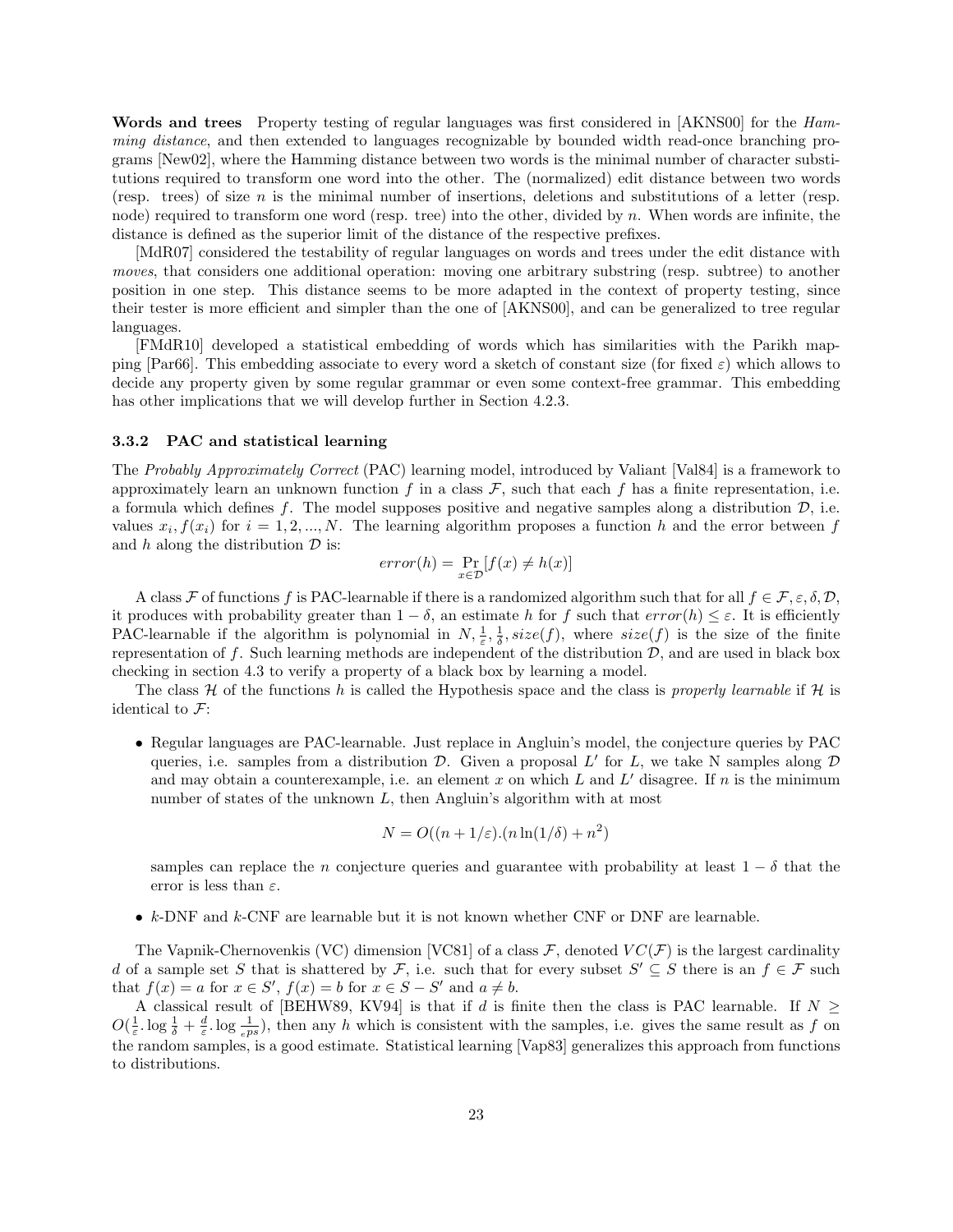# 4 Applications to model checking and testing

### 4.1 Bounded and unbounded model checking

Recall that the Model Checking problem is to decide, given a transition system M with an initial state  $s_0$ and a temporal formula  $\varphi$  whether  $\mathcal{M}, s_0 \models \varphi$ , i.e. if the system M satisfies the property defined by  $\varphi$ . Bounded model checking introduced in [BCCZ99b] is a useful method for detecting errors, but incomplete in general for efficiency reasons: it may be intractable to ensure that a property is satisfied. For example, if we consider some safety property expressed by a formula  $\varphi = \mathbf{G}p$ ,  $\mathcal{M}, s_0 \models \forall \varphi$  means that all initialized paths in M satisfy  $\varphi$ , and  $M$ ,  $s_0 \models \exists \varphi$  means that there exists an initialized path in M which satisfies  $\varphi$ . Therefore, finding a counterexample to the property  $\mathbf{G}p$  corresponds to the question whether there exists a path that is a witness for the property  $\mathbf{F}\neg p$ .

The basic idea of bounded model checking is to consider only a finite prefix of a path that may be a witness to an existential model checking problem. The length of the prefix is restricted by some bound k. In practice, one progressively increases the bound, looking for witnesses in longer and longer execution paths. A crucial observation is that, though the prefix of a path is finite, it represents an infinite path if there is a back loop to any of the previous states. If there is no such back loop, then the prefix does not say anything about the infinite behavior of the path beyond state  $s_k$ .

The k-bounded semantics of model checking is defined by considering only finite prefixes of a path, with length  $k$ , and is an approximation to the unbounded semantics. We will denote satisfaction with respect to the k-bounded semantics by  $\models_k$ . The main result of bounded model checking is the following.

**Theorem 5** Let  $\varphi$  be an LTL formula and M be a transition system. Then  $M \models \exists \varphi$  iff there exists  $k = 0(|\mathcal{M}|.2^{|\varphi|})$  such that  $\mathcal{M} \models_k \exists \varphi$ .

Given a model checking problem  $\mathcal{M} \models \exists \varphi$ , a typical application of BMC starts at bound 0 and increments the bound  $k$  until a witness is found. This represents a partial decision procedure for model checking problems:

- if  $\mathcal{M} \models \exists \varphi$ , a witness of length k exists, and the procedure terminates at length k.
- if  $\mathcal{M} \not\models \exists \varphi$ , the procedure does not terminate.

For every finite transition system M and LTL formula  $\phi$ , there exists a number k such that the absence of errors up to k proves that  $\mathcal{M} \models \forall \phi$ . We call k the *completeness treshold* of M with respect to  $\phi$ . For example, the completeness treshold for a safety property expressed by a formula  $\mathbf{G}p$  is the minimal number of steps required to reach all states: it is the longest "shortest path" from an initial state to any reachable state.

In the case of unbounded model checking, one can formulate the check for property satisfaction as a SAT problem. A general SAT approach [ABE00b] can be used for reachability analysis, when the binary relation R is represented by a Reduced Boolean Circuit (RBC), a specific logical circuit with  $\wedge, \neg, \leftrightarrow$ . One can associate a SAT formula with the binary relation R and each  $R<sup>i</sup>$  which defines the states reachable at stage i from  $s_0$ , i.e.  $R^0 = \{s_0\}$ ,  $R^{i+1} = \{s : \exists v R^i(v) \wedge vRs\}$ . Reachability analysis consists in computing unary sets  $T^i$ , for  $i = 1, ..., m$ :

- $T^i$  is the set of states reachable at stage i which satisfy a predicate Bad, i.e.  $\exists s(Bad(s) \land R^i(s)),$
- compute  $T^{i+1}$  and check if  $T^i \leftrightarrow T^{i+1}$ .

In some cases, one may have a more succinct representation of the transitive closure of R. A SAT solver is used to perform all the decisions.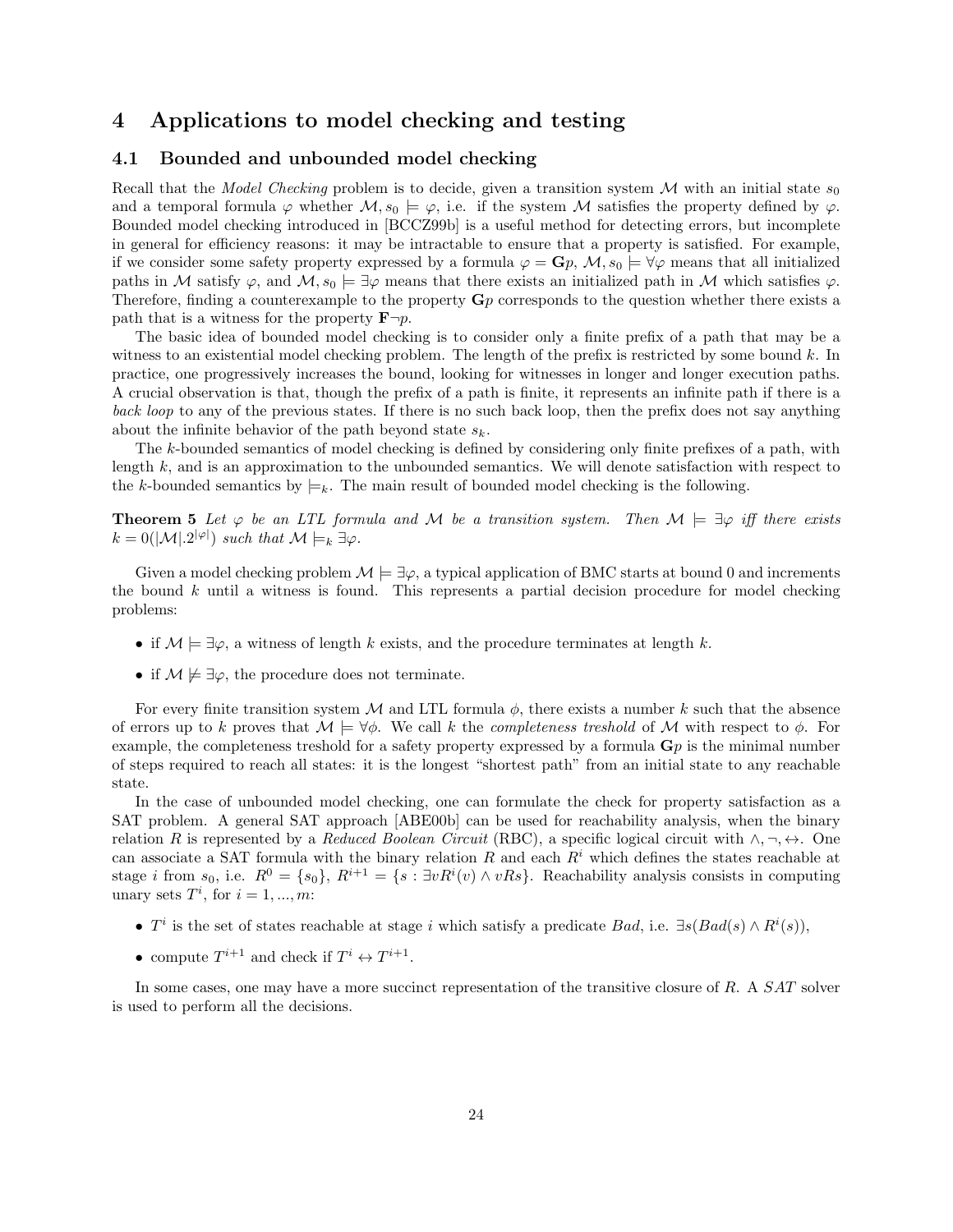#### 4.1.1 Translation of BMC to SAT

It remains to show how to reduce bounded model checking to propositional satisfiability. This reduction enables to use efficient propositional SAT solvers to perform model checking. Given a transition system  $\mathcal{M} = (S, I, R, L)$  where I is the set of initial states, an LTL formula  $\varphi$  and a bound k, one can construct a propositional formula  $[\mathcal{M}, \varphi]_k$  such that:

### $\mathcal{M} \models_k \exists \varphi$  iff  $[\mathcal{M}, \varphi]_k$  is satisfiable

Let  $(s_0, \ldots, s_k)$  the finite prefix, of length k, of a path  $\sigma$ . Each  $s_i$  represents a state at time step i and consists of an assignment of truth values to the set of state variables. The formula  $[\mathcal{M}, \varphi]_k$  encodes constraints on  $(s_0, \ldots, s_k)$  such that  $[\mathcal{M}, \varphi]_k$  is satisfiable iff  $\sigma$  is a witness for  $\varphi$ .

The first part  $[\mathcal{M}]_k$  of the translation is a propositional formula that forces  $(s_0, \ldots, s_k)$  to be a path starting from an initial state:  $[\mathcal{M}]_k = I(s_0) \wedge \bigwedge_{i=0}^{k-1} R(s_i, s_{i+1}).$ 

The second part  $[\varphi]_k$  is a propositional formula which means that  $\sigma$  satisfies  $\varphi$  for the k-bounded semantics. For example, if  $\varphi$  is the formula  $\mathbf{F}p$ , the formula  $[\varphi]_k$  is simply the formula  $\bigvee_{i=0}^k p(s_i)$ . In general, the second part of the translation depends on the shape of the path  $\sigma$ :

- If  $\sigma$  is a k-loop, i.e. if there is a transition from state  $s_k$  to a state  $s_l$  with  $l \leq k$ , we can define a formula  $[\varphi]_{k,l}$ , by induction on  $\varphi$ , such that the formula  $\bigvee_{l=0}^{k} (R(s_k, s_l) \wedge [\varphi]_{k,l})$  means that  $\sigma$  satisfies  $\varphi$ .
- If  $\sigma$  is not a k-loop, we can define a formula  $[\varphi]_k$ , by induction on  $\varphi$ , such that the formula  $(\neg \bigvee_{l=0}^{k} R(s_k, s_l)) \wedge [\varphi]_k$  means that  $\sigma$  satisfies  $\varphi$  for the k-bounded semantics.

We now explain how interpolation can be used to improve the efficiency of SAT based bounded model checking.

### 4.1.2 Interpolation in propositional logic

Craig's interpolation theorem is a fundamental result of mathematical logic. For propositional formulas A and B, if  $A \to B$ , there is a formula A' in the common language of A, B such that  $A \to A'$  and  $A' \to B$ . Example:  $A = p \wedge q$ ,  $B = q \vee r$ . Then  $A' = q$ .

In the model checking context, [McM03] proposed to use the interpolation as follows. Consider formulas A, B in CNF normal form, and let  $(A, B)$  be the set of clauses of A and B. Instead of showing  $A \to C$ , we set  $B = \neg C$  and show that  $(A, B)$  is unsatisfiable.

If  $(A, B)$  is unsatisfiable, we apply Craig's theorem and conclude that there is an A' such that  $A \to A'$ and  $(A', B)$  is unsatisfiable. Suppose A is the set of clauses associated with an automaton or a transition system and  $B$  is the set of clauses associated with the negation of the formula to be checked. Then  $A'$  defines the possible errors.

There is a direct connection between a resolution proof of the unsatisfiability of  $(A, B)$  and the interpolant A'. It suffices to keep the same structure of the resolution proof and only modify the labels, as explained in Figure 6.

**Resolution rule.** Given two clauses  $C_1$ ,  $C_2$  such that a variable p appears positively in  $C_1$  and negatively in  $C_2$ , i.e.  $C_1 = p \vee C_1'$  and  $C_2 = \neg p \vee C_2'$ , the resolution rule on the pivot p yields the resolvent  $C' = C_1' \vee C_2'$ . If the two clauses are  $C_1 = p$  and  $C_2 = \neg p$ , the resolvent on pivot p is  $\bot$  (the symbol for false). The proof  $\Pi$ of unsatisfiability of  $(A, B)$  by resolution, can be represented by a *Directed Acyclic Graph* DAG with labels on the nodes, several input nodes and one output node, as in figure 6-(I). Clauses of  $A, B$  are labels of the input nodes, clauses  $\mathcal{C}'$  obtained by one application of the resolution rule are labels of the internal nodes, and  $\perp$  is the label of the unique output nodes.

**Obtaining an interpolant.** For the sets of clauses  $(A, B)$ , a variable v is global if it occurs both in A and in B, otherwise it is local to A or to B. Let  $q$  be a function which transforms a clause into another clause. For a clause  $C \in A$ , let  $g(C)$  be the disjunction of its global litterals, let  $g(C) = \perp$  (false) if no global litteral is present and let  $g(\mathcal{C}) = \top$  (true) if  $\mathcal{C} \in B$ .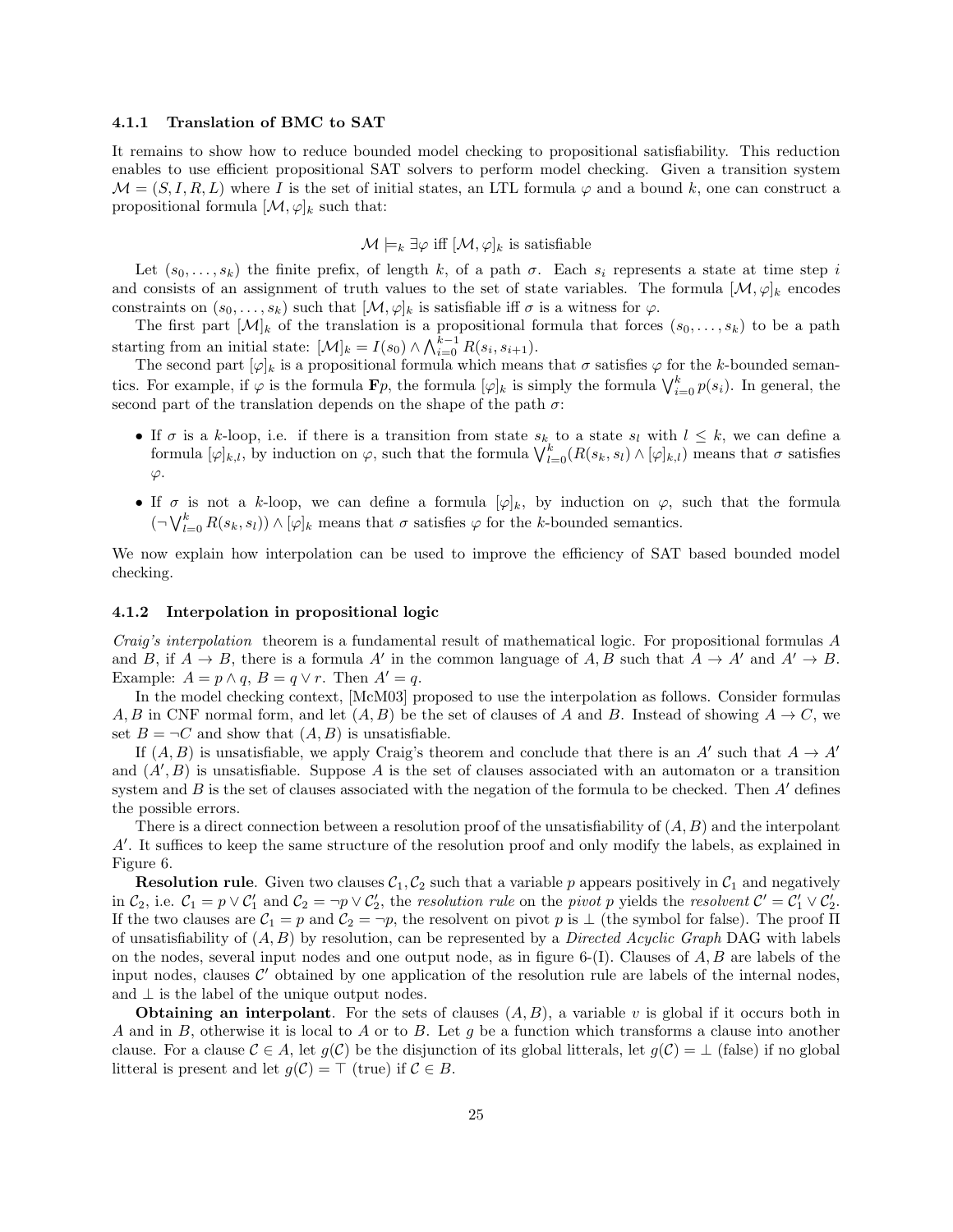

Figure 6: Craig Interpolant:  $A: \{(p), (\neg p \lor q)\}\)$ , and  $B: \{(\neg q \lor r), (\neg r)\}\$ . The proof by resolution (I) shows that  $(A, B)$  is unsatisfiable. The circuit (II) (with OR and AND gates, input labels which depend on the clauses, as explained in definition 11) mimics the proof by resolution and output the interpolant  $A' = q$ .

The labels of the internal nodes and output node are specified by definition 11, on a copy  $\Pi'$  of  $\Pi$ .

**Definition 11** For all labels C of nodes of  $\Pi$ , let  $\mu(\mathcal{C})$  be a boolean formula which is the new label of  $\Pi'$ .

- if C is the label of an input node then  $\mu(\mathcal{C}) = g(\mathcal{C})$ .
- let C be a resolvent on  $C_1, C_2$  using the pivot p: if p is local to A, then  $\mu(C) = p(C_1) \vee p(C_2)$  otherwise  $\mu(\mathcal{C}) = p(\mathcal{C}_1) \wedge p(\mathcal{C}_2)$

The interpolant of  $(A, B)$  along  $\Pi$  is  $\mu(\perp)$ , i.e. the clause associated with the DAG's unique output node.

This construction yields a direct method to obtain an interpolant from an an unsatisfiability proof. It isolates a subset of the clauses from  $A, B$ , which can be viewed as an *abstraction of the unsatisfiability proof.* This approach is developped further in [HJMM04].

### 4.1.3 Interpolation and SAT based model checking

One can formulate the problem of safety property verification in the following terms [McM03]. Let  $\mathcal{M} =$  $(S, R, I, L)$  be a transition system and F a final constraint. The initial constraint I, the final constraint  $F$  and the transition relation R are expressed by propositional formulas over boolean variables (a state is represented by a truth assignment for *n* variables  $(v_1, \ldots, v_n)$ .

An accepting path of M is a sequence of states  $(s_0, \ldots, s_k)$  such that the formula  $I(s_0) \wedge$  $(\bigwedge_{i=0}^{k-1} R(s_i, s_{i+1})) \wedge F(s_k)$  is true. In bounded model checking, one translates the existence of an accepting path of length  $0 \leq i \leq k+1$  into a propositional satisfiability problem by introducing a new indexed set of variables  $W_i = \{w_{i1}, \ldots, w_{in}\}\$ for  $0 \le i \le k+1$ . An accepting path of length in the range  $\{0, \ldots, k+1\}$ exists exactly when the following formula is satisfiable:

$$
bmc_0^k = I(W_0) \wedge (\bigwedge_{i=0}^k R(W_i, W_{i+1})) \wedge (\bigvee_{i=0}^{k+1} F(W_i))
$$

In order to apply the interpolation technique, one expresses the existence of a prefix of length 1 and of a suffix of length  $k$  by the following formulas:

$$
pre_1(\mathcal{M}) = I(W_0) \wedge R(W_0, W_1)
$$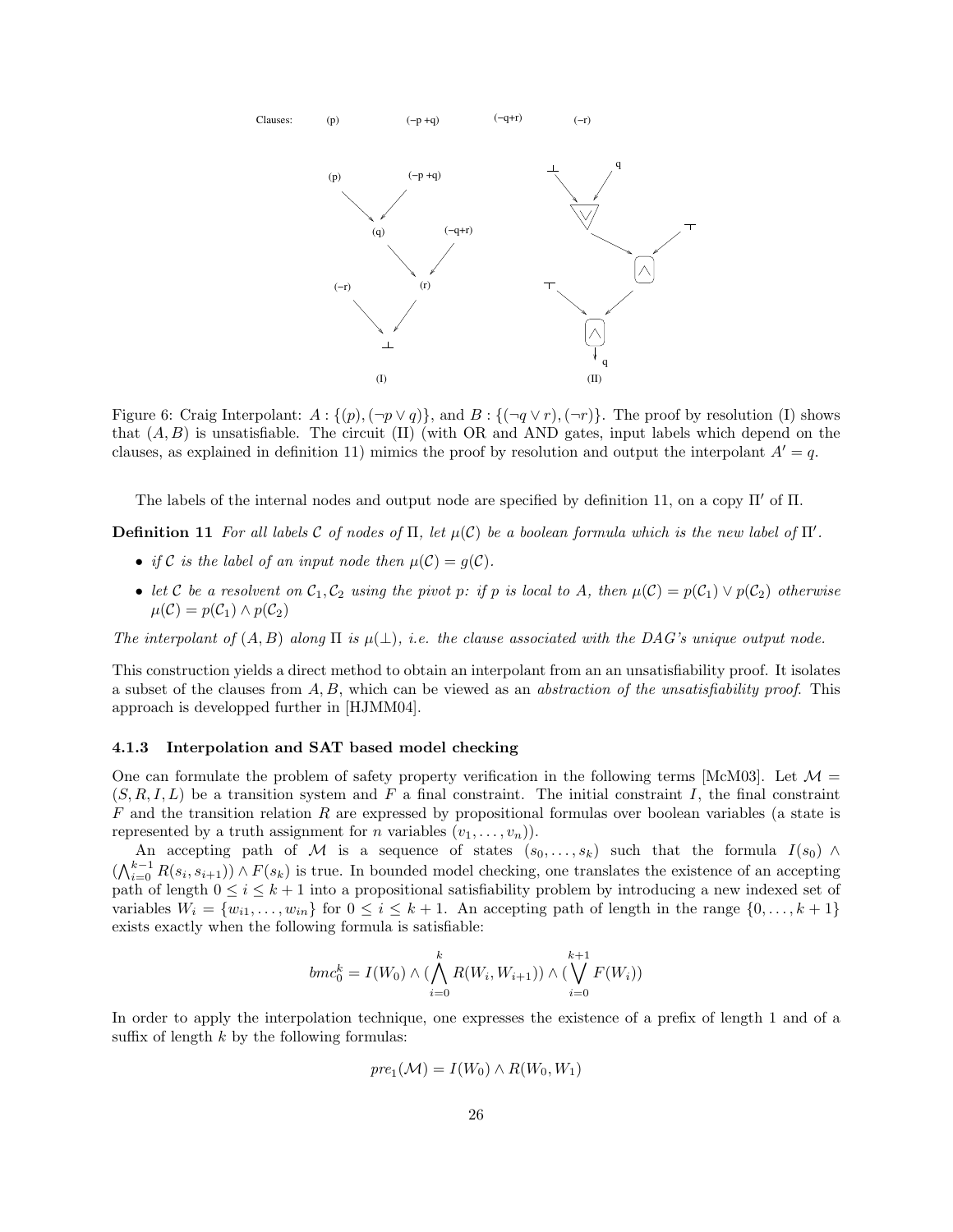$$
suf_1^k(\mathcal{M}) = \left(\bigwedge_{i=1}^k R(W_i, W_{i+1})\right) \wedge \left(\bigvee_{i=1}^{k+1} F(W_i)\right)
$$

To apply a SAT solver, one assumes the existence of some function CNF that translates a boolean formula f into a set of clauses  $CNF(f, U)$  where U is a set of fresh variables, not occurring in f. Given two sets of clauses  $A, B$  such that  $A \cup B$  is unsatisfiable and a proof  $\Pi$  of unsatisfiability, we note  $Interpolant(\Pi, A, B)$  the associated interpolant. Below, we give a procedure to check the existence of a finite accepting path of M, introduced in [McM03]. The procedure is parametrized by a fixed value  $k \geq 0$ .

Procedure FiniteRun( $M = (I, R, F), k$ )

if  $(I ∧ F)$  is satisfiable, return True  $let T = I$ while (true) let  $M' = (T, R, F), A = CNF(pr_1(M'), U_1), B = CNF(suf_1^k(M'), U_2)$ Run SAT on  $A \cup B$ If  $(A \cup B)$  is satisfiable) then if  $T = I$  then return True else abort else (if  $A \cup B$  unsatisfiable) let  $\Pi$  be a proof of unsatisfiability of  $A \cup B$ ,  $P = Interpolant(\Pi, A, B)$ ,  $T' = P(W/W_O)$ if  $T'$  implies  $T$  return False  $let T = T \cup T'$ endwhile end

**Theorem 6** ([McM03]) For  $k > 0$ , if FiniteRun(M, k) terminates without aborting, it returns True iff M has an accepting path.

This procedure terminates for sufficiently large values of k: the reverse depth of  $\mathcal M$  is the maximum length of the shortest path from any state to a state satisfying  $F$ . When the procedure aborts, one only has to increase the value of k. Eventually the procedure will terminate. Using interpolation in SAT based model checking is a way to complete and accelerate bounded model checking.

### 4.2 Approximate model checking

We first consider a heuristics (Monte-Carlo) to verify an LTL formula, and then consider two methods where both approximation and randomness are used to obtain probabilistic abstractions, based on property and equivalence testers.

### 4.2.1 Monte-Carlo model checking

In this section, we present a randomized Monte-Carlo algorithm for linear temporal logic model checking [GS05]. Given a deterministic transition system M and a temporal logic formula  $\phi$ , the model checking problem is to decide whether M satisfies  $\phi$ . In case  $\phi$  is linear temporal logic (LTL) formula, the problem can be solved by reducing it to the language emptiness problem for finite automata over infinite words [VW86]. The reduction involves modeling M and  $\neg \phi$  as Büchi automata  $A_{\mathcal{M}}$  and  $A_{\neg \phi}$ , taking the product  $A = A_{\mathcal{M}} \times A_{\neg \phi}$ , and checking whether the language  $L(A)$  of A is empty. Each LTL formula  $\phi$  can be translated to a Büchi automaton whose language is the set of infinite words satisfying  $\phi$  by using a tableau construction.

The presence in  $A$  of an accepting lasso, where a *lasso* is a cycle reachable from an initial state of  $A$ , means that M is not a model of  $\phi$ .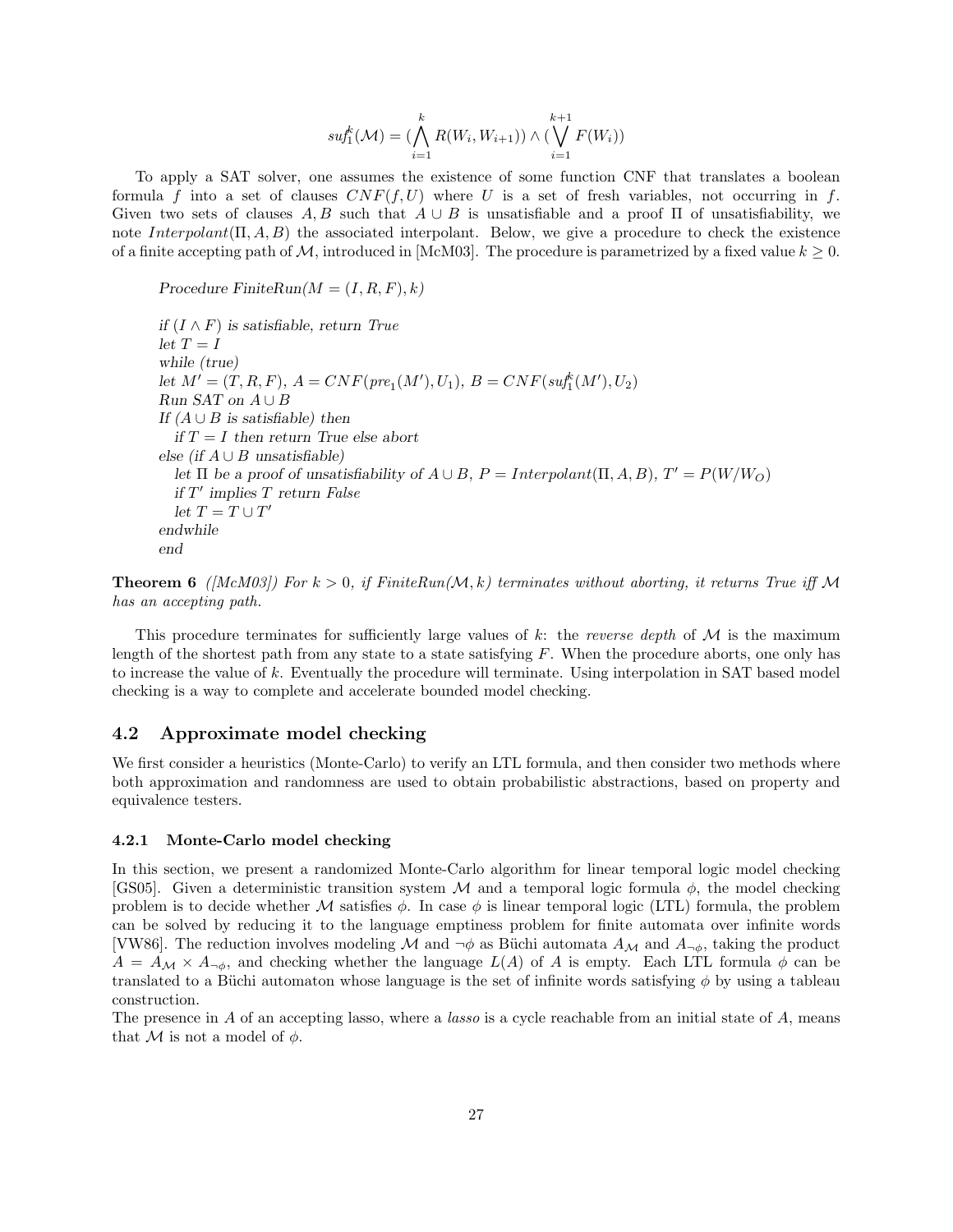**Estimation method.** To each instance  $\mathcal{M} \models \phi$  of the LTL model checking problem, one may associate a Bernouilli random variable z that takes value 1 with probability  $p_Z$  and value 0 with probability  $1 - p_Z$ . Intuitively,  $p_Z$  is the probability that an arbitrary execution path of M is a counterexample to  $\phi$ . Since  $p_Z$ is hard to compute, one can use a Monte-Carlo method to derive a one-sided error randomized algorithm for LTL model checking.

Given a Bernouilli random variable Z, define the geometric random variable X with parameter  $p_Z$  whose value is the number of independent trials required until success. The probability distribution of  $X$  is:

$$
p(N) = Pr[X = N] = q_Z^{N-1} \cdot p_Z
$$

where  $q_z = 1 - p_z$ , and the cumulative distribution is

$$
Pr[X \le N] = \sum_{n=0}^{N} p(n) = 1 - q_Z^N
$$

Requiring that  $Pr[X \le N] = 1 - \delta$  for confidence ratio  $\delta$  yields:  $N = ln(\delta)/ln(1 - p_Z)$  which provides the number of attempts N needed to achieve success with probability greater  $1 - \delta$ . Given an error margin  $\varepsilon$ and assuming the hypothesis  $p_Z \geq \varepsilon$ , we obtain that:

 $M = ln(\delta)/ln(1-\varepsilon) \ge ln(\delta)/ln(1-p_Z)$  and  $Pr[X \le M] \ge Pr[X \le N] \ge 1-\delta$ .

Thus M is the minimal number of attempts needed to achieve success with confidence ratio  $\delta$ , under the assumption  $p_Z \geq \varepsilon$ .

Monte-Carlo algorithm. The  $MC^2$  algorithm samples lassos in the automaton A via a random walk through A's transition graph, starting from a randomly selected initial state of A, and decides if the cycle contains an accepting state.

**Definition 12** A finite run  $\sigma = s_0x_0s_1x_1...s_nx_ns_{n+1}$  of a Büchi automaton  $A = (\Sigma, S, s_0, R, F)$  is called a lasso if  $s_0, \ldots, s_n$  are pairwise distinct and  $s_{n+1} = s_i$  for some  $0 \le i \le n$ . Moreover,  $\sigma$  is said an accepting lasso if some  $s_j \in F$   $(i \leq j \leq n)$ , otherwise it is a non accepting lasso. The lasso sample space L of A is the set of all lassos of A, while  $L_a$  and  $L_n$  are the sets of all accepting and non accepting lassos of A, respectively.

To obtain a probability space over  $L$ , we define the probability of a lasso.

**Definition 13** The probability  $Pr[\sigma]$  of a finite run  $\sigma = s_0x_0...s_{n-1}x_ns_n$  of a Büchi automaton A is defined inductively as follows:  $Pr[s_0] = 1/k$  if  $|s_0| = k$  and  $Pr[s_0x_0x_1...s_{n-1}x_ns_n]$  $Pr[s_0x_0...s_{n-1}].\pi(s_{n-1},x_n,s_n)$  where  $\pi(s,x,t) = 1/m$  if  $(s,x,t) \in R$  and  $|R(s)| = m$ . Recall that  $R(s) = \{t : \exists x \in \Sigma, (s, x, t) \in R\}.$ 

Note that the above definition explores uniformly outgoing transitions and corresponds to a random walk on the probabilistic space of lassos.

**Proposition 2** Given a Büchi automaton A, the pair  $(\mathcal{P}(L), Pr)$  defines a discrete probability space.

**Definition 14** The random variable Z associated with the probability space  $\mathcal{P}(L)$ , Pr is defined by:  $p_Z =$  $Pr[Z = 1] = \sum_{\sigma \in L_a} Pr[\sigma]$  and  $q_Z = Pr[Z = 0] = \sum_{\sigma \in L_n} Pr[\sigma]$ .

**Theorem 7** Given a Büchi automaton A and parameters  $\varepsilon$  and  $\delta$  if  $MC^2$  returns false, then  $L(A) \neq \emptyset$ . Otherwise,  $Pr[X > M | H_0] < \delta$  where  $M = ln(\delta) / ln(1 - \varepsilon)$  and  $H_0 \equiv p_Z \ge \varepsilon$ .

This Monte-Carlo decision procedure has time complexity O(M.D) and space complexity O(D), where D is the diameter of the Büchi product automaton.

This approach by statistical hypothesis testing for classical LTL model checking has an important drawback: if  $0 < p_Z < \varepsilon$ , there is no guarantee to find a corresponding error trace. However, it would be possible to improve the quality of the result of the random walk by randomly reinitializing the origin of each random path in the connected component of the initial state.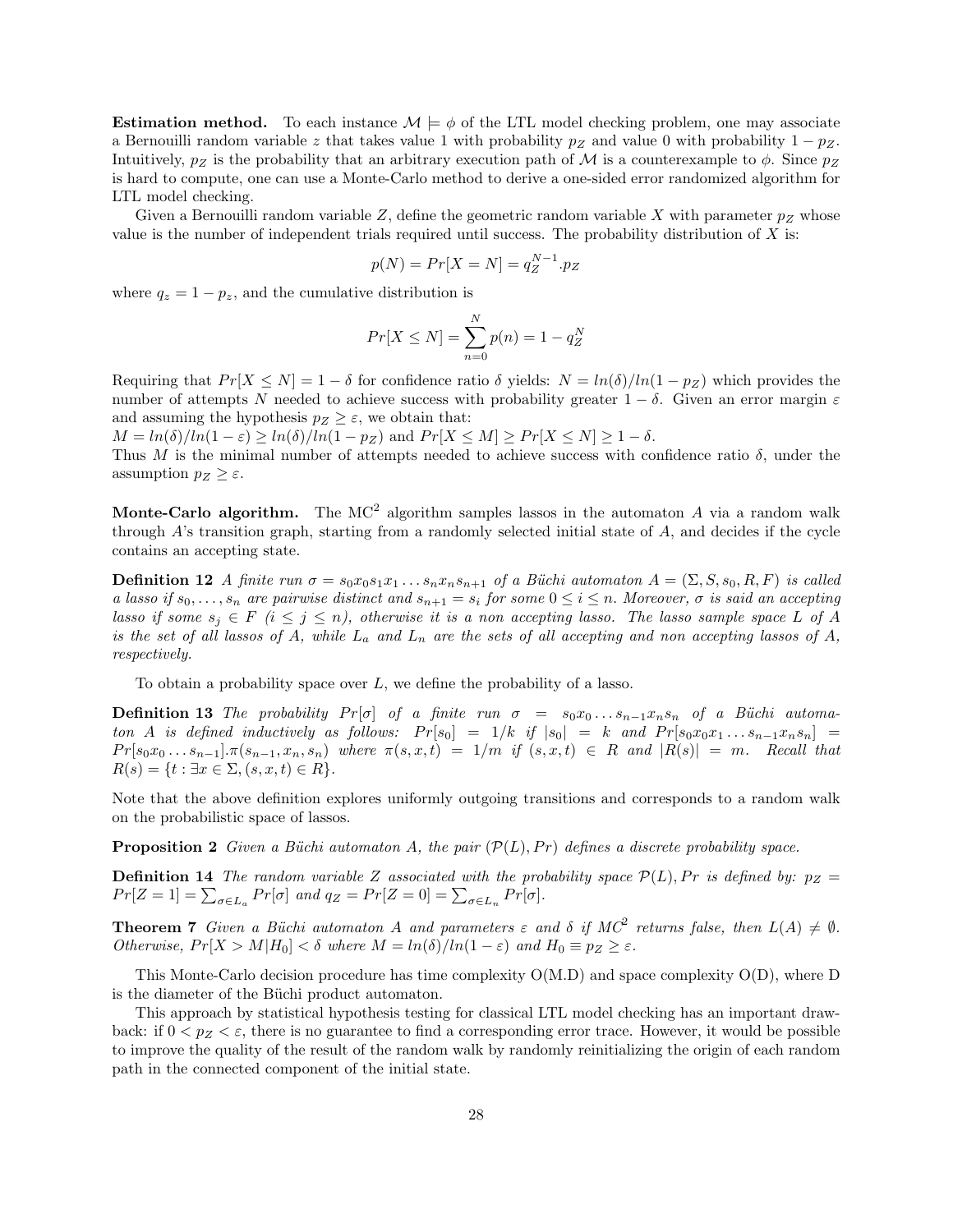#### 4.2.2 Probabilistic abstraction

Symbolic model checking [McM93, CGP99] uses a succinct representation of a transition system, such as an ordered binary decision diagrams (OBDD) [Bry86, Bry91] or a SAT instance. In some cases, such as programs for integer multiplication or bipartiteness, the OBDD size remains exponential. The abstraction method (see Section 3.2.1) provides a solution in some cases, when the OBDD size is intractable. We now consider random substructures  $(\mathcal{M})_\pi$  of finite size, where  $\pi$  denotes the random parameter, and study cases when we can infer a specification SPEC in an approximate way, by checking whether random abstractions π satisfy with sufficiently good probability (say 1/2) on the choice of π, another specification SPEC' which depends on SPEC and  $\pi$ .

We have seen in section 3.3.1 on property testing, that many graph properties on large graphs are  $\varepsilon$ reducible to other graph properties on a random subgraph of constant size. Recall that a graph property  $\phi$ is  $\varepsilon$ -reducible to  $\psi$  if testing  $\psi$  on random subgraphs of constant size suffices to distinguish between graphs which satisfy  $\phi$ , and those that are *ε*-far from satisfying  $\phi$ . Based on those results, one can define the concept of probabilistic abstraction for transition systems of deterministic programs whose purpose is to decide some graph property. Following this approach, [LLM+07] extended the range of abstractions to programs for a large family of graphs properties using randomized methods. A probabilistic abstraction associates small random transition systems, to a program and to a property. One can then distinguish with sufficient confidence between programs that accept only graphs that satisfy  $\phi$  and those which accept some graph that is  $\varepsilon$ -far from any graph that satisfies  $\phi$ .

In particular, the abstraction method has been applied to a program for graph bipartiteness. On the one hand, a probabilistic abstraction on a specific program for testing bipartiteness and other temporal properties has been constructed such that the related transition systems have constant size. On the other hand, an abstraction was shown to be necessary, in the sense that the relaxation of the test alone does not yield OBDDs small enough to use the standard model checking method. To illustrate the method, consider the following specification, where  $\phi$  is a graph property,

### SPEC: The program P accepts only if the graph G satisfies  $\phi$ .

The graph G is described by some input variables of P providing the values of the adjacency matrix of G. We consider a transition system  $M$  which represents  $P$ , parametrized by the graph input  $G$ . The method remains valid for the more general specifications, where  $\Theta$  is in  $\exists \text{CTL}^*$ ,

### $SPEC: \mathcal{M}, G \models \Theta$  only if G satisfies  $\phi$ .

The formula Θ, written in temporal logic, states that the program reaches an accepting state, on input G. The states of  $\mathcal M$  are determined by the variables and the constants of  $P$ . The probabilistic abstraction is based on property testing. Fix k an integer,  $\varepsilon > 0$  a real, and another graph property  $\psi$  such that  $\phi$  is  $(\varepsilon, k)$ -reducible to  $\psi$ . Let  $\Pi$  be the collection of all vertex subsets of size k. The probabilistic abstraction is defined for any random choice of  $\pi \in \Pi$ . For all vertex subsets  $\pi \in \Pi$ , consider any abstraction  $\widehat{\mathcal{M}}^{\pi}$  for the transition system M such that the graph G is abstracted to its restriction on  $\pi$ , that we denote by  $G_{\pi}$ . The abstraction of the formula  $\Theta$  is done according to the transformation  $\mathcal{D}$ , defined in Section 3.2.1.

We now present the generic probabilistic tester based on the above abstraction.

Graph Test $((\Pi, \mathcal{M}), \Theta, \psi)$ 1. Randomly choose a vertex subset  $\pi \in \Pi$ . 2. Accept iff  $\forall G_{\pi} \ (\widehat{\mathcal{M}}^{\pi} \models \mathcal{D}(\Theta) \implies G_{\pi} \models \psi).$ 

The following theorem states the validity of the abstraction.

**Theorem 8** Let  $\Theta$  be in  $\exists \text{CTL}^*$ . Let  $\varepsilon > 0$  be a real,  $k \geq 1$  an integer, and  $\phi$  be a formula  $(\varepsilon, k)$ -reducible to  $\psi$ . If there exists a graph G such that  $\mathcal{M}, G \models \Theta$  and  $G \not\models_{\varepsilon} \phi$ , then **Graph Test** $((\Pi, \mathcal{M}), \Theta, \psi)$  rejects with probability at least 2/3.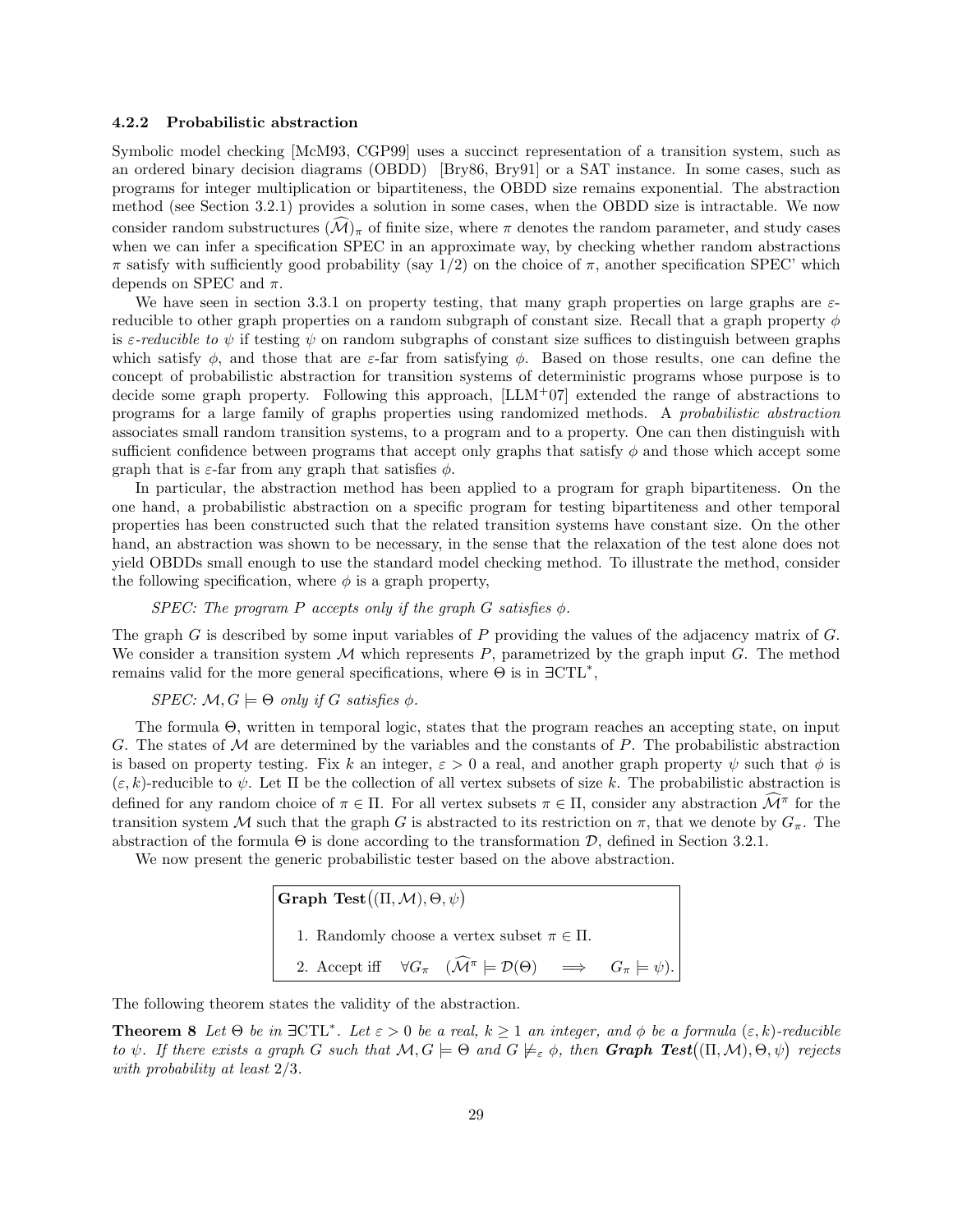This approximate method has a time complexity independent of n, the size of the structure, and only dependent on  $\varepsilon$ .

### 4.2.3 Approximate abstraction

In [FMdR10], an equivalence tester is introduced and decides if two properties are identical or  $\varepsilon$ -far, i.e. if there is a structure which satisfies one property but which is  $\varepsilon$ -far from the other property, in time which only depends on  $\varepsilon$ . It generalizes property testing to *Equivalence Testing* in the case we want to distinguish two properties, and has direct applications for approximate model checking.

Two automata defining respectively two languages  $L_1$  and  $L_2$  are  $\varepsilon$ -equivalent when all but finitely many words  $w \in L_1$  are  $\varepsilon$ -close to  $L_2$ , and conversely. The tester transform both transition systems and a specification (formula) into Büchi automata, and test their approximate equivalence efficiently. In fact, the ε-equivalence of nondeterministic finite automata can be decided in deterministic polynomial time, that is  $m^{\vert \Sigma \vert^{O(1/\varepsilon)}}$  whereas the exact decision version of this problem is PSPACE-complete by [SM73], and in deterministic exponential time algorithm for the  $\varepsilon$ -equivalence testing of context-free grammars, whereas the exact decision version is not recursively computable.

The comparison of two Büchi automata is realized by computing a constant size sketch for each of them. The comparison is done directly on the sketches. Therefore sketches are abstractions of the initial transition systems where equivalence and implication can be approximately decided. More precisely, the sketch is an  $\ell_1$ -embedding of the language. Fix a Büchi automaton A. Consider all the (finite) loops of A that contains an accepting state, and compute the statistics of their subwords of length  $1/\varepsilon$ . The embedding  $\mathcal{H}(A)$  is simply the set of these statistics. The main result states that approximate equivalence on Büchi automata is characterized by the  $\ell_1$ -embedding in terms of statistics of their loops.

**Theorem 9** Let A, B be two Büchi automata. If A and B recognize the same language then  $\mathcal{H}(A) = \mathcal{H}(B)$ . If A (respectively B) recognizes an infinite word w such that B (respectively A) does not recognize any word  $\varepsilon/4$ -close to w, then  $\mathcal{H}(A) \neq \mathcal{H}(B)$ .

This approximate method has a time complexity polynomial in the size of the automata.

### 4.3 Approximate black box checking

Given a black box  $A$ , a *Conformance test* compares the black box to a model  $B$  for for a given conformance relation (cf Section 2.3.2), whereas Black Box Checking verifies if the black box A satisfies a property defined by a formula  $\psi$ . When the conformance relation is the equivalence, conformance testing can use the Vasilevskii-Chow method [Vas73], which remains an exponential method  $O(l^2.n.p^{n-l+1})$ , where l is the known number of states of the model B, and n is a known upper-bound for |A|  $(n \geq l)$  and p is the size of the alphabet.

#### 4.3.1 Heuristics for black box checking

[PVY99] proposes the following  $O(p^n)$  strategy to check if a black box A satisfies a property  $\psi$ . They build a sequence of automata  $M_1, M_2, ..., M_i, ...$  which converges to a model B of A, refining Angluin's learning algorithm. The automaton  $M_i$  is considered as a classical automaton and as a Büchi automaton which accepts infinite words. Let P be a Büchi automaton, introduced in section 2.1.1, associated with  $\neg \psi$ . Given two Büchi automata,  $P$  and  $M_i$ , one can use model checking to test if the intersection is empty, i.e. if  $L(M_i) \cap L(P) = \emptyset$ : this operation is exponential in the size of the automata.

If  $L(M_i) \cap L(P) \neq \emptyset$ , there is  $\sigma_1, \sigma_2$  such that  $\sigma_1 \cdot \sigma_2^{\infty}$  is in  $M_i$  as a Büchi automaton and in P, and such that  $\sigma_1 \cdot \sigma_2^{n+1}$  is accepted by the classical  $M_i$ . Apply  $\sigma_1 \cdot \sigma_2^{n+1}$  to A. If A accepts there is an error as A also accepts  $\sigma_1 \sigma_2^{\infty}$ , i.e. an input which does not satisfy the property. If A rejects then  $M_i$  and A differ and one can use Angluin's algorithm to learn  $M_{i+1}$  from  $M_i$  and the separating sequence  $\sigma = \sigma_1 \cdot \sigma_2^{n+1}$ .

If  $L(M_i) \cap L(P) = \emptyset$ , one can compare  $M_i$  with A using Vasilevskii-Chow's conformance algorithm. If they are different, the algorithm provides a sequence  $\sigma$  where they differ and one can use the learning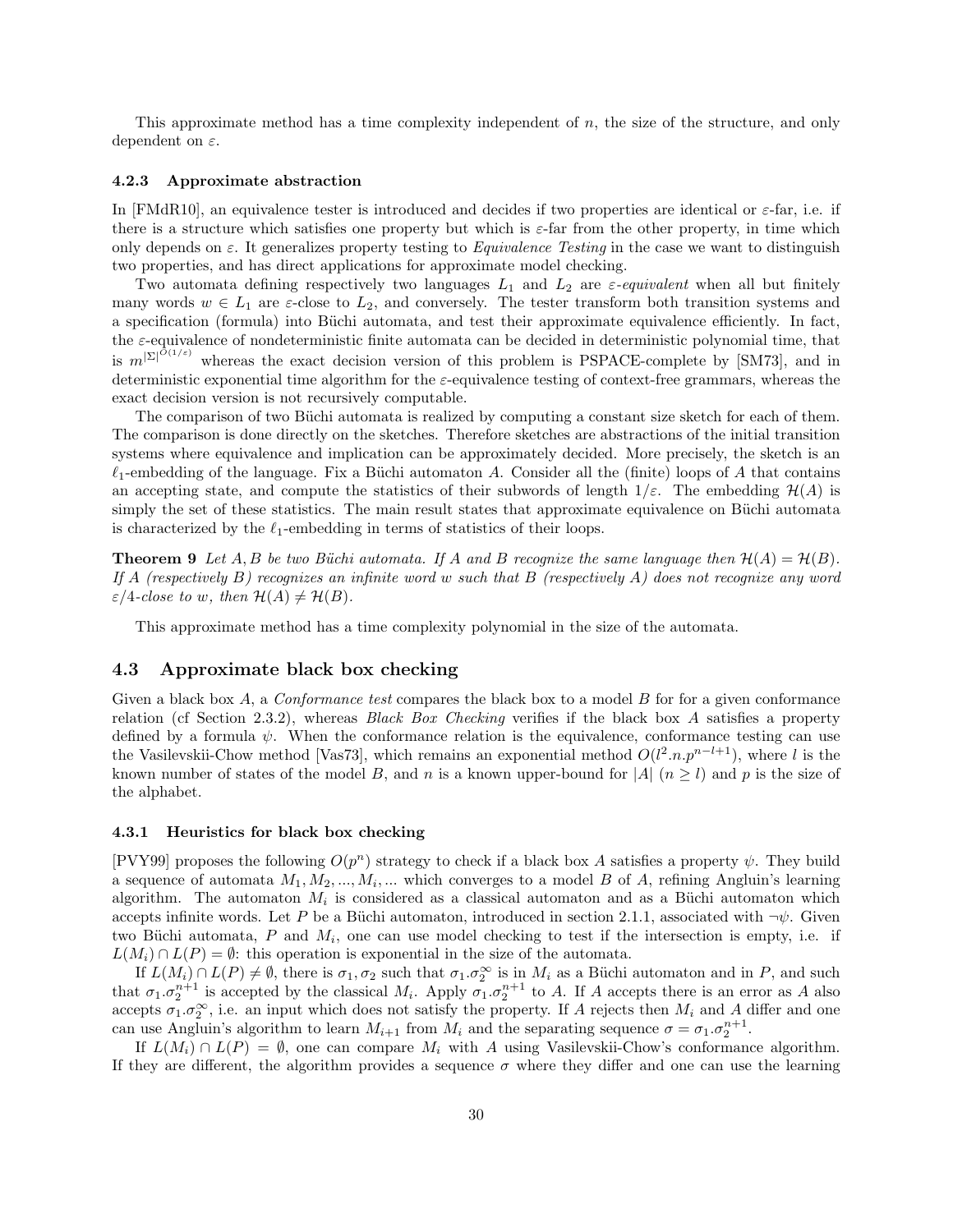algorithm to propose  $M_{i+1}$  with more states. If the conformance test succeeds and  $k = |M_i|$ , one keeps applying it with larger values of k, i.e.  $k + 1, ..., n$ . See Figure 7. The pseudo-code of the procedure is:

### Black box checking strategy  $(A, P, n)$ .

- Set  $L(M_1) = \emptyset$ .
- Loop:  $L(M_i) \cap L(P) \neq \emptyset$  ? (model checking).
	- $-$  If  $L(M_i) ∩ L(P) \neq \emptyset$ , the intersection contains some  $\sigma_1.\sigma_2^{\infty}$  such that  $\sigma_1.\sigma_2^j \in L(M_i)$  for all finite j. Enter  $w_i = reset.\sigma_1.\sigma_2^{n+1}$  to A. If A accepts then there is an error as there is a word in  $L(P) \cap L(A)$ , then *Reject*. If A rejects then  $A \neq M_i$ , then go to Learn  $M_{i+1}(w_i)$ .
	- $-$  If  $L(M_i) \cap L(P) = \emptyset$ . Conformance: check whether  $M_i$  of size k conforms with A with the Vasilevskii-Chow algorithm with input  $A, M_i, k$ . If not, Vasilevskii-Chow provides a separating sequence  $\sigma$ , then go to Learn  $M_{i+1}(\sigma)$ . If  $k = n$  then Accept, else set  $k = k + 1$  and go to Conformance.
	- Learn  $M_{i+1}(\sigma)$ : Apply Angluin algorithm from  $M_i$  and the sequence  $\sigma$  not in  $M_i$ . Go to Loop.

This procedure uses model checking, conformance testing and learning. If one knows B, one could directly use the Vasilevskii-Chow algorithm with input  $A, B, n$  but it is exponential, i.e.  $O(p^{n-l+1})$ . With this strategy, one tries to discover errors by approximating  $A$  with  $M_i$  with  $k$  states and hopes to catch errors earlier on. The model checking step is exponential and the conformance testing is only exponential when  $k > l$ .

We could relax the black box checking, and consider close inputs, i.e. decide if an input  $x$  accepted by  $A$ is  $\varepsilon$  close to  $\psi$  and hope for a polynomial algorithm in n.



(a) Learning iterations (b) Mi converge to B

Figure 7: Peled-Vardi-Yanakakis learning Scheme in  $(a)$ , and the sequence of  $M_i$  in  $(b)$ .

### 4.3.2 Approximate black box checking for close inputs

In the previous Figure 7, we can relax the model checking step, exponential in  $n$ , by the approximate model checking, polynomial in  $n$ , as in section 4.2. Similarly, the conformance equivalence could be replaced by an approximate version where we consider close inputs, i.e. inputs with an edit distance with moves less than  $\varepsilon$ . In this setting, *Approximate Conformance* checks whether  $M_i$  of size k conforms within  $\varepsilon$  with A. It is an open problem whether there exists a randomized algorithm, polynomial time in  $n$ , for  $Approximate$ Conformance Testing.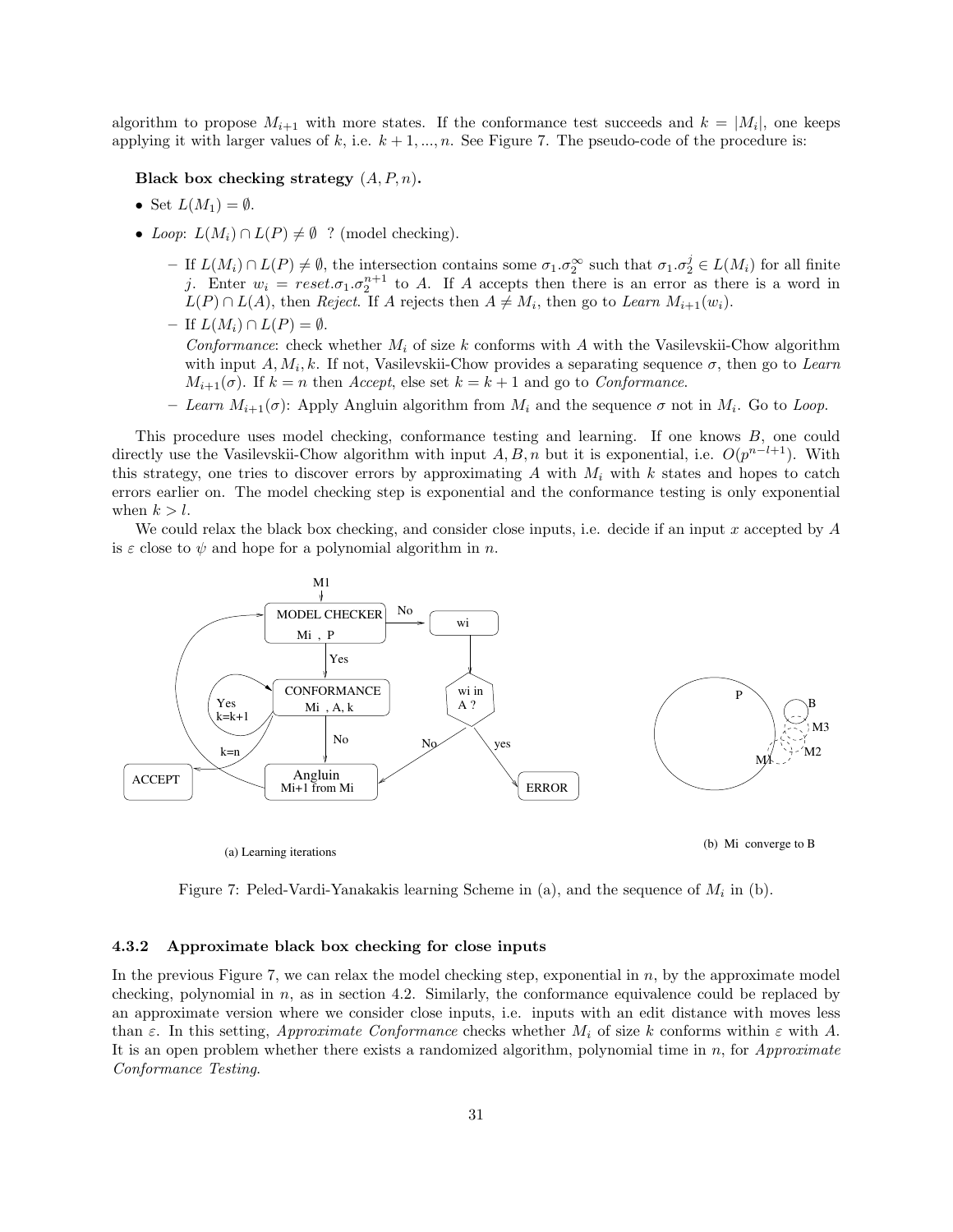### 4.4 Approximate model-based testing

In this subsection we first briefly present a class of methods that are, in some sense, dual to the previous ones: observations from tests are used to learn partial models of components under tests, from which further tests can be derived. Then we present an approach to random testing that is based on uniform generation and counting seen in Section 3.2.2. It makes possible to define a notion of approximation of test coverage and to assess the results of a random test suite for such approximations.

#### 4.4.1 Testing as learning partial models

Similarities between testing and symbolic learning methods have been noticed since the early eighties [BA82, CS87]. Recently, this close relationship has been formalized by Berg et al. in  $[BGJ<sup>+</sup>05]$ . However, the few reported attempts of using Angluin's-like inference algorithms for testing have been faced to the difficulty of implementing an oracle for the conjecture queries. Besides, Angluin's algorithm and its variants are limited to the learning of regular sets: the underlying models are finite automata that are not well suited for modeling software.

[SLG07] propose a testing method where model inference is used for black box software components, combining unit testing (i.e. independent testing of each component) and integration testing (i. e. global testing of the combined components). The inferred models are PFSM (Parametrized FSM), that are the following restriction of EFSMs (cf. Section 2.3.3): inputs and outputs can be parametrized by variables, but not the states; transitions are labelled by some parametrized input, some guard on these parameters, and some function that computes the output corresponding to the input parameters.

The method alternates phases of model inference for each components, that follow rather closely the construction of a conjecture in Angluin's algorithms, and phases of model-based testing, where the model is the composition of the inferred models, and the IUT is the composition of the components. If a fault is discovered during this phase, it is used as a counter-example of a conjecture query, and a new inference phase is started.

There are still open issues with this method. It terminates when a model-based testing phase has found no fault after achieving a given coverage criteria of the current combined model: thus, there is no assessment of the approximation reached by the inferred models, which is dependent of the choice of the criteria, and there is no guarantee of termination. Moreover, performing model-based testing on such global models may lead to state explosion, and may be beyond the current state of the art.

#### 4.4.2 Coverage-biased random testing

In presence of very large models, drawing at random checking sequences is one of the practical alternatives to their systematic and exhaustive construction, as presented in Section 2.3.1.

Testing methods based on random walks have already been mentioned in Section 2.3.4. However, as noted in [SG03], classical random walk methods have some drawbacks. In case of irregular topology of the underlying transition graph, uniform choice of the next state is far from being optimal from a coverage point of view (see Figure 8). Moreover, for the same reason, it is generally not possible to get any estimation of the test coverage obtained after one or several random walks: it would require some complex global analysis of the topology of the model.

One way to overcome these problems has been proposed for program testing in [GDGM01, DGG04, DGG<sup>+</sup>12], and is applicable to model-based testing. It relies upon techniques for counting and drawing uniformly at random combinatorial structures seen in Section 3.2.2.

The idea of  $[GDGM01, DGG04, DGG<sup>+</sup>12]$  is to give up, in the random walk, the uniform choice of the next state and to bias this choice according to the number of elements (traces, or states, or transitions) reachable via each successor. The estimation of the number of traces ensures a uniform probability on traces. Similarly by considering states or transitions, it is possible to maximize the minimum probability to reach such an element. Counting the traces starting from a given state, or those traces traversing specific elements can be efficiently performed with the methods of Section 3.2.2.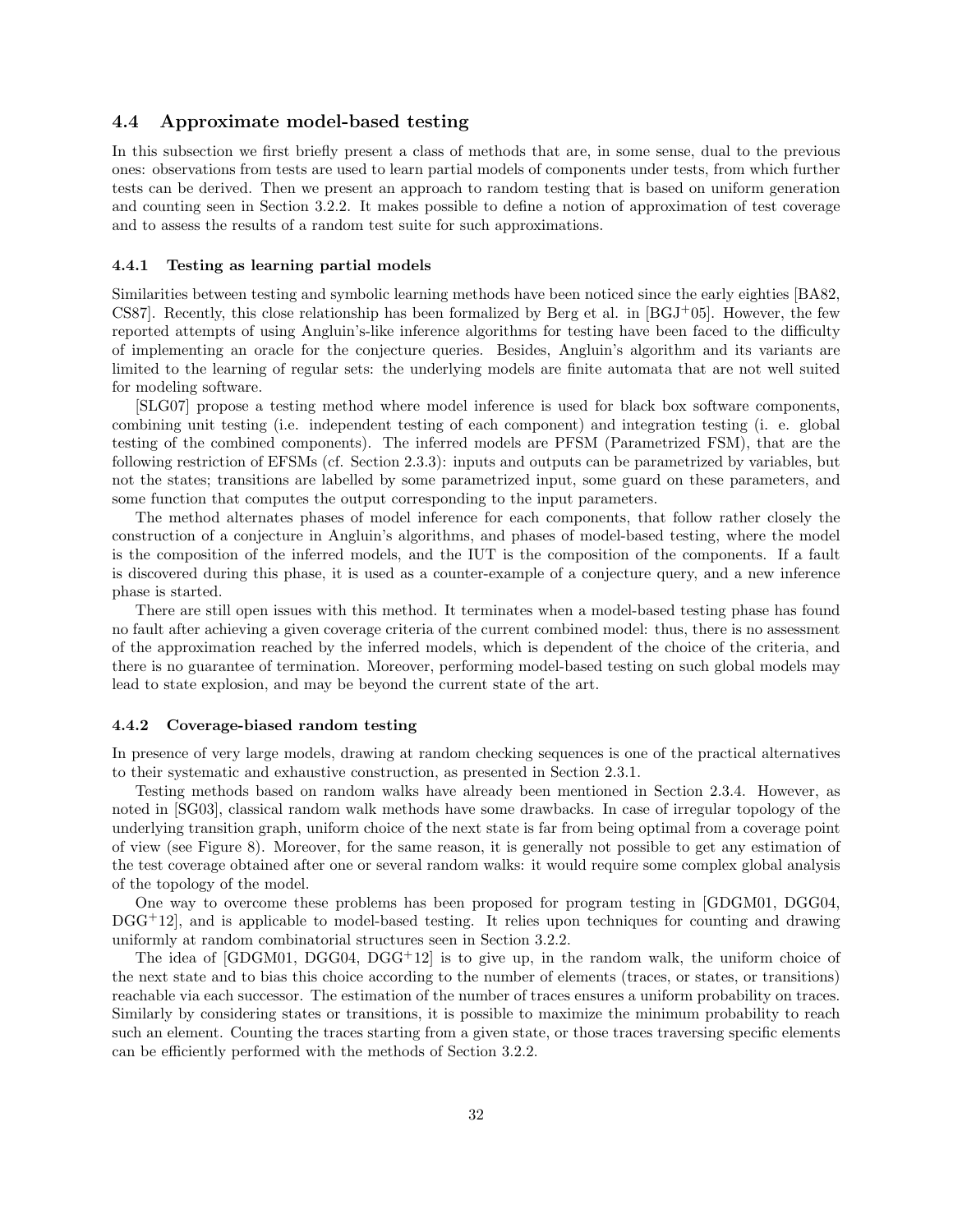

Figure 8: Irregular topology for which classical random walks is not uniform.

Let  $D$  be some description of a system under test.  $D$  may be a model or a program, depending on the kind of test we are interested in (black box or structural). We assume that  $D$  is based on a graph (or a tree, or more generally, on some kind of combinatorial structure). On the basis of this graph, it is possible to define coverage criteria: all-vertices, all-edges, all-paths-of a certain-kind, etc. More precisely, a coverage criterion C characterizes for a given description D a set of elements  $E_C(D)$  of the underlying graph (noted  $E$  in the sequel when  $C$  and  $D$  are obvious). In the case of deterministic testing, the criterion is satisfied by a test suite if every element of the  $E_C(D)$  set is reached by at least one test.

In the case of random testing, the notion of coverage must be revisited. There is some distribution  $\Omega$ that is used to draw tests (either input sequences or traces). Given  $\Omega$ , the satisfaction of a coverage criteria C by a testing method for a description D is characterized by the minimal probability  $q_{C,N}(D)$  of covering any element of  $E_C(D)$  when drawing N tests. In [TF89], Thevenod-Fosse and Waeselink called  $q_{C,N}(D)$  the test quality of the method with respect to C.

Let us first consider a method based on drawing at random paths in a finite subset of them (for instance  $P_{\leq n}$ , the set of paths of length less or equal to n), and on the coverage criteria C defined by this subset. As soon as the test experiments are independent, this test quality  $q_{C,N}(D)$  can be easily stated provided that  $q_{C,1}(D)$  is known. Indeed, one gets  $q_{C,N}(D) = 1 - (1 - q_{C,1}(D))^N$ 

The assessment of test quality is more complicated in general. Let us now consider more practicable coverage criteria, such as "all-vertices" or "all-edges", and some given random testing method. Uniform generation of paths does not ensure optimal quality when the elements of  $E_C(D)$  are not paths, but are constitutive elements of the graph as, for example, vertices, edges, or cycles. The elements to be covered generally have different probabilities to be reached by a test: some of them are covered by all the tests, some of them may have a very weak probability, due to the structure of the behavioral graph or to some specificity of the testing method.

Let  $E_C(D) = \{e_1, e_2, ..., e_m\}$  and for any  $i \in \{1, ..., m\}$ ,  $p_i$  the probability for the element  $e_i$  to be exercised during the execution of a test generated by the considered testing method. Let  $p_{min} = min\{p_i | i \in \{1, ..., m\}\}.$ Then

$$
q_{C,N}(D) \ge 1 - (1 - p_{min})^N
$$
\n(1)

Consequently, the number N of tests required to reach a given quality  $q_C(D)$  is

$$
N \ge \frac{log(1 - q_C(D))}{log(1 - p_{min})}
$$

By definition of the test quality,  $p_{min}$  is just  $q_{C,1}(D)$ . Thus, from the formula above one immediately deduces that for any given  $D$ , for any given  $N$ , maximizing the quality of a random testing method with respect to a coverage criteria C reduces to maximizing  $q_{C,1}(D)$ , i. e.  $p_{min}$ . In the case of random testing based on a distribution  $\Omega$ ,  $p_{min}$  characterizes, for a given coverage criteria C, the approximation of the coverage induced by  $Ω$ .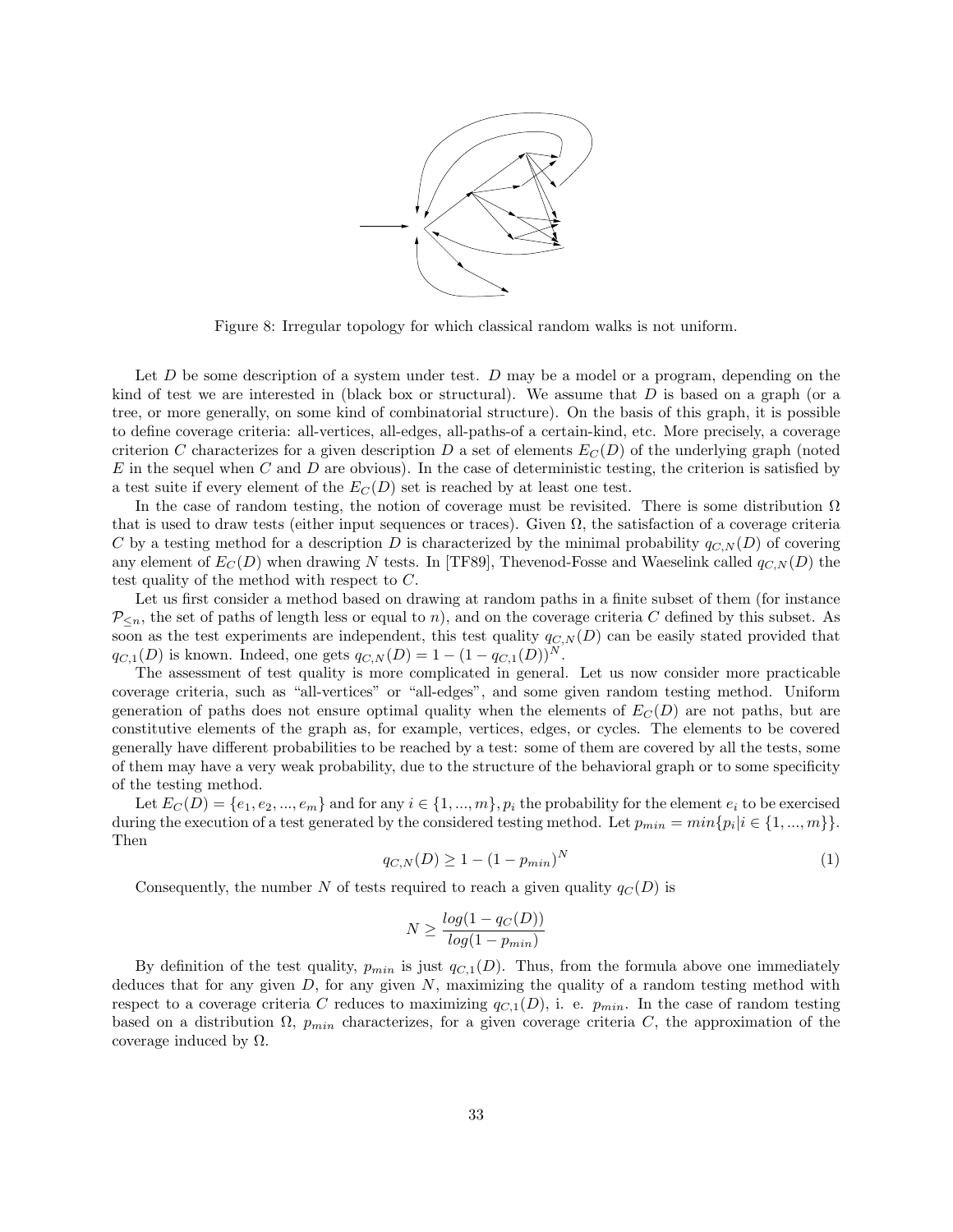However, maximizing  $p_{min}$  should not lead to give up the randomness of the method. This may be the case when there exists a path traversing all the elements of  $E_C(D)$ : one can maximize  $p_{min}$  by giving a probability 1 to this path, going back to a deterministic testing method. Thus, another requirement must be combined to the maximization of  $p_{min}$ : all the paths traversing an element of  $E_C(D)$  must have a non null probability and the minimal probability of such a path must be as high as possible. Unfortunately, these two requirements are antagonistic in many cases.

In  $[G<sub>D</sub>GM<sub>01</sub>, <sub>D</sub>GG<sub>04</sub>, <sub>D</sub>GG<sup>+</sup><sub>12</sub>]$ , the authors propose a practical solution in two steps:

- 1. pick at random an element e of  $E_C(D)$ , according to a suitable probability distribution (which is discussed below);
- 2. generate uniformly at random a path of length  $\leq n$  that goes through e. (This ensures a balanced coverage of the set of paths which cover e.)

Let  $\pi_i$  the probability of choosing element  $e_i$  in step 1 of the process above.

Given  $\alpha_i$  the number of paths of  $\mathcal{P}_{\leq n}$ , which cover element  $e_i$ , given  $\alpha_{i,j}$  the number of paths, which cover both elements  $e_i$  and  $e_j$ ; (note that  $\alpha_{i,i} = \alpha_i$  and  $\alpha_{i,j} = \alpha_{j,i}$ ), the probability of reaching  $e_i$  by drawing a random path which goes through another element  $e_j$  is  $\frac{\alpha_{i,j}}{\alpha_j}$ . Thus the probability  $p_i$  for the element  $e_i$ (for any  $i$  in  $(1..m)$ ) to be reached by a path is

$$
p_i = \pi_i + \sum_{j \in (1..m)-\{i\}} \pi_j \frac{\alpha_{i,j}}{\alpha_j},
$$

The above equation simplifies to

$$
p_i = \sum_{j=1}^{m} \pi_j \frac{\alpha_{i,j}}{\alpha_j} \tag{2}
$$

since  $\alpha_{i,i} = \alpha_i$ . Note that coefficients  $\alpha_j$  and  $\alpha_{i,j}$  are easily computed by ways given in Section 3.2.2.

The determination of the probabilities  $\{\pi_1, \pi_2, \ldots, \pi_m\}$  with  $\sum \pi_i = 1$ , which maximize  $p_{min} =$  $\min\{p_i, i \in \{1, ..., m\}\}\$ can be stated as a linear programming problem:

Maximize 
$$
p_{min}
$$
 under the constraints: 
$$
\begin{cases} \forall i \leq m, & p_{min} \leq p_i ; \\ \pi_1 + \pi_2 + \cdots + \pi_m = 1 ; \end{cases}
$$

where the  $p_i$ 's are computed as in Equation (2). Standard methods lead to a solution in time polynomial according to m.

Starting with the principle of a two-step drawing strategy, first an element in  $E<sub>C</sub>(D)$ , second a path among those traversing this element, this approach ensures a maximal minimum probability of reaching the elements to be covered and, once this element is chosen, a uniform coverage of the paths traversing this element. For a given number of tests, it makes it possible to assess the approximation of the coverage, and conversely, for a required approximation, it gives a lower bound of the number of tests to reach this approximation.

The idea of biasing randomized test methods in function of a coverage criterion was first studied in the nineties in [TFW91], but the difficulties of automating the proposed methods prevented their exploitation. More recently, this idea has been explored also in the Pathcrawler and Dart tools [WMMR05, GKS05], with a limitation to coverage criteria based on paths.

### 4.5 Approximate probabilistic model checking

The main approaches to reduce the prohibitive space cost of probabilistic model checking try to generalize predicate abstraction coupled with counterexample-guided abstraction refinement (CEGAR) to a probabilistic setting. An approach to develop probabilistic CEGAR [HWZ08] is based on the notion and the interpretation of counterexamples in the probabilistic framework. A quantitative analog of the well-known CEGAR loop is presented in [KKNP09]. The underlying theory is based on representing abstractions of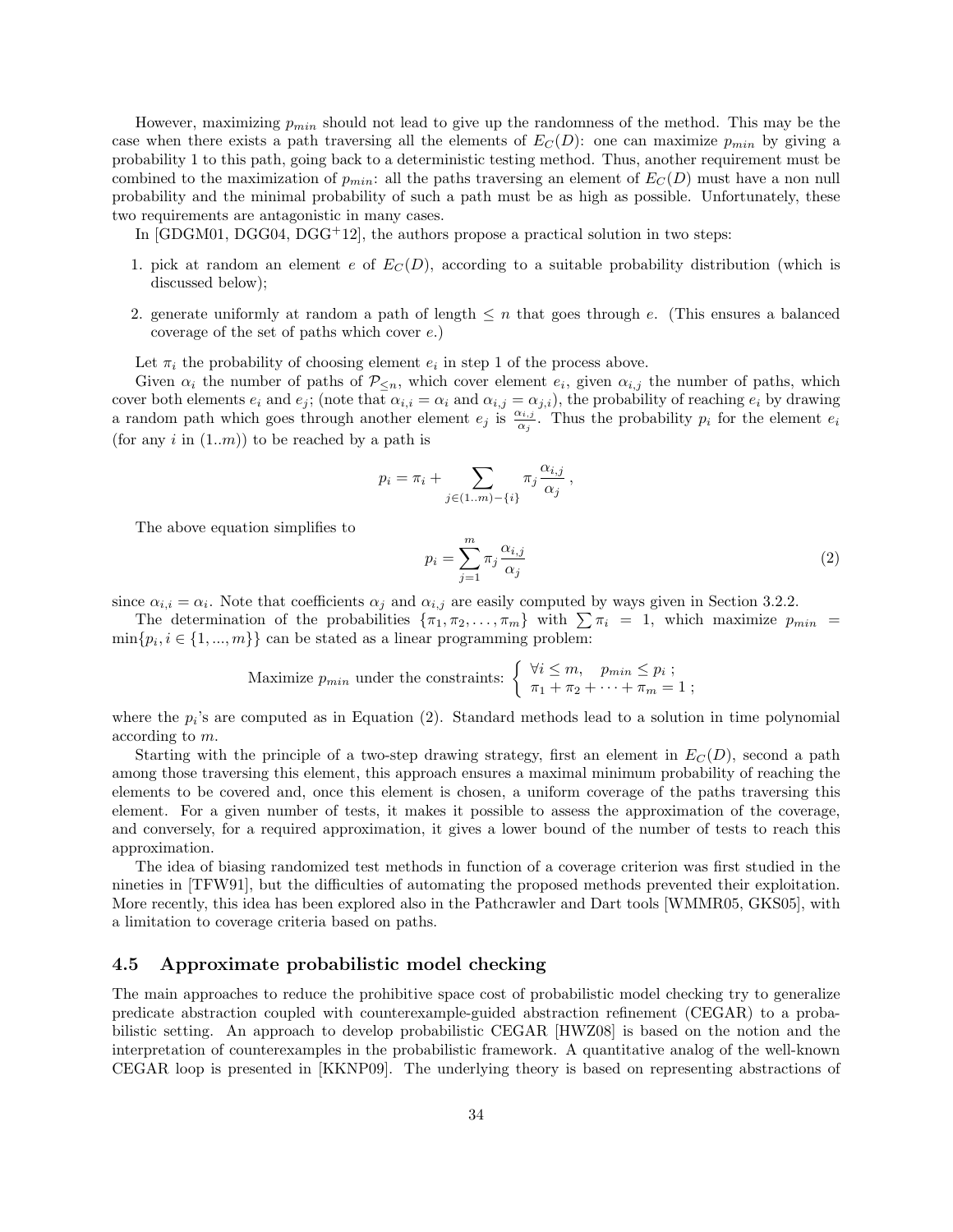Markov Decision Processes as two-player stochastic games. The main drawback of these approaches is that the abstraction step that is repeated during the abstraction refinement process does not ensure a significant gain, i.e. exponential, in terms of space. We present now an other approximation method for model checking probabilistic transition systems. This approach uses only a succinct representation of the model to check, i.e. a program describing the probabilistic transition system in some input language of the model checker. Given some probabilistic transition system and some linear temporal formula  $\psi$ , the objective is to approximate  $Prob[\psi]$  by using probabilistic algoritms whose complexity is logspace. There are serious complexity reasons to think that one cannot efficiently approximate this probability for a general LTL formula. However, if the problem is restricted to an LTL fragment sufficient to express interesting properties such than reachability and safety, one can obtain efficient approximation algorithms.

### 4.5.1 Probability problems and approximation

The class  $\#P$  captures the problems of counting the numbers of solutions to NP problems. The counting versions of all known NP-complete problems are  $\#P$ -complete. The well adapted notion of reduction is parsimonious reduction: it is a polynomial time reduction from the first problem to the second one, recovering via some oracle, the number of solutions for the first problem from the number of solutions for the second one. Randomized versions of approximation algorithms exist for problems such as counting the number of valuations satisfying a propositional disjunctive normal form formula  $(\#DNF)$  [KLM89] or network reliability problem [Kar95]. But we remark that it does not imply the existence of FPRAS for any NP-complete problem.

A probability problem is defined by giving as input a representation of a probabilistic system and a property, as output the probability measure  $\mu$  of the measurable set of execution paths satisfying this property. One can adapt the notion of fully polynomial randomized approximation scheme, with multiplicative or additive error, to probability problems. In the following theorem,  $RP$  is the class of decision problems that admit one-sided error polynomial time randomized algorithms.

Theorem 10 There is no fully polynomial randomized approximation scheme (FPRAS) for the problem of computing  $Prob[\psi]$  for LTL formula  $\psi$ , unless  $RP = NP$ .

In the following, we give some idea of the proof. We consider the fragment  $L(\mathbf{F})$  of  $LTL$  in which  $\mathbf{F}$  is the only temporal operator. The following result is due to Clarke and Sistla [SC85]: the problem of deciding the existence of some path satisfying a  $L(\mathbf{F})$  formula in a transition system is NP-complete. Their proof uses a polynomial time reduction of  $SAT$  to the problem of deciding satisfaction of  $L(\mathbf{F})$  formulas. From this reduction, we can obtain a one to one, and therefore parsimonious, reduction between the counting version of  $SAT$ , denoted by  $#SAT$ , and counting finite paths, of given length, whose extensions satisfy the associated  $L(\mathbf{F})$  formula.

A consequence of this result is the  $\#P$ -hardness of computing satisfaction probabilities for general LTL formulas. We remark that if there was a FPRAS for approximating  $Prob[\psi]$  for LTL formula  $\phi$ , we could efficiently approximate  $\#SAT$ . A polynomial randomized approximation scheme for  $\#SAT$  could be used to distinguish, for input y, between the case  $\#(y) = 0$  and the case  $\#(y) > 0$ , thereby implying a randomized polynomial time algorithm for the decision version SAT.

As a consequence of a result of [MRJV86] and a remark of [Sin92], the existence of an FPRAS for  $\#SAT$ would imply  $RP = NP$ . On the other hand,  $\#SAT$  can be approximated with an additive error by a fully polynomial time randomized algorithm. In the next section, we determine some restriction on the class of linear temporal formulas  $\psi$ , on the value  $p = Prob[\psi]$  and only consider approximation with additive error in order to obtain efficient randomized approximation schemes for such probabilities.

### 4.5.2 A positive fragment of LTL

For many natural properties, satisfaction on a path of length k implies satisfaction by any extension of this path. Such properties are called monotone. Another important class of properties, namely safety properties, can be expressed as negation of monotone properties. One can reduce the computation of satisfaction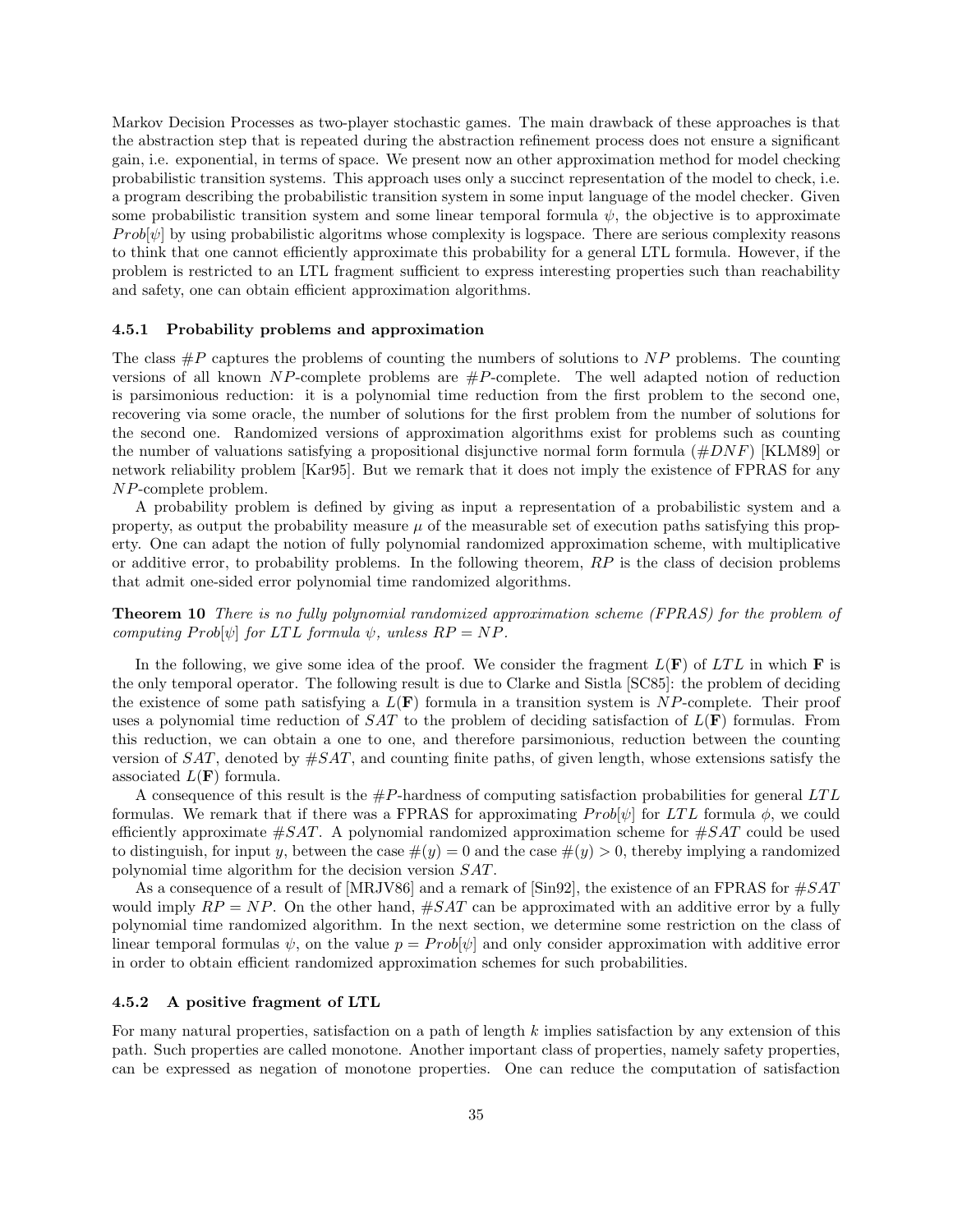probability of a safety property to the same problem for its negation, that is a monotone property. Let consider a subset of LTL formulas which allows to express only monotone properties and for which one can approximate satisfaction probabilities.

**Definition 15** The essentially positive fragment *(EPF)* of LTL is the set of formulas constructed from atomic formulas (p) and their negations  $(\neg p)$ , closed under  $\vee$ ,  $\wedge$  and the temporal operators **X**, **U**.

For example, formula  $\mathbf{F}p$ , that expresses a reachability property, is an  $EPF$  formula. Formula  $\mathbf{G}p$ , that expresses a safety property, is equivalent to  $\neg \mathbf{F} \neg p$ , which is the negation of an EPF formula. Formula  $\mathbf{G}(p \to \mathbf{F}q)$ , that expresses a liveness property, is not an EPF formula, nor equivalent to the negation of an EPF formula. In order to approximate the satisfaction probability  $Prob[\psi]$  of an EPF formula, let first consider  $Prob_k[\psi]$ , the probability measure associated to the probabilistic space of execution paths of finite length k. The monotonicity of the property defined by an  $EPF$  formula gives the following result.

**Proposition 3** Let  $\psi$  be an LTL formula of the essentially positive fragment and M be a probabilistic transition system. Then the sequence  $(Prob_k[\psi])_{k\in\mathbb{N}}$  converges to  $Prob[\psi]$ .

A first idea is to approximate  $Prob_k[\psi]$  and to use a fixed point algorithm to obtain an approximation of  $Prob[\psi]$ . This approximation problem is believed to be intractable for deterministic algorithms. In the next section, we give a randomized approximation algorithm whose running time is polynomial in the size of a succinct representation of the system and of the formula. Then we deduce a randomized approximation algorithm to compute  $Prob[\psi]$ , whose space complexity is logspace.

### 4.5.3 Randomized approximation schemes

Randomized approximation scheme with additive error. We show that one can approximate the satisfaction probability of an EPF formula with a simple randomized algorithm. In practice randomized approximation with additive error is sufficient and gives simple algorithms, we first explain how to design it. Moreover, this randomized approximation is fully polynomial for bounded properties. Then we will use the estimator theorem [KLM89] and an optimal approximation algorithm [DKLR00] in order to obtain randomized approximation schemes with multiplicative error parameter, according to definition 5. In this case the randomized approximation is not fully polynomial even for bounded properties.

One generates random paths in the probabilistic space underlying the Kripke structure of depth k and computes a random variable A which additively approximates  $Prob_k[\psi]$ . This approximation will be correct with confidence  $(1 - \delta)$  after a polynomial number of samples. The main advantage of the method is that one can proceed with just a succinct representation of the transition system, that is a succinct description in the input language of a probabilistic model checker as PRISM.

**Definition 16** A succinct representation, or diagram, of a PTS  $\mathcal{M} = (S, s_0, M, L)$  is a representation of the PTS, that allows to generate for any state s, a successor of s with respect to the probability distribution induced by M.

The size of such a succinct representation is substantially smaller than the size of the corresponding PTS. Typically, the size of the diagram is polylogarithmic in the size of the PTS, thus eliminating the space complexity problem due to the state space explosion phenomenon. The following function **Random** Path uses such a succinct representation to generate a random path of length k, according to the probability matrix P, and to check the formula  $\psi$ :

| Random Path                                                                 |
|-----------------------------------------------------------------------------|
| <b>Input:</b> $diagram_{\mathcal{M}}, k, \psi$                              |
| <b>Output:</b> samples a path $\pi$ of length k and check formula $\psi$ on |
| π                                                                           |
| 1. Generate a random path $\pi$ of length k (with the diagram)              |
| 2. If $\psi$ is true on $\pi$ then return 1 else 0                          |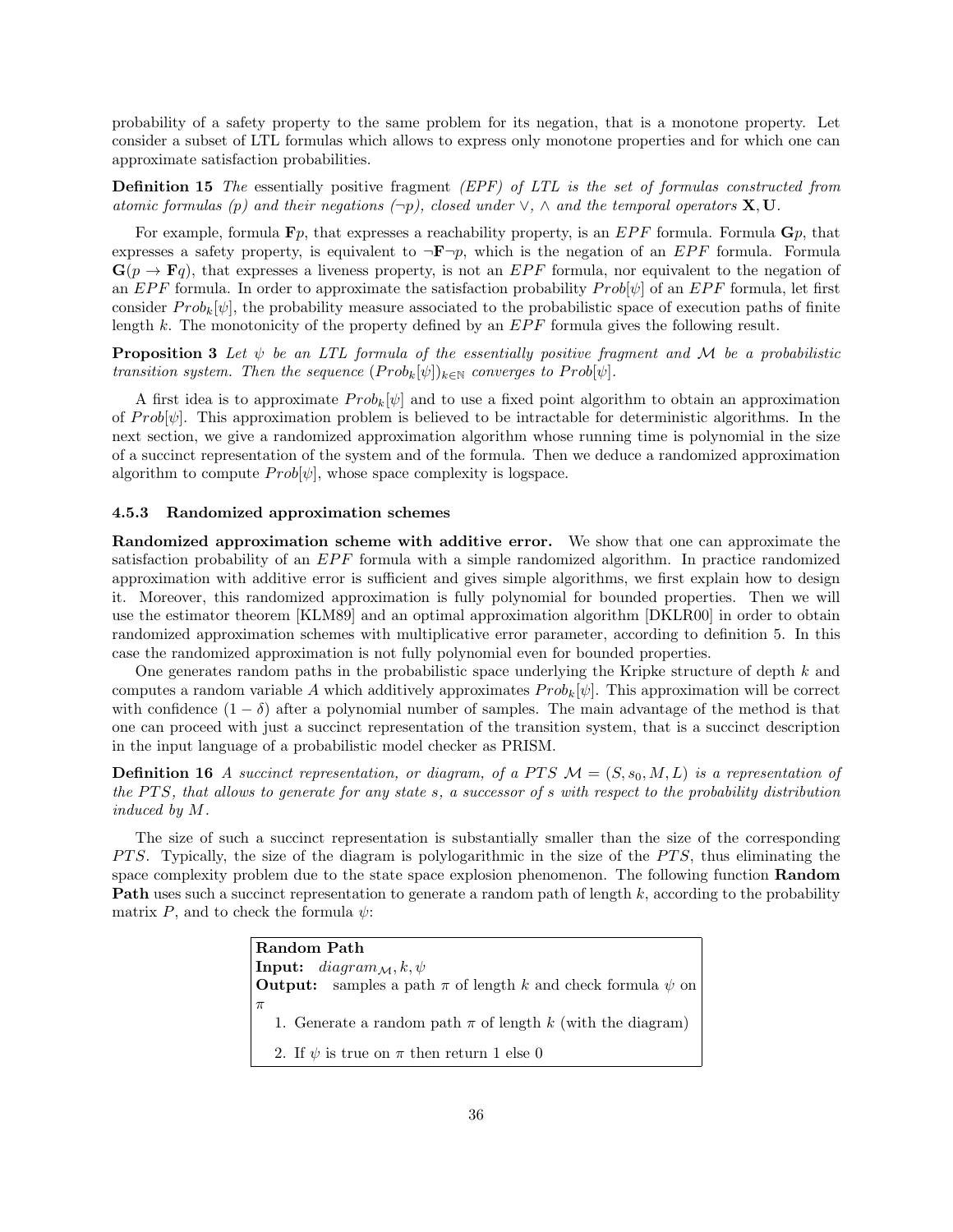Consider now the random sampling algorithm GAA designed for the approximate computation of  $Prob_k[\psi]$ :

> Generic approximation algorithm  $GAA$ **Input:** diagram<sub>M</sub>,  $k, \psi, \varepsilon, \delta$ **Output:** approximation of  $Prob_k[\psi]$  $N := \ln(\frac{2}{\delta})/2\varepsilon^2$  $A := 0$ For  $i = 1$  to N do  $A := A + \textbf{Random Path}(diagram_{\mathcal{M}}, k, \psi)$ Return A/N

Theorem 11 The generic approximation algorithm GAA is a fully polynomial randomized approximation scheme (with additive error parameter) for computing  $p = Prob_k[\psi]$  whenever  $\psi$  is in the EPF fragment of  $LTL$  and  $p \in ]0,1[$ .

One can obtain a randomized approximation of  $Prob[\psi]$  by iterating the approximation algorithm described above. Detection of time convergence for this algorithm is hard in general, but can be characterized for the important case of ergodic Markov chains. The logarithmic space complexity is an important feature for applications.

Corollary 1 The fixed point algorithm defined by iterating the approximation algorithm GAA is a randomized approximation scheme, whose space complexity is logspace, for the probability problem  $p = Prob[\psi]$ whenever  $\psi$  is in the EPF fragment of LTL and  $p \in ]0,1[$ .

For ergodic Markov chains, the convergence rate of  $Prob_k[\psi]$  to  $Prob[\psi]$  is in  $O(k^{m-1}|\lambda|^k)$  where  $\lambda$  is the second eigenvalue of M and  $m$  its multiplicity. The randomized approximation algorithm described above is implemented in a distributed probabilistic model checker named APMC [HLP06]. Recently this tool has been extended to the verification of continuous time Markov chains.

Randomized approximation scheme with multiplicative error. We use a generalization of the zeroone estimator theorem [KLM89] to estimate the expectation  $\mu$  of a random variable X distributed in the interval [0, 1]. The generalized zero-one estimator theorem [DKLR00] proves that if  $X_1, X_2, \ldots, X_N$  are random variables independent and identically distributed according to X,  $S = \sum_{i=1}^{N} X_i$ ,  $\varepsilon < 1$ , and  $N =$  $4(e-2) \cdot \ln(\frac{2}{\delta}) \cdot \rho/(\varepsilon \cdot \mu)^2$ , then  $S/N$  is an  $(\varepsilon, \delta)$ -approximation of  $\mu$ , i.e.:

$$
Prob(\mu(1 - \varepsilon) \leq S/N \leq \mu(1 + \varepsilon)) \geq 1 - \delta
$$

where  $\rho = max(\sigma^2, \varepsilon \mu)$  is a parameter used to optimize the number N of experiments and  $\sigma^2$  denotes the variance of  $X$ . In  $[DKL R00]$ , an optimal approximation algorithm, running in three steps, is described:

- using a stopping rule, the first step outputs an  $(\varepsilon, \delta)$ -approximation  $\hat{\mu}$  of  $\mu$  after an expected number of experiments proportional to  $\Gamma/\mu$  where  $\Gamma = 4(e-2) \cdot \ln(\frac{2}{\delta})/\varepsilon^2$ ;
- the second step uses the value of  $\hat{\mu}$  to set the number of experiments in order to produce an estimate  $\hat{\rho}$  that is within a constant factor of  $\rho$  with probability at least  $(1 - \delta)$ ;
- the third step uses the values of  $\hat{\mu}$  and  $\hat{\rho}$  to set the number of experiments and runs these experiments to produce an  $(\varepsilon, \delta)$ -approximation of  $\mu$ .

One obtains a randomized approximation scheme with multiplicative error by applying the optimal approximation algorithm  $O\mathcal{A}A$  with input parameters  $\varepsilon, \delta$  and the sample given by the function **Random Path** on a succinct representation of  $M$ , the parameter k and the formula  $\psi$ .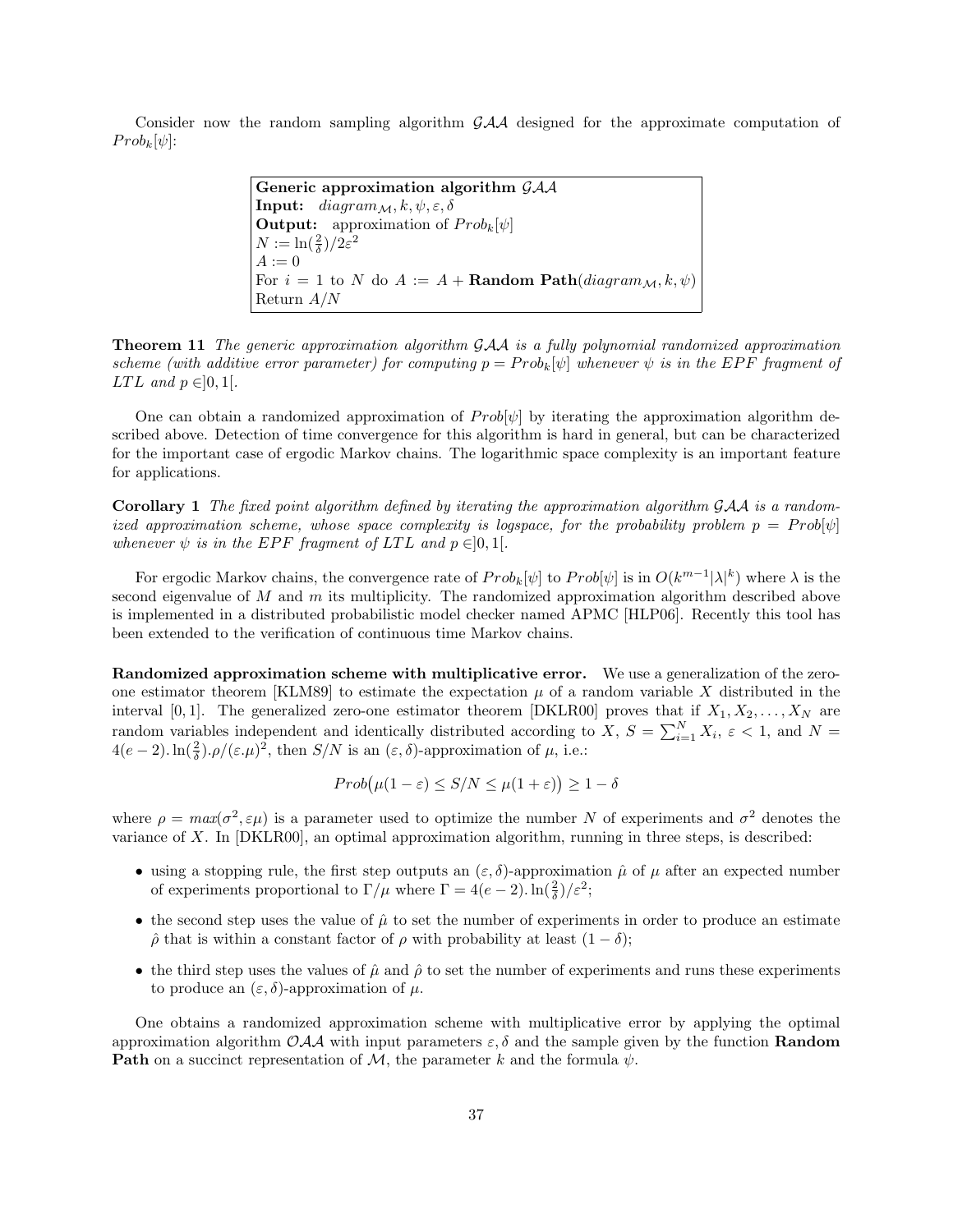**Theorem 12** The optimal approximation algorithm  $OAA$  is a randomized approximation scheme (with multiplicative error) to compute  $p = Prob_k[\psi]$  whenever  $\psi$  is in the EPF fragment of LTL and  $p \in ]0,1[$ .

We remark that the optimal approximation algorithm is not an FPRAS as the expected number of experiments  $\Gamma/\mu$  can be exponential for small values of  $\mu$ .

Corollary 2 The fixed point algorithm defined by iterating the optimal approximation algorithm OAA is a randomized approximation scheme for the probability problem  $p = Prob[\psi]$  whenever  $\psi$  is in the EPF fragment of LTL and  $p \in ]0,1[$ .

# 5 Conclusion

Model checking and testing are two areas with a similar goal: to verify that a system satisfies a property. They start with different hypothesis on the systems and develop many techniques with different notions of approximation, when an exact verification may be computationally too hard.

We presented some of the well known notions of approximation with their logic and statistics backgrounds, which yield several techniques for model checking and testing. These methods guarantee the quality and the efficiency of the approximations.

- 1. In bounded model checking, the approximation is on the length of the computation paths to witness possible errors, and the method is polynomial in the size of the model.
- 2. In approximate model checking, we developped two approaches. In the first one, the approximation is on the density of errors and the Monte Carlo methods are polynomial in the size of the model. In the second one, the approximation is on the distance of the inputs and the complexity of the property testers is independent of the size of the model and only dependent on  $\varepsilon$ .
- 3. In approximate black box checking, learning techniques construct a model which can be compared with a property in exponential time. The previous approximate model checking technique guarantees that the model is  $\varepsilon$ -close to the IUT after N samples, where N only depends on  $\varepsilon$ .
- 4. In approximate model-based testing, a coverage criterium is satisfied with high probability and the method is polynomial in the size of the representation.
- 5. In approximate probabilistic model checking, the estimated probabilities of satisfying formulas are close to the real ones. The method is polynomial in the size of the given succinct representation.

Some of these approximations can be combined for future research. For example, approximations used in black box checking and model-based testing can be merged, as learning methods influence the new possible tests. As another example, probabilistic model checking and approximate model checking can also be merged, as we may decide if a probabilistic system is close to satisfy a property.

# References

- [ABE00a] P. Abdulla, P. Bjesse, and N. Eén. Symbolic reachability analysis based on sat-solvers. In 6th International Conference on Tools and Algorithms for Construction and Analysis of Systems, TACAS, LNCS 1785, pages 411–425. Springer, 2000. [ABE00b] P. Abdulla, P. Bjesse, and N. Eén. Symbolic reachability analysis based on sat-solvers. In TACAS '00: Proceedings of the 6th International Conference on Tools and Algorithms for Construction and Analysis of Systems, pages 411–425. LNCS 1785, 2000.
- [AK02] Noga Alon and Michael Krivelevich. Testing k-colorability. SIAM J. Discrete Math., 15(2):211-227, 2002.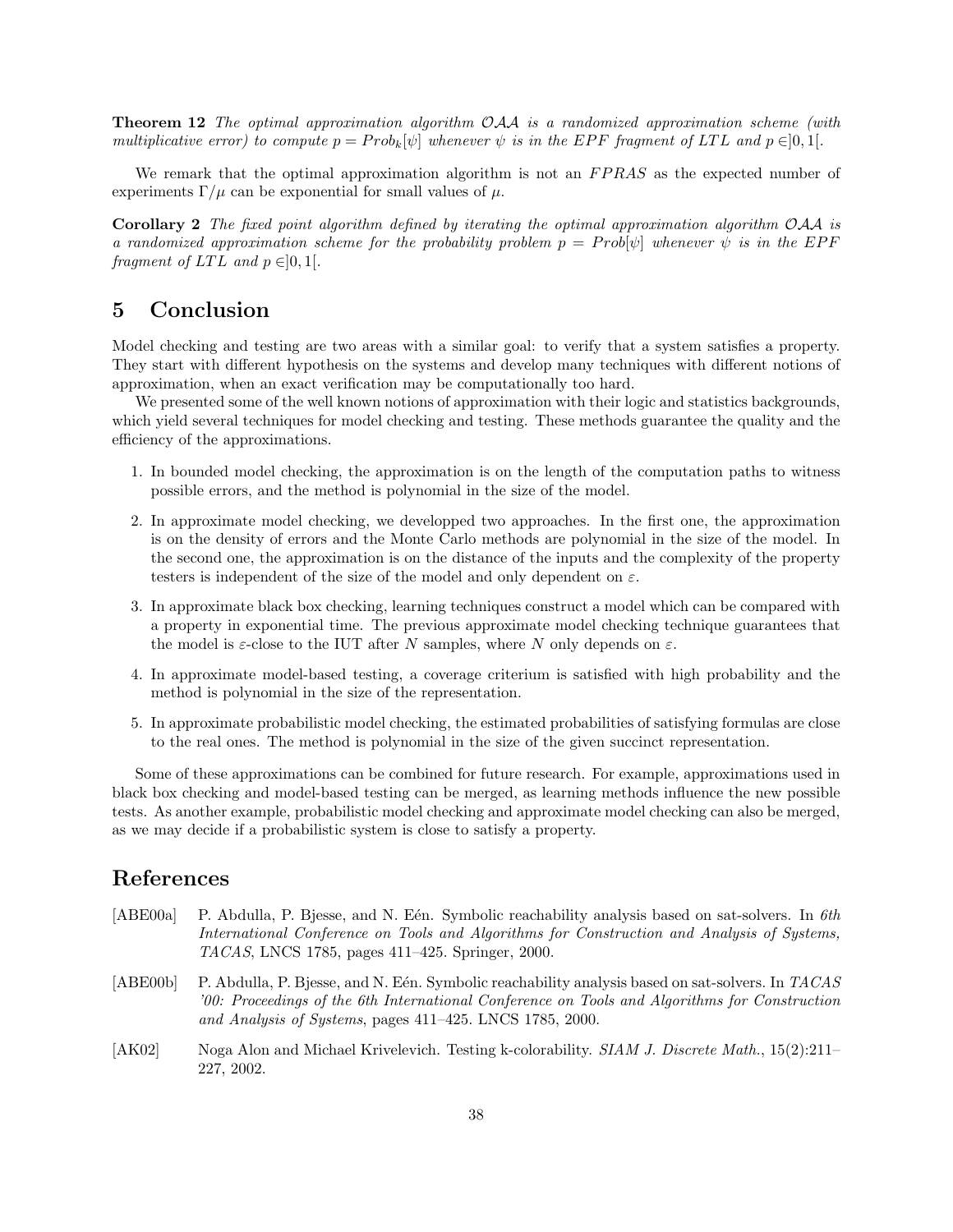- [AKNS00] N. Alon, M. Krivelich, I. Newman, and M. Szegedy. Regular languages are testable with a constant number of queries. SIAM Journal on Computing, 30(6), 2000.
- [Ald91] D. Aldous. An introduction to covering problems for random walks on graphs. *Journal of* Theoretical Probability, 4:197–211, 1991.
- [AS98] Sanjeev Arora and Shmuel Safra. Probabilistic checking of proofs: A new characterization of np. J. ACM, 45(1):70–122, 1998.
- [AS09] Gilles Audemard and Laurent Simon. Predicting learnt clauses quality in modern sat solvers. In IJCAI, pages 399–404, 2009.
- [BA82] Timothy A. Budd and Dana Angluin. Two notions of correctness and their relation to testing. Acta Informatica, 18:31–45, 1982.
- [BCCZ99a] A. Biere, A. Cimatti, E. Clarke, and Y. Zhu. Symbolic model checking without bdd's. In 5th International Conference on Tools and Algorithms for Construction and Analysis of Systems, TACAS, volume 1579 of Lecture Notes in Computer Science. Springer, 1999.
- [BCCZ99b] A. Biere, A. Cimatti, E. Clarke, and Y. Zhu. Symbolic model checking without bdd's. In Tools and Algorithms for Construction and Analysis of Systems, 5th International Conference, TACAS '99, volume 1579 of Lecture Notes in Computer Science, pages 193–207, 1999.
- [BCM+92] Jerry R. Burch, Edmund M. Clarke, Kenneth L. McMillan, David L. Dill, and L. J. Hwang. Symbolic model checking:  $10^{20}$  states and beyond. Information and Computation,  $98(2):142-$ 170, 1992.
- [BdA95] A. Bianco and L. de Alfaro. Model checking of probabilistic and nondeterministic systems. In Foundations of Software Technology and Theoretical Computer Science, volume 1026 of Lecture Notes in Computer Science, pages 499–513, 1995.
- [BEHW89] A. Blumer, A. Ehrenfeucht, D. Haussler, and M. Warmuth. Learnability and the Vapnik-Chervonenkis dimension. Journal of the ACM, 36(4):929–965, 1989.
- [BGJ+05] Therese Berg, Olga Grinchtein, Bengt Jonsson, Martin Leucker, Harald Raffelt, and Bernhard Steffen. On the correspondence between conformance testing and regular inference. In FASE, volume 3442 of Lecture Notes in Computer Science, pages 175–189. Springer, 2005.
- [Bie08] A. Biere. Picosat essentials. Journal on Satisfiability, Boolean Modeling and Computation, 4(2-4):75–97, 2008.
- [BJK+05] Manfred Broy, Bengt Jonsson, Joost-Pieter Katoen, Martin Leucker, and Alexander Pretschner, editors. Model-Based Testing of Reactive Systems, Advanced Lectures [The volume is the outcome of a research seminar that was held in Schloss Dagstuhl in January 2004], volume 3472 of Lecture Notes in Computer Science. Springer, 2005.
- [BK95] M. Blum and S. Kannan. Designing programs that check their work. *Journal of the ACM*, 42(1):269–291, 1995.
- [BKS03] Paul Beame, Henry Kautz, and Ashish Sabharwal. Understanding the power of clause learning. In Proceedings of the 18th international joint conference on Artificial intelligence, pages 1194– 1201, San Francisco, CA, USA, 2003. Morgan Kaufmann Publishers Inc.
- [BLR93] M. Blum, M. Luby, and R. Rubinfeld. Self-testing/correcting with applications to numerical problems. Journal of Computer and System Sciences, 47(3):549–595, 1993.
- [Bri88] E. Brinksma. A theory for the derivation of tests. In Protocol Specification, Testing and Verification VIII, pages 63–74. North-Holland, 1988.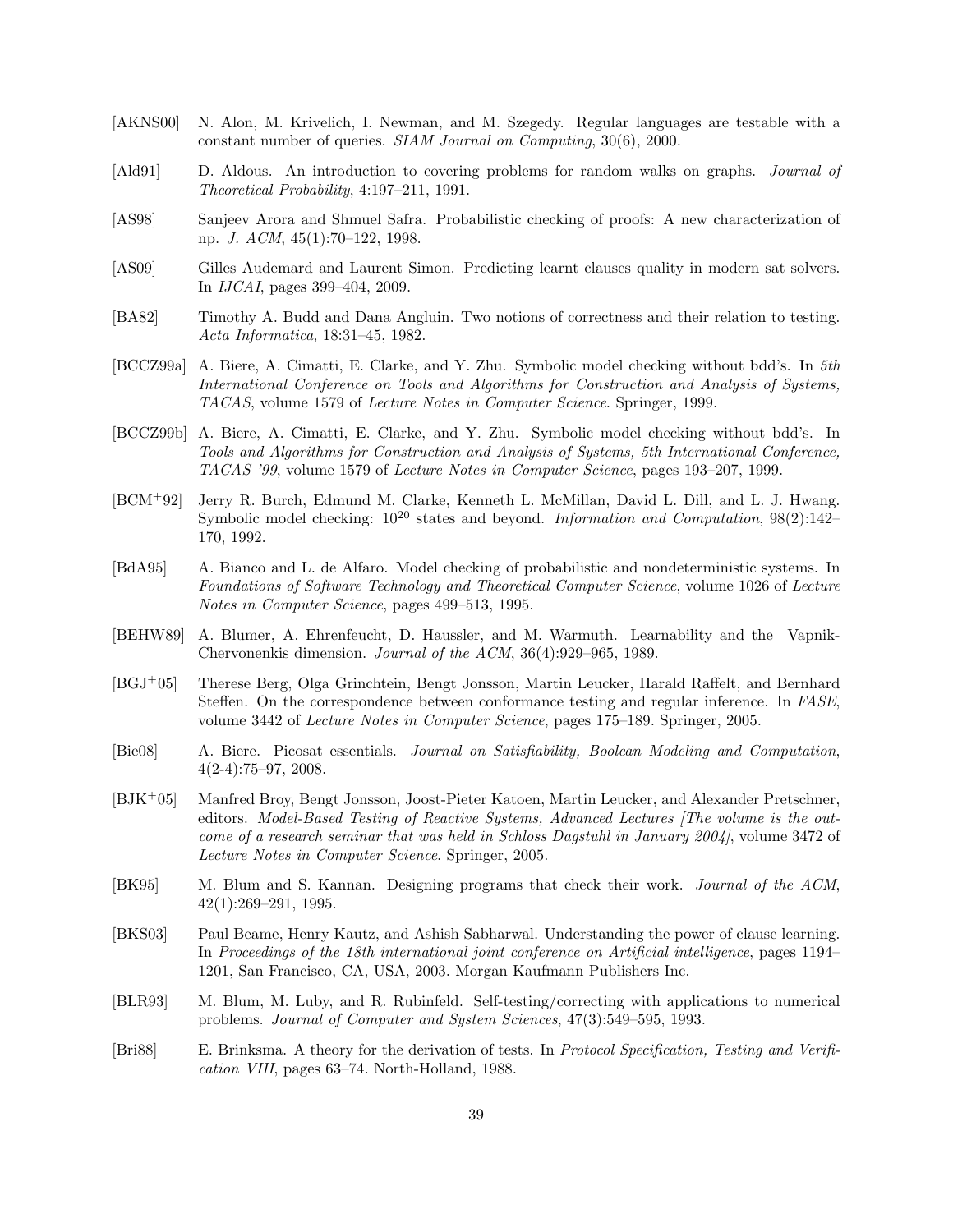- [Bry86] R.E. Bryant. Graph-based algorithms for boolean function manipulation. IEEE Transactions on Computers, 35(8):677–691, 1986.
- [Bry91] R.E. Bryant. On the complexity of vlsi implementations and graph representations of boolean functions with application to integer multiplication. IEEE Transactions on Computers, 40(2):205–213, 1991.
- [BT01] E. Brinksma and J. Tretmans. Testing transition systems, an annotated bibliography. In Modeling and Verification of Parallel Processes, 4th Summer School, MOVEP 2000, Lecture Notes in Computer Science, 2067, pages 187–195. Springer Verlag, 2001.
- [CC77] Patrick Cousot and Radhia Cousot. Abstract interpretation: a unified lattice model for static analysis of programs by construction or approximation of fixpoints. In Fourth Annual ACM SIGPLAN-SIGACT Symposium on Principles of Programming Languages, pages 238–252, 1977.
- [CGJ+03] E. Clarke, O. Grumberg, S. Jha, Y. Lu, and H. Veith. Counterexample-guided abstraction refinement for symbolic model checking. Journal of the ACM, 50(5):752–794, 2003.
- [CGK+11] Cristian Cadar, Patrice Godefroid, Sarfraz Khurshid, Corina S. Pasareanu, Koushik Sen, Nikolai Tillmann, and Willem Visser. Symbolic execution for software testing in practice: preliminary assessment. In ICSE, pages 1066–1071, 2011.
- [CGP99] E. Clarke, O. Grumberg, and D. Peled. Model Checking. MIT Press, 1999.
- [Cho78] T.S. Chow. Testing software design modeled by finite-state machines. IEEE Transactions on Software Engineering, SE-4(3):178–187, 1978.
- [CS87] John C. Cherniavsky and Carl H. Smith. A recursion theoretic approach to program testing. IEEE Trans. Software Engineering, 13(7):777–784, 1987.
- [CY95] C. Coucourbetis and M. Yannakakis. The complexity of probabilistic verification. JACM, 42(4):857–907, 1995.
- [dAKN+00] L. de Alfaro, M. Kwiatkowska, G. Norman, D. Parker, and R. Segala. Symbolic model checking of concurrent probabilistic processes using mtbdds and the kroneker representation. In 6th Int. Conf. on Tools and Algorithms for Construction and Analysis of Systems., volume 1785 of Lecture Notes in Computer Science, pages 395–1410, 2000.
- [DGG04] A. Denise, M.-C. Gaudel, and S.-D. Gouraud. A generic method for statistical testing. In Proceedings of the 15th. IEEE International Symposium on Software Reliability Engineering (ISSRE), pages 25–34, 2004.
- [DGG<sup>+</sup>12] Alain Denise, Marie-Claude Gaudel, Sandrine-Dominique Gouraud, Richard Lassaigne, Johan Oudinet, and Sylvain Peyronnet. Coverage-biased random exploration of large models and application to testing.  $STTT$ , 14(1):73-93, 2012.
- [DKLR00] P. Dagum, R. Karp, M. Luby, and S. Ross. An optimal algorithm for monte-carlo estimation. SIAM Journal of Computing, 29(5):1484–1496, 2000.
- [DLL62] M. Davis, G. Logemann, and D. Loveland. A machine program for theorem proving. Communications of the ACM, 5:394–397, 1962.
- [DN81] J.W. Duran and S.C. Ntafos. A report on random testing. Proceedings, 5th IEEE International Conference on Software Engineering, pages 179–183, 1981.
- [DN84] J.W. Duran and S.C. Ntafos. An evaluation of random testing. IEEE Transactions on Software Engineering, SE-10:438–444, 1984.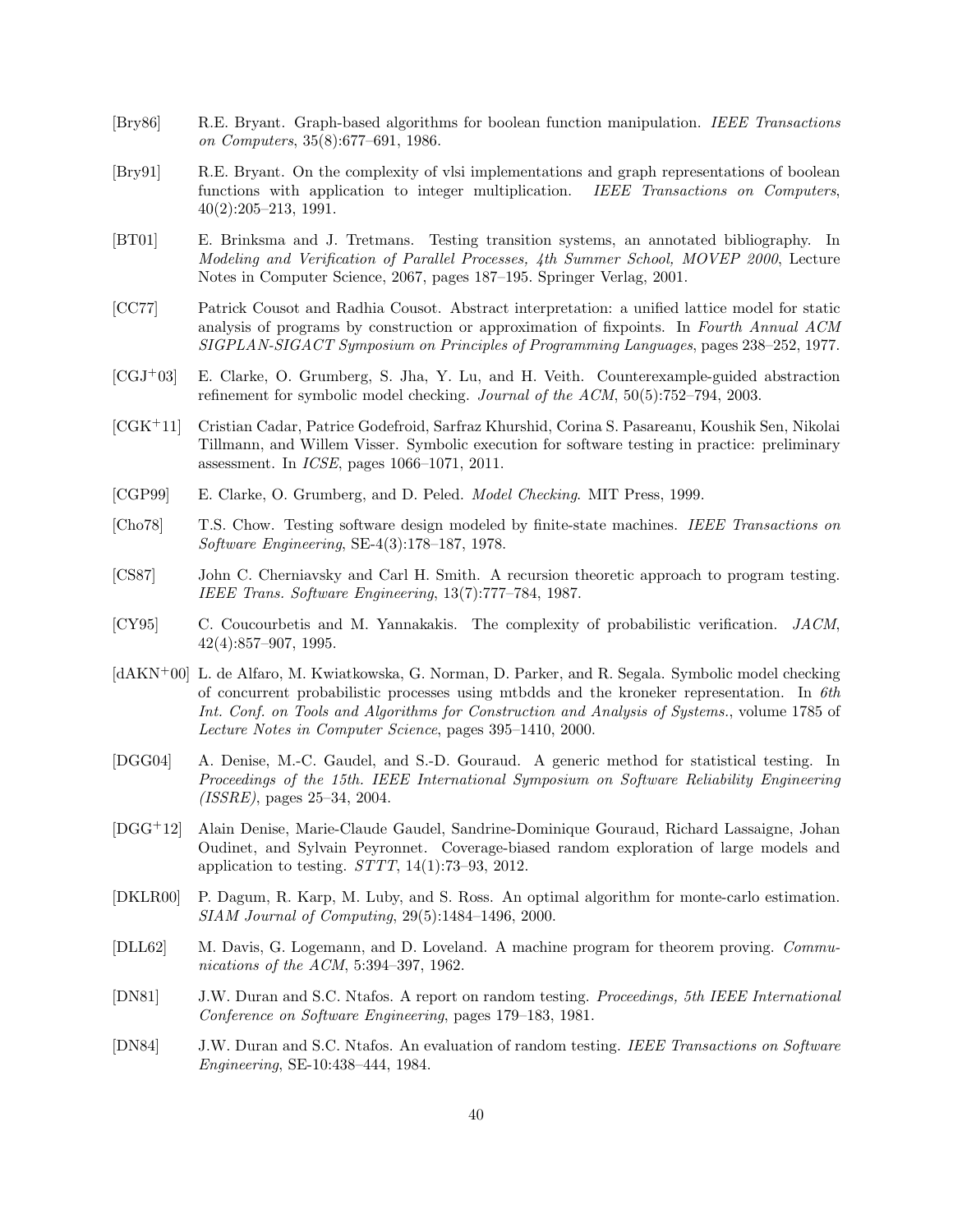- [DP60] D. Davis and P. Putnam. A computing procedure for quantification theory. Journal of the ACM, 7:201–215, 1960.
- [EMCL94] O. Grumberg E. M. Clarke and D. E. Long. Model checking and abstraction. ACM Transactions on Programming Languages and Systems, 16(5):1512–1542, 1994.
- [FMdR10] Eldar Fischer, Frédéric Magniez, and Michel de Rougemont. Approximate satisfiability and equivalence. SIAM J. Comput., 39(6):2251–2281, 2010.
- [FZC94] Ph. Flajolet, P. Zimmermann, and B. Van Cutsem. A calculus for the random generation of labelled combinatorial structures. Theoretical Computer Science, 132:1–35, 1994.
- [GDGM01] S.-D. Gouraud, A. Denise, M.-C. Gaudel, and B. Marre. A new way of automating statistical testing methods. In IEEE International Conference on Automated Software Engineering, pages 5–12, 2001.
- [GGR98] O. Goldreich, S. Goldwasser, and D. Ron. Property testing and its connection to learning and approximation. Journal of the ACM, 45(4):653–750, 1998.
- [GJ98] M.-C. Gaudel and P. R. James. Testing algebraic data types and processes a unifying theory. Formal Aspects of Computing, 10:436–451, 1998.
- [GKS05] Patrice Godefroid, Nils Klarlund, and Koushik Sen. Dart: directed automated random testing. In Proceedings of the ACM SIGPLAN 2005 Conference on Programming Language Design and Implementation, pages 213–223, 2005.
- [GPVW95] R. Gerth, D. Peled, M. Y. Vardi, and P. Wolper. Simple on-the-fly automatic verification of linear temporal logic. In In Protocol Specification Testing and Verification, pages 3–18. Chapman & Hall, 1995.
- [GS97] S. Graf and H. Saidi. Construction of abstract state graphs with pvs. In Conference on Computer Aided Verification CAV'97, Haifa, volume 1254 of LNCS, 1997.
- [GS05] R. Grosu and S. A. Smolka. Monte-Carlo Model Checking. In Proc. of Tools and Algorithms for Construction and Analysis of Systems (TACAS 2005), volume 3440 of Lecture Notes in Computer Science, page 271286. Springer-Verlag, 2005.
- [GT03] Oded Goldreich and Luca Trevisan. Three theorems regarding testing graph properties. Random Struct. Algorithms, 23(1):23–57, 2003.
- [Hen64] F. C. Hennie. Fault detecting experiments for sequential circuits. Proc. Fifth Annu. Symp. Switching Circuit Theory and Logical Design, pages 95–110, 1964.
- [HJ94] H. Hansson and B. Jonsson. A logic for reasoning about time and reliability. Formal Aspects of Computing, 6:512–535, 1994.
- [HJMM04] Thomas A. Henzinger, Ranjit Jhala, Rupak Majumdar, and Kenneth L. McMillan. Abstractions from proofs. In POPL, pages 232–244, 2004.
- [HKNP06] A. Hinton, M. Kwiatkowska, G. Norman, and D. Parker. Prism: A tool for automatic verification of probabilistic systems. In 12th Int. Conf. on Tools and Algorithms for Construction and Analysis of Systems., volume 3290 of Lecture Notes in Computer Science, pages 441–444, 2006.
- [HLP06] Thomas Hérault, Richard Lassaigne, and Sylvain Peyronnet. Apmc 3.0: Approximate verification of discrete and continuous time markov chains. In QEST, pages 129–130. IEEE Computer Society, 2006.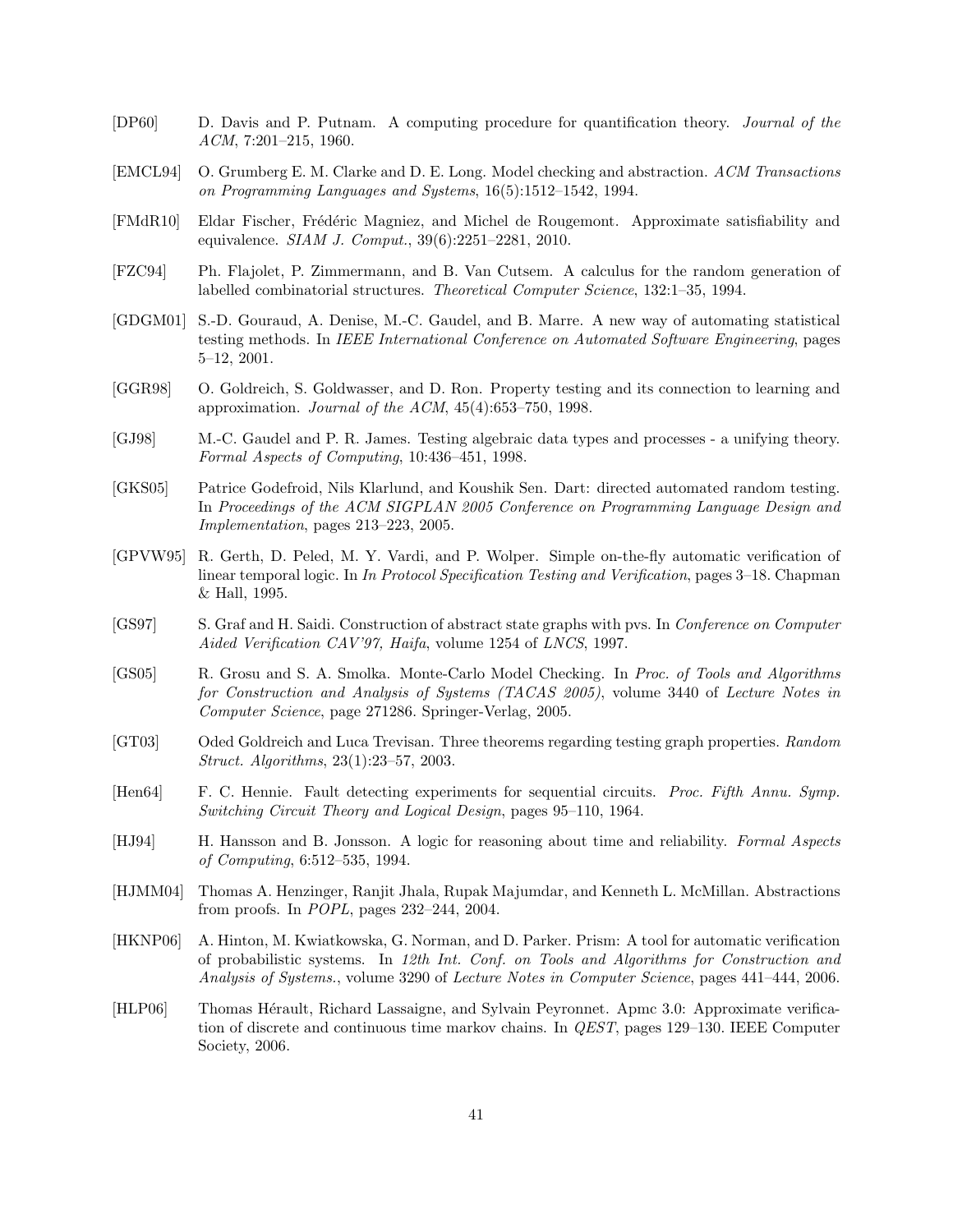- [Hol03] Gerard Holzmann. Spin model checker, the: primer and reference manual. Addison-Wesley Professional, first edition, 2003.
- [Hua07] J. Huang. The effect of restarts on the efficiency of clause learning. In 20th Int. Joint Conf. on Artificial Intelligence, pages 2318–2323. Morgan Kaufmann Publishers, 2007.
- [HWZ08] H. Hermanns, B. Wachter, and L. Zhang. Probabilistic cegar. In 20th Int. Conf. on Computer Aided Verification., volume 5123 of Lecture Notes in Computer Science, pages 162–175, 2008.
- [JS96] M. Jerrum and A. Sinclair. The Markov chain Monte Carlo method: an approach to approximate counting and integration. In Approximation Algorithms for NP-hard Problems. PWS Publishing, Boston, 1996.
- [Kar95] D. Karger. A randomized fully polynomial time approximation scheme for the all terminal network reliability problem. Proceedings of the 23rd ACM Symposium on Theory of Computing, pages 11–17, 1995.
- [KHF90] Z. Kohavi, R. W. Hamming, and E. A. Feigenbaum. Switching and Finite Automata Theory. Computer Science Series, McGraw-Hill Higher Education, 1990.
- [KKNP09] M. Kattenbelt, M. Kwiatkowska, G. Norman, and D. Parker. Abstraction refinement for probabilistic software. In 10th Int. Conf. on Verification, Model Checking, and Abstract Interpretation., volume 5403 of Lecture Notes in Computer Science, pages 182–197, 2009.
- [KL83] R. Karp and M. Luby. Monte-Carlo algorithms for enumeration and reliability problems. Proceedings of the 24th IEEE Symposium on Foundations of Computer Science, pages 56–64, 1983.
- [KLM89] R. Karp, M. Luby, and N. Madras. Monte-Carlo algorithms for enumeration and reliability problems. Journal of Algorithms, 10:429–448, 1989.
- [KV94] M. Kearns and U. Vazirani. An introduction to computational learning theory. MIT Press, Cambridge, MA, USA, 1994.
- [LLM+07] S. Laplante, R. Lassaigne, F. Magniez, S. Peyronnet, and M. de Rougemont. Probabilistic abstraction for model checking: An approach based on property testing. ACM Transaction on Computational Logic, 8(4):20, 2007.
- [LSZ93] M. Luby, A. Sinclair, and D. Zuckerman. Optimal speedup of las vegas algorithms. *Information* Processing Letters, 47(4):173–180, 1993.
- [LY96] D. Lee and M. Yannakakis. Principles and methods of testing finite state machines a survey. The Proceedings of IEEE, 84(8):1089–1123, 1996.
- [McM93] K.L. McMillan. Symbolic Model Checking. Kluwer Academic Publishers, 1993.
- [McM03] K. L. McMillan. Interpolation and SAT-based model checking. Lecture Notes in Computer Sciences, 2725:1–13, 2003.
- [MdR07] F. Magniez and M. de Rougemont. Property testing of regular tree languages. Algorithmica, 49(2):127–146, 2007.
- [MFI<sup>+</sup>96] J. Musa, G. Fuoco, N. Irving, , D. Krofl, and B. Juhli. The operational profile. In M. R. Lyu, editor, Handbook on Software Reliability Engineering, pages 167–218. IEEE Computer Society Press, McGraw-Hill, 1996.
- [MMZ<sup>+</sup>01] M. Moskewicz, C. Madigan, Y. Zao, L. Zhang, and S. Malik. Chaff: Engineering an efficient sat solver. In 39th Design Automation Conference, 2001.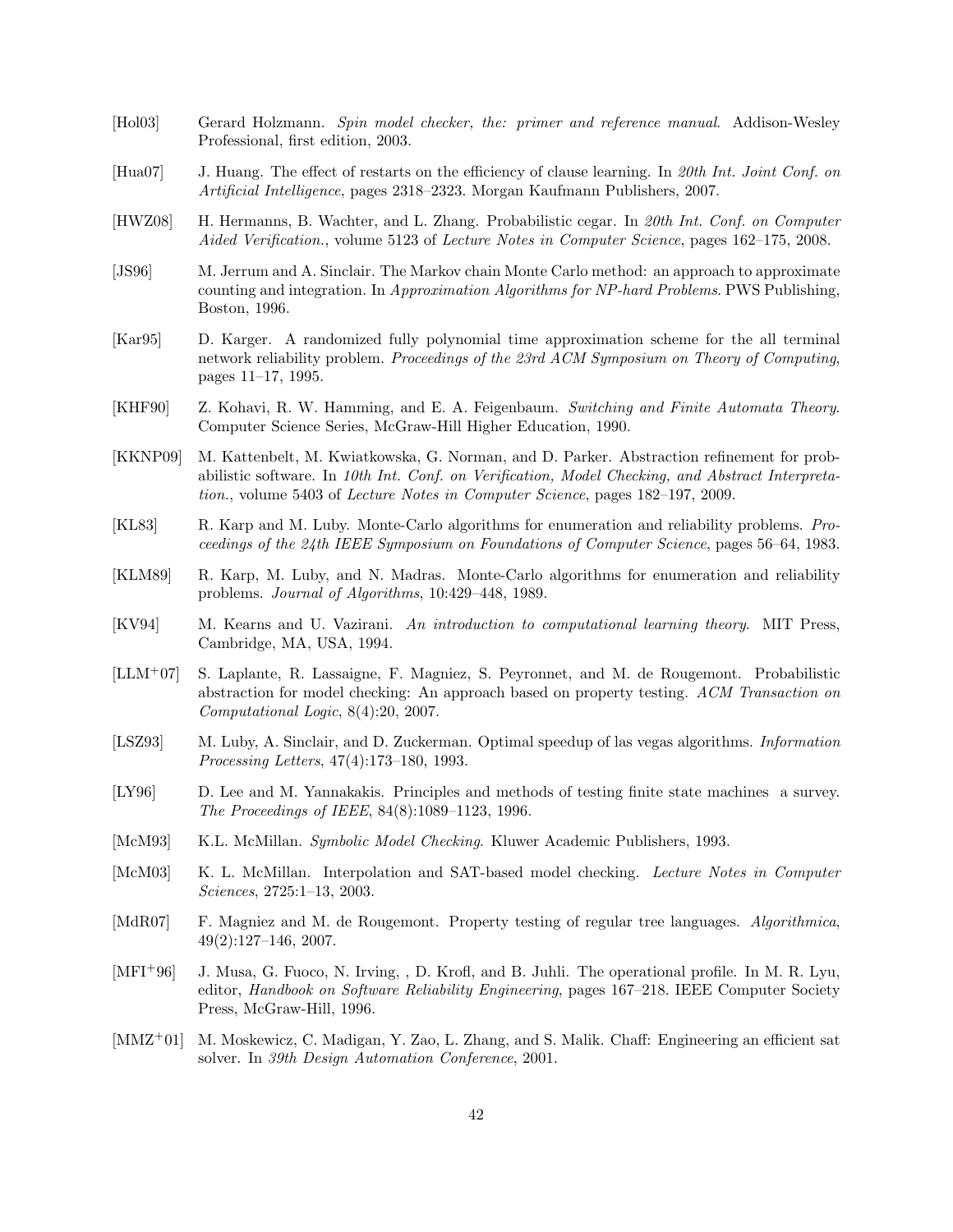- [MP94] M. Mihail and C. H. Papadimitriou. On the random walk method for protocol testing. In Proc. Computer-Aided Verification (CAV 1994), volume 818 of Lecture Notes in Computer Science, pages 132–141. Springer-Verlag, 1994.
- [MRJV86] L. G. Valiant M. R. Jerrum and V. V. Vazirani. Random generation of combinatorial structures from a uniform distribution. Theoretical Computer Science, 43:169–188, 1986.
- [MS07] A. Matsliah and O. Strichman. Underapproximation for model-checking based on random cryptographic constructions. CAV, Lecture Notes in Computer Science, 4590:339–351, 2007.
- [MSS96] J. P. Marques-Silva and K. A. Sakallah. Grasp: A new search algorithm for satisfiability. In IEEE Int. Conf. on Tools with Artificial Intelligence, 1996.
- [New02] I. Newman. Testing membership in languages that have small width branching programs. SIAM Journal on Computing, 3142(5):1557–1570, 2002.
- [Nta01] S. C. Ntafos. On comparisons of random, partition, and proportional partition testing. IEEE Transactions on Software Engineering, 27(10):949–960, 2001.
- [Par66] Rohit J. Parikh. On context-free languages. Journal of the ACM, 13(4):570–581, 1966.
- [PD07] K. Pipatsrisawat and A. Darwiche. Rsat 2.0: Sat solver description. Tech. Report D-153, 2007.
- [PVY99] D. Peled, M. Vardi, and M. Yannakakis. Black box checking. Formal Methods for Protocol Engineering and Distributed Systems, FORTE/PSTV, pages 225 – 240, 1999.
- [Rei97] Stuart Reid. An empirical analysis of equivalence partitioning, boundary value analysis and random testing. In IEEE METRICS conference, pages 64–73, 1997.
- [RS93] R. Rivest and E. Shapire. Inference of finite automata using homing sequences. Information and Computation, 103:299–347, 1993.
- [RS96] R. Rubinfeld and M. Sudan. Robust characterizations of polynomials with applications to program testing. SIAM Journal on Computing, 25(2):23–32, 1996.
- [SC85] A. Sistla and E. Clarke. The complexity of propositional linear temporal logics. Journal of the ACM, 32(3):733–749, 1985.
- [SG03] H. Sivaraj and G. Gopalakrishnan. Random walk based heuristic algorithms for distributed memory model checking. In Proc. of Parallel and Distributed Model Checking (PDMC03), volume 89 of Electronic Notes in Computer Science, 2003.
- [Sin92] A. Sinclair. Algorithms for Random Generation  $\mathcal C$  Counting. Birkhäuser, 1992.
- [SLG07] Muzammil Shahbaz, Keqin Li, and Roland Groz. Learning and integration of parameterized components through testing. In TestCom/FATES, volume 4581 of Lecture Notes in Computer Science, pages 319–334. Springer, 2007.
- [SM73] L. J. Stockmeyer and A. R. Meyer. Word problems requiring exponential time(preliminary report). In STOC '73: Proceedings of the fifth annual ACM symposium on Theory of computing, pages 1–9, New York, NY, USA, 1973. ACM Press.
- [TF89] P. Th´evenod-Fosse. Software validation by means of statistical testing: Retrospect and future direction. In International Working Conference on Dependable Computing for Critical Applications, pages 15–22, 1989. Rapport LAAS No89043.
- [TFW91] P. Th´evenod-Fosse and H. Waeselynck. An investigation of software statistical testing. The Journal of Software Testing, Verification and Reliability, 1(2):5–26, 1991.